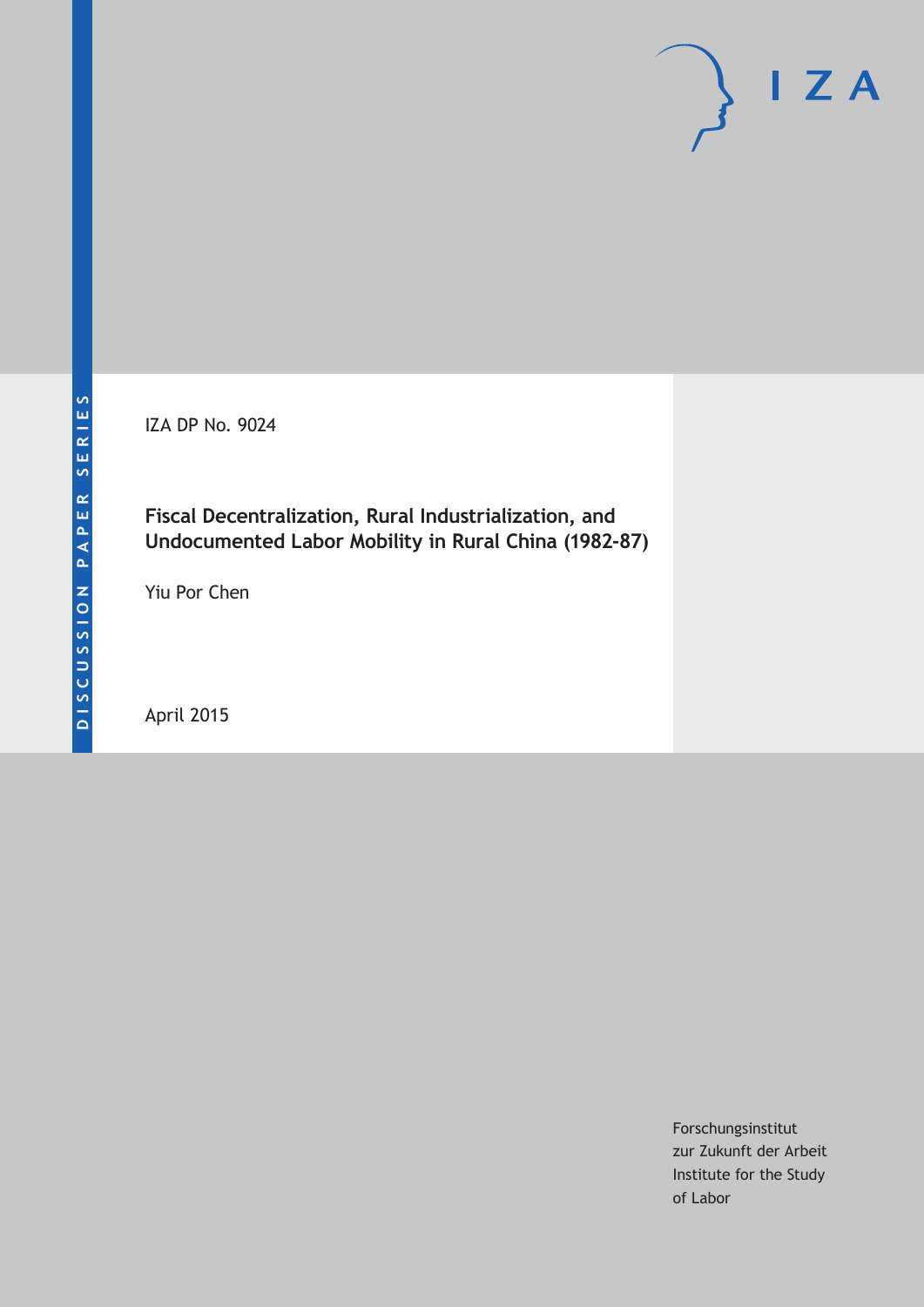# **Fiscal Decentralization, Rural Industrialization, and Undocumented Labor Mobility in Rural China (1982-87)**

**Yiu Por Chen**

*City University of Hong Kong, UCLA IRLE and IZA*

### Discussion Paper No. 9024 April 2015

IZA

P.O. Box 7240 53072 Bonn **Germany** 

Phone: +49-228-3894-0 Fax: +49-228-3894-180 E-mail: iza@iza.org

Any opinions expressed here are those of the author(s) and not those of IZA. Research published in this series may include views on policy, but the institute itself takes no institutional policy positions. The IZA research network is committed to the IZA Guiding Principles of Research Integrity.

The Institute for the Study of Labor (IZA) in Bonn is a local and virtual international research center and a place of communication between science, politics and business. IZA is an independent nonprofit organization supported by Deutsche Post Foundation. The center is associated with the University of Bonn and offers a stimulating research environment through its international network, workshops and conferences, data service, project support, research visits and doctoral program. IZA engages in (i) original and internationally competitive research in all fields of labor economics, (ii) development of policy concepts, and (iii) dissemination of research results and concepts to the interested public.

IZA Discussion Papers often represent preliminary work and are circulated to encourage discussion. Citation of such a paper should account for its provisional character. A revised version may be available directly from the author.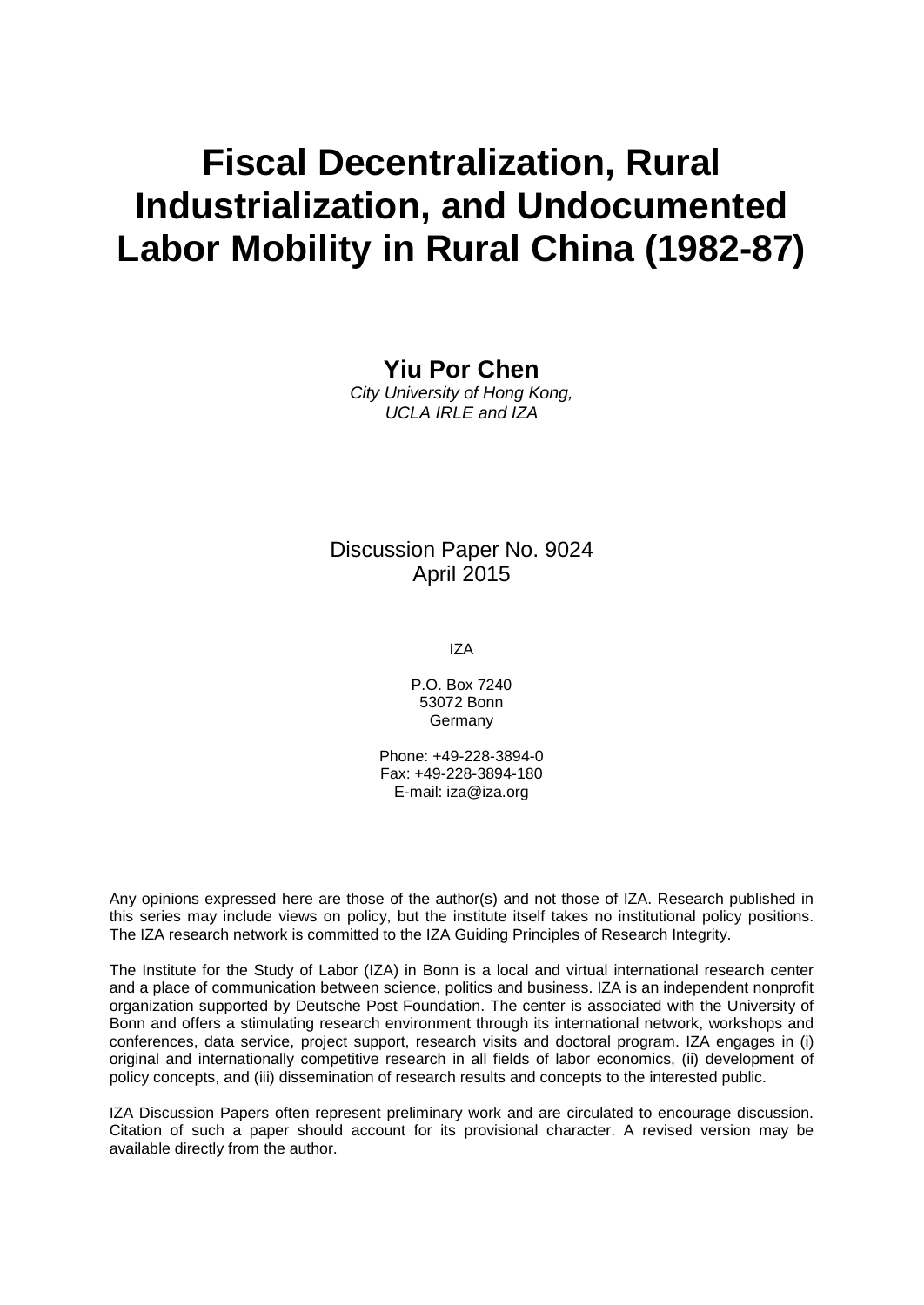IZA Discussion Paper No. 9024 April 2015

## **ABSTRACT**

# **Fiscal Decentralization, Rural Industrialization, and Undocumented Labor Mobility in Rural China (1982-87)**

This paper explores the relationship between fiscal decentralization, which gave greater rural industrialization and fiscal authority to local governments, and the emergence of rural-rural undocumented inter-provincial labor migration during China's initial reform period. A Heckman model is employed to correct for the zero observation problems and to consistently estimate the labor mobility with a modified gravity equation. Given the institutional barriers, the fiscal decentralization has two contending effects on labor market integration: Local economic development promotes labor mobility, but local public goods crowding restrains the inflow of labor at the destination. The crowding effect is stronger at lower levels of government.

JEL Classification: H30, J61, J68, D72

Keywords: fiscal decentralization, local economic development, local public goods, rural labor mobility

Corresponding author:

Yiu Por Chen College of Liberal Arts and Social Sciences City University of Hong Kong 83, Tat Chee Avenue, Kowloon Hong Kong China E-mail: [ypchen@cityu.edu.hk](mailto:ypchen@cityu.edu.hk)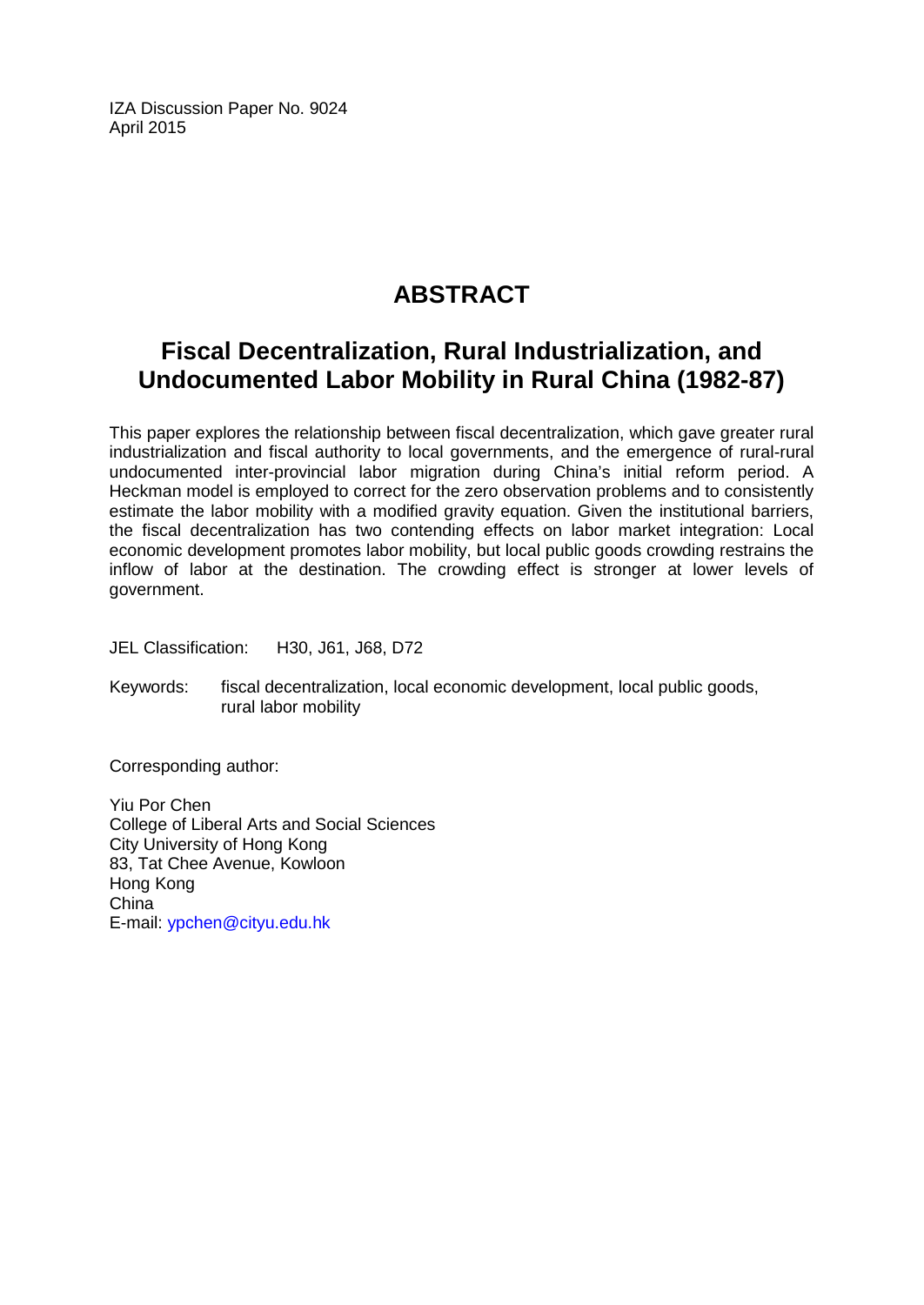#### **1. Introduction:**

Fiscal decentralization has been one of the key instruments for the economic development of local governments around the world (Arzaghi and Henderson, 2002). However, the effect of fiscal decentralization on factor market development and integration at the national level remains controversial.<sup>[1](#page-62-0)</sup>

Theoretically speaking, Tiebout (1956) argued that fiscal decentralization would induce local governments to produce public goods that matched residents' preferences better than centralized policies.<sup>[2](#page-62-1)</sup> However, labor in-migration may cause congestion of local public goods and welfare loss for local residents, known as the *public goods crowding effects* (hereafter crowding effect). The crowding effect is then considered to be the source of local governments' (and residents') resistance to in-migration and has been one of the focuses of research in fiscal decentralization theories (Epple and Nechyba, 2002; Scotchmer, 2002).

The empirical results are also mixed. While some find a strong positive link between fiscal decentralization and market development at the national and regional level (Qian and Weingast, 1997; Lin and Liu, 2000), others disagree with these results (Young, 2001; Zhou, 2001). These dichotomized findings may be due to the interactions between local economic development and crowding effect, i.e., the contending forces generated by fiscal decentralization.

As both of these fiscal decentralization theories and empirical investigations provide logical arguments about the effect of fiscal decentralization on factor mobility at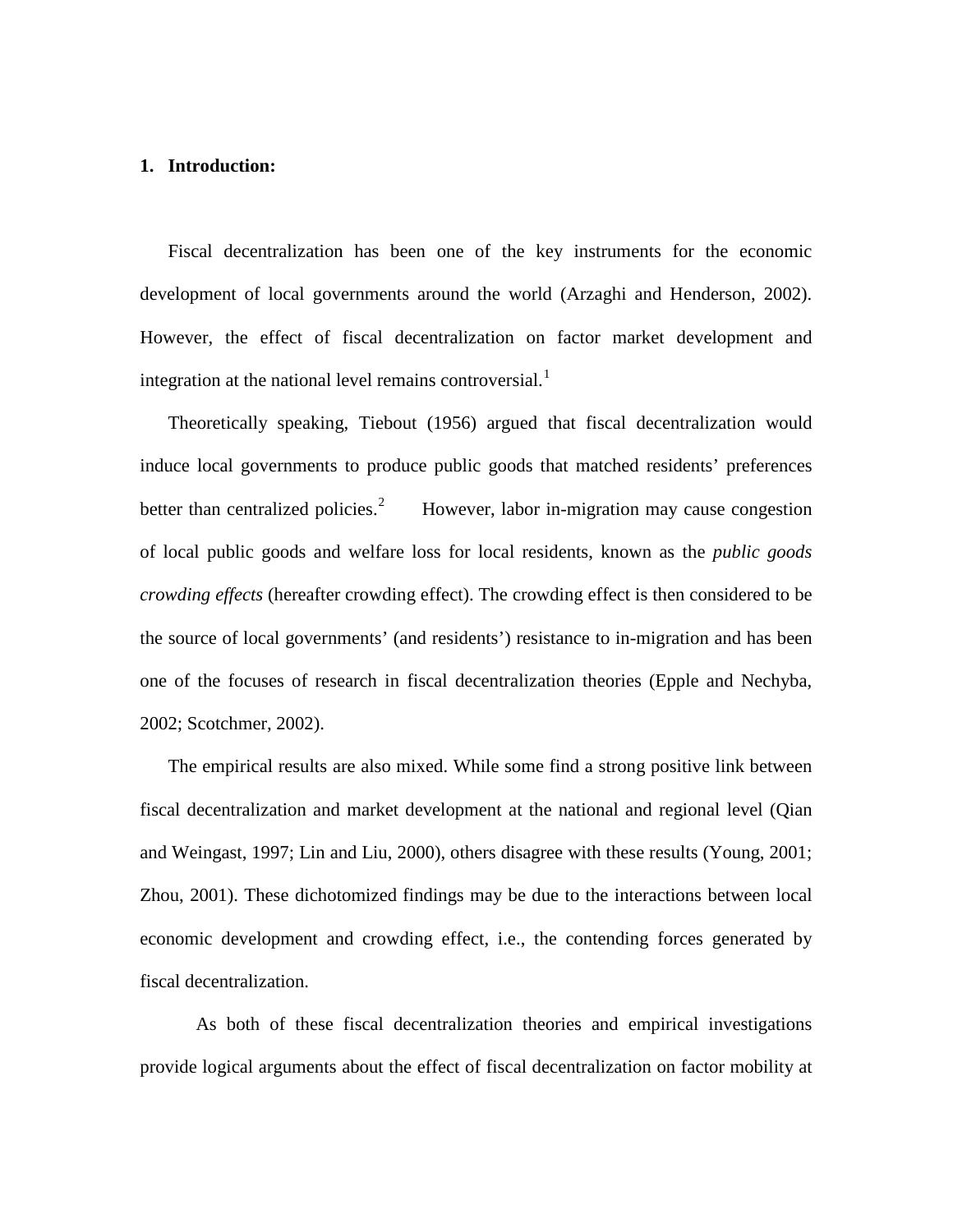the national level, few empirical studies truly contrast the effect on labor mobility with these two views of fiscal decentralization in the same model.

This paper engages in this debate by analyzing the incentives of rural governments to promote undocumented (non-*hukou*) labor migration under fiscal decentralization.<sup>[3](#page-62-2)[4](#page-63-0) [5](#page-63-1)</sup> Under fiscal decentralization, in order to achieve local economic development, rural governments may, on the one hand, promote local economic development through undocumented rural in-migration when their local investment increases and local labor force is limited. On the other hand, within a level of government, when the number of governmental units increases, the average jurisdiction size, resource availability, and agglomeration effects are reduced.<sup>[6](#page-63-2)</sup> Moreover, due to the need to finance the local public goods provision, which is limited to providing for local residents, local governments' inward-looking behaviors, such as protection of local welfare and local jobs, may result in blockage of labor in-migration.

My research strategy focuses on comparing two contending effects under fiscal decentralization -- the local economic development effect and local public goods crowding effect -- from a hierarchical perspective, employing panel data at the initial fiscal decentralization stage (1982-8[7](#page-63-3)) in China with a modified gravity model.<sup>7[8](#page-63-4)</sup> This *initial period is of particular importance because production factors, such as land and capital, were immobile* (Kirby, 1985; Perkins, 1988; Riskin, 1987); however, labor as one of the very important input factors, indexed by interprovincial rural-rural undocumented labor migration, had begun to surge.<sup>[9](#page-63-5)</sup> Another highlight of this study is that I utilize the exogenous changes in the number of county governments and villages<sup>10</sup>, due to the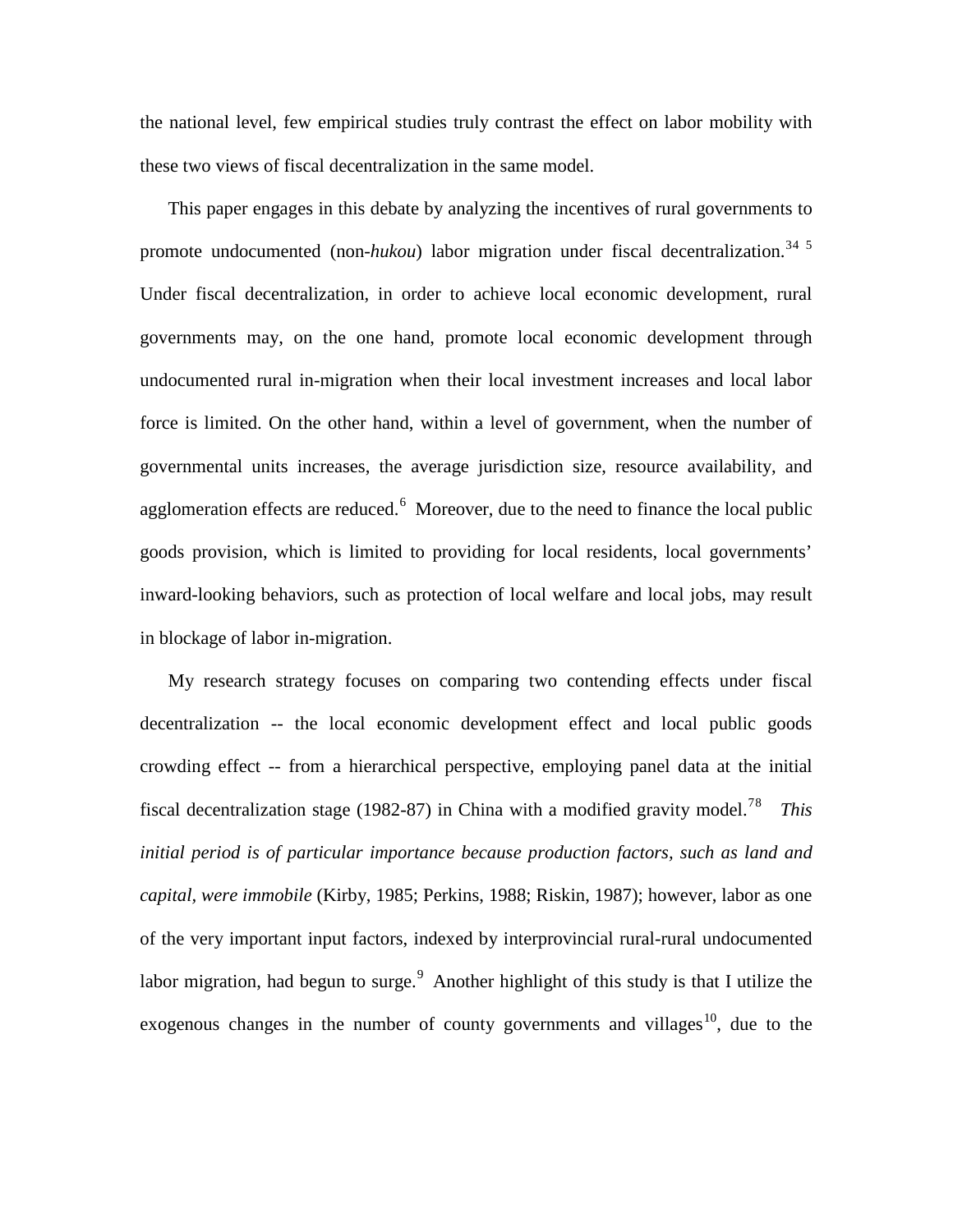restructuring of the system of local government by the central government, as a quasinatural experimental condition of this study.

Using an augmented gravity model with Heckman Maximum Likelihood Estimations (thereafter Heckman Model), I first demonstrate that the efforts of local economic development, measured by TVE output, is positively related to labor mobility. Secondly, I show that the crowding effect (the negative effect on labor in-migration) is inversely related to jurisdictional size and number.<sup>[11](#page-64-1)</sup> From a hierarchical point of view, I find that the crowding effect is stronger at the lowest (village) level than at the county level. Third, I demonstrate that the fiscal decentralization (negative) effect on labor absorption only matters for labor-receiving provinces with high Marginal Retention Rate and with a share remittance rate.

The paper is organized as follows. In section 2, I review the policies on fiscal decentralization, local economic development, and labor migration in China during the period of 1982-87. In section 3, I connect the policy review with the vast literature and related policies on fiscal decentralization, local economic and market development, and labor mobility. Section 4 outlines the data and methodology used, and section 5 reports my empirical findings. Finally, in section 6, I conclude with a discussion on the implications of my findings.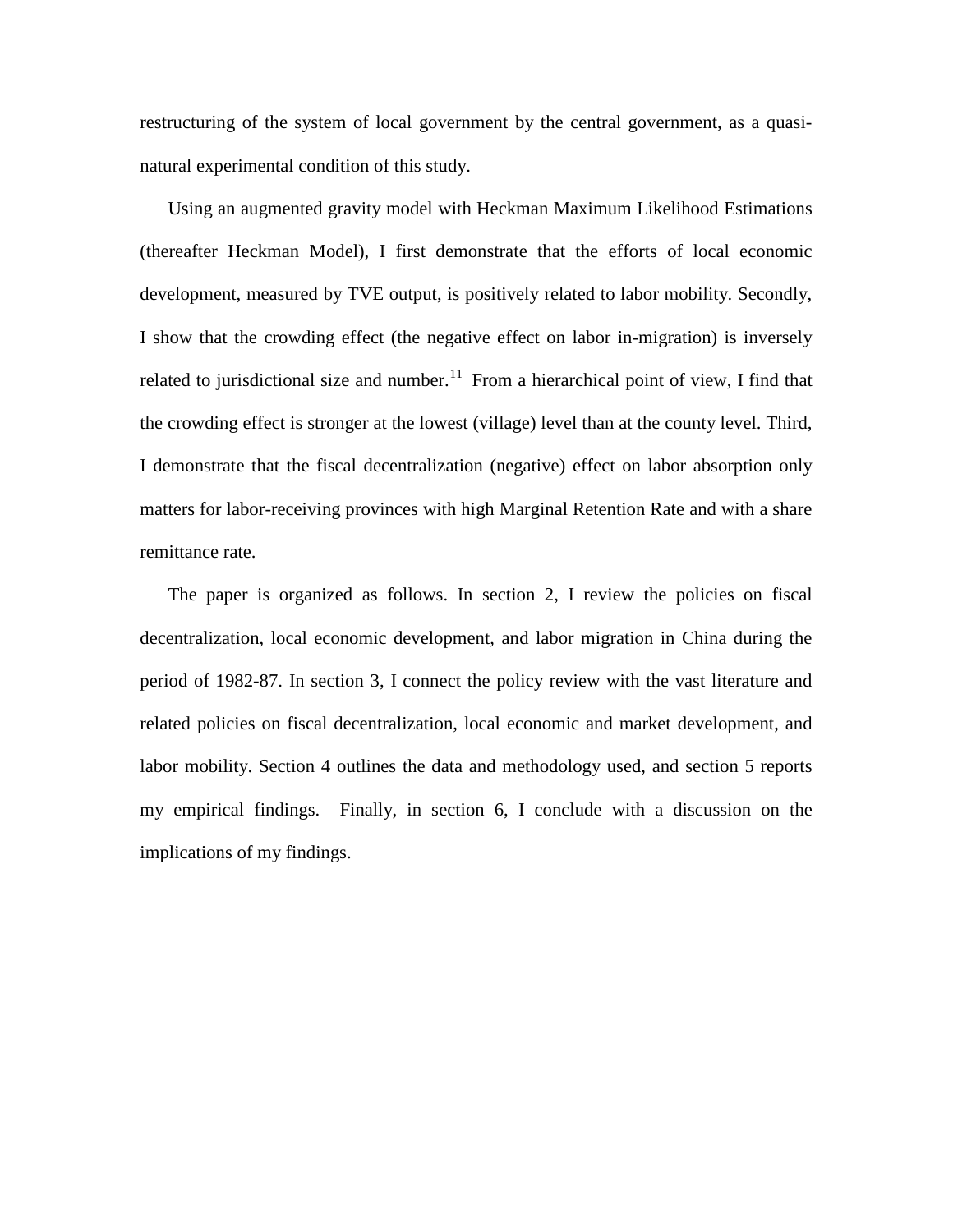# **2. Fiscal Decentralization, Local Economic Development, and Labor Migration in China (1982-87):**

The 1980's laid down the foundations for the debate on fiscal decentralization and labor mobility. Some related policies will be reviewed here. First, I will go through the transition of the commune system before reform in 1983, the sub-provincial restructuring, and fiscal decentralization. Second, I will discuss the relations between local government budgets and TVE development. Third, the political economy of disparity of TVEs' development and labor mobility will be reviewed. Forth, I will review the emergence of labor mobility during this period; finally I will highlight the blockages of undocumented rural-rural migration at the end of this section.

#### *2.1 Changing sub-provincial-level governments:*

 Closely related to the Household Responsibility System (HRS) is the restructuring of rural governmental structure.<sup>12</sup> The post-Mao leadership stressed the withdrawal of the party from daily micro-management and administration, and the separation of governmental and economic administration (*zhenshe fenkai*) (White, 1990 p.38).<sup>[13](#page-64-3)</sup>

[Figure 1 about here]

[Table 1 about here]

Restructuring of the different levels of rural government began after the reform. Between 1982 and 1985, rural people's communes were converted to township (*xiang*)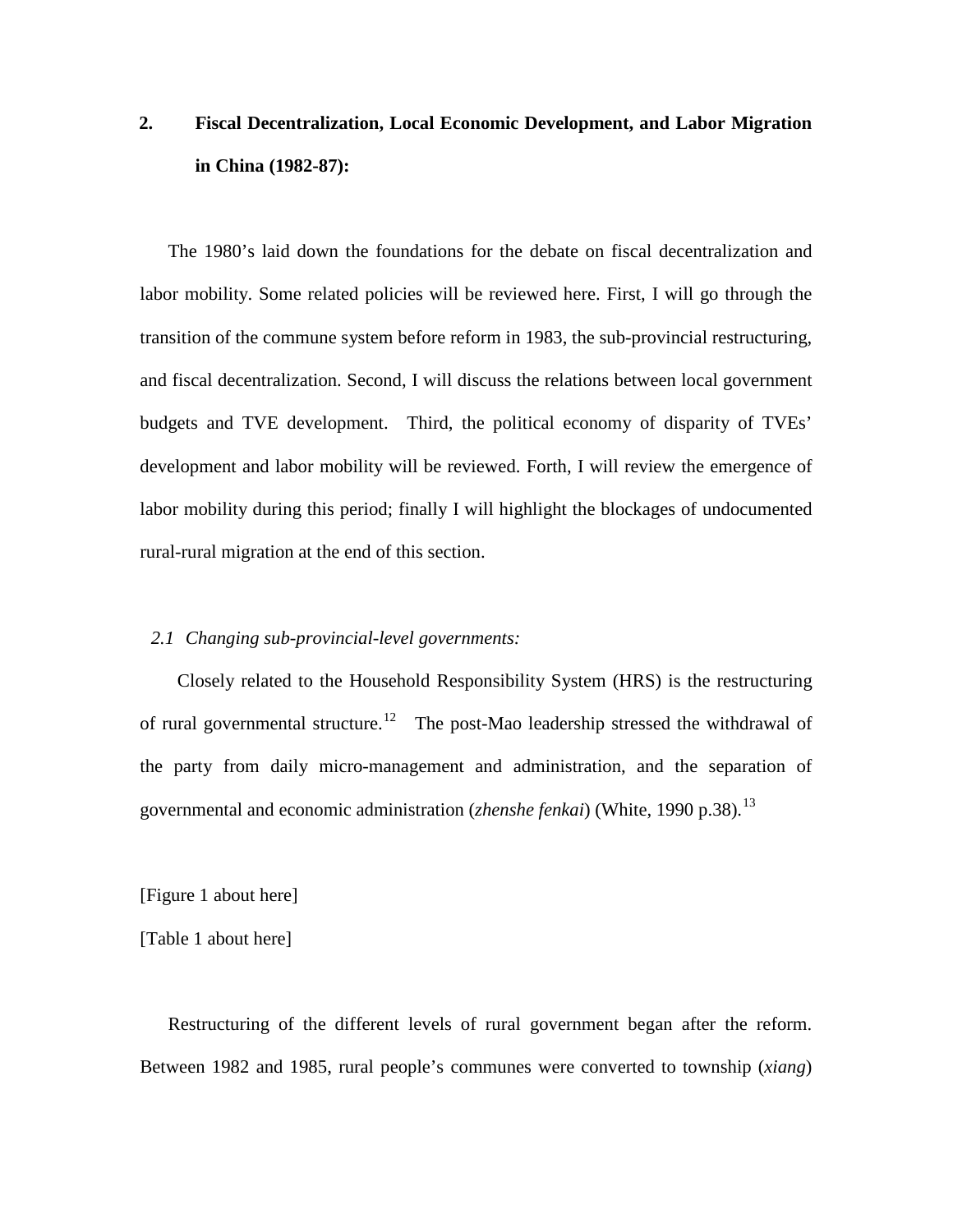and town (*zhen*) governments, with economic functions transferred to subordinate economic management committees (*jingji guanli weiyuanhui*). Similarly, production brigades were converted to administrative villages (*xingzhen cun*) led by villagers' committees (c*unmin wei yuanhui*), and production teams to village small groups (*cun xiaozu*) (White, 1990, p.39).<sup>[14](#page-64-4)</sup>

As shown in Figure 2, the organizational change in 1984-5 resulted in an increase of nearly two-thirds in the number of commune-level units, a 30% increase in the number of brigade-level units, and a 20% decline in the number of team-level units. By 1986, however, the number of towns and townships had declined by nearly 20,000 and the number of administrative villages by nearly  $100,000$ . <sup>[15](#page-64-5)</sup> This structural shock, together with fiscal decentralization, created new local governance and local fiscal needs at the sub-provincial-level.

#### [Figure 2 about here]

Perhaps, the ups-and-downs of the number of sub-provincial-level governments may contribute to understanding the governance structures and its implications. Because, first, the local governments' numbers can be controlled by the central government, the central government has a certain extent of control over the local governance structure.<sup>[16](#page-64-6)</sup> Second, fiscal decentralization, with changing of the number of local governments, should be viewed as the qualitative change of governance due to changing financial considerations. Third, everything being equal, as setting up a government body requires basic fixed costs, the increase in numbers at one level of government will reduce the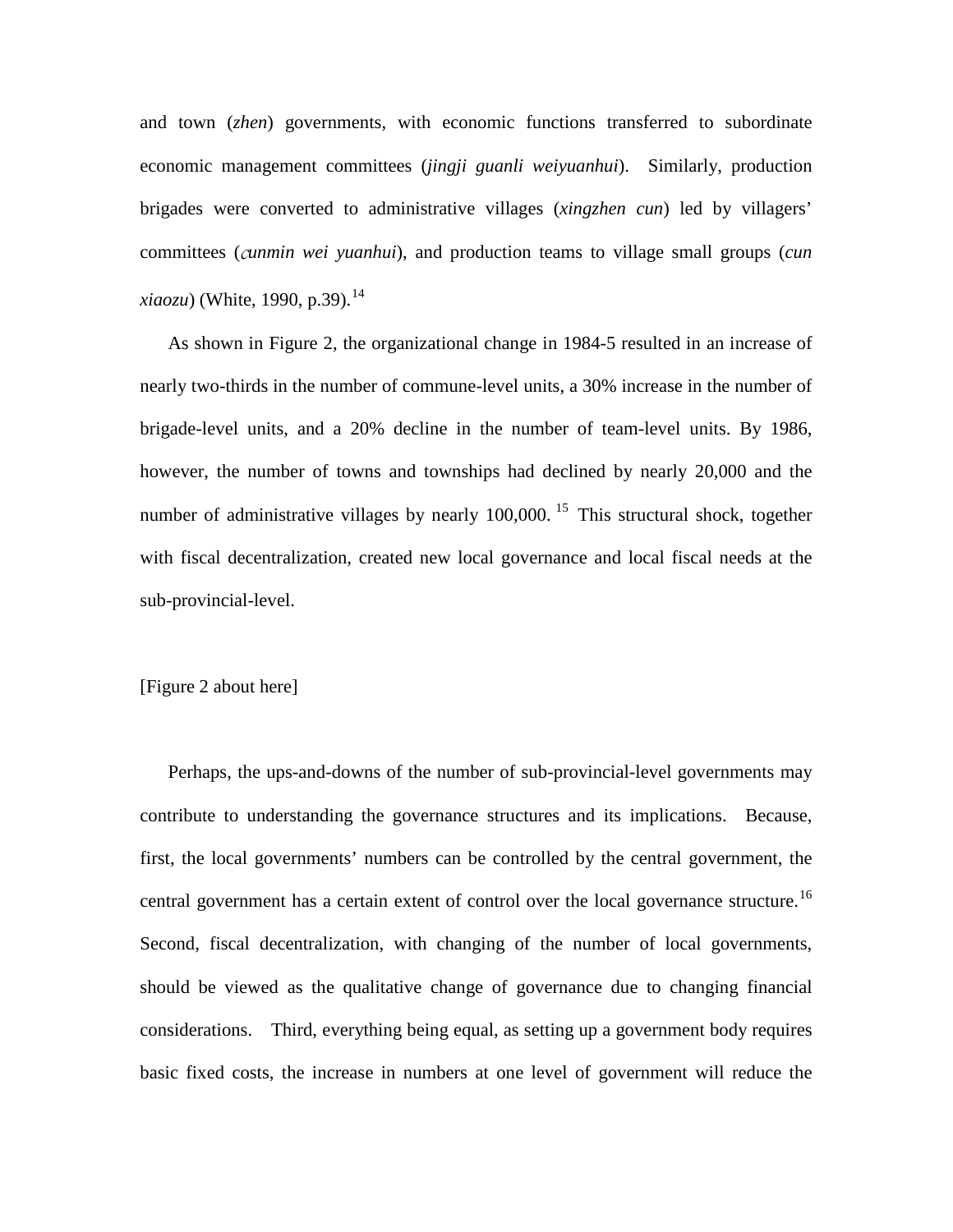resource available to pay for the public expenditures at localities.<sup>17</sup> In other words, this structural change of sub-provincial-level government creates a set of new the local government budget relations.

*2.2 Fiscal decentralization arrangements, Rural (Town/Village) governmental budgets, and the TVEs' development:*

Two fiscal decentralization arrangements have also been developed. First, the intergovernmental levels' revenue-sharing contract is an important instrument to determine the form of sharing in this inter-governmental fiscal relation at the rural-level. The rural sharing contracts closely mirror the form of central-provincial contracts.<sup>[18](#page-64-8)</sup> Second, above-quota arrangements have also been set for the extra income- sharing between levels.

The immediate effect of the two reforms is that the rural-level government, facing increasing local expenditure burdens, such as increasing personnel in office, as well as education and medical expenditures, has to generate local financial sources. There can be two main sources of income, promoting local business, such as TVEs for income taxation, or increasing the agricultural "fee" for covering expenses (see Li, 2002). While both can occur together in a sub-provincial-level administration system, the former usually happens in places that can be more easily industrialized, such as coastal and eastern areas. The latter, due to no other possible sources of income, usually takes place in poorer areas, such as the western part of China.

Oi (1990) argued that the fate of the collective is linked not to structural reform as such, but rather to the "source of income" in a village.<sup>[19](#page-64-9)</sup> She added that, "to assess fully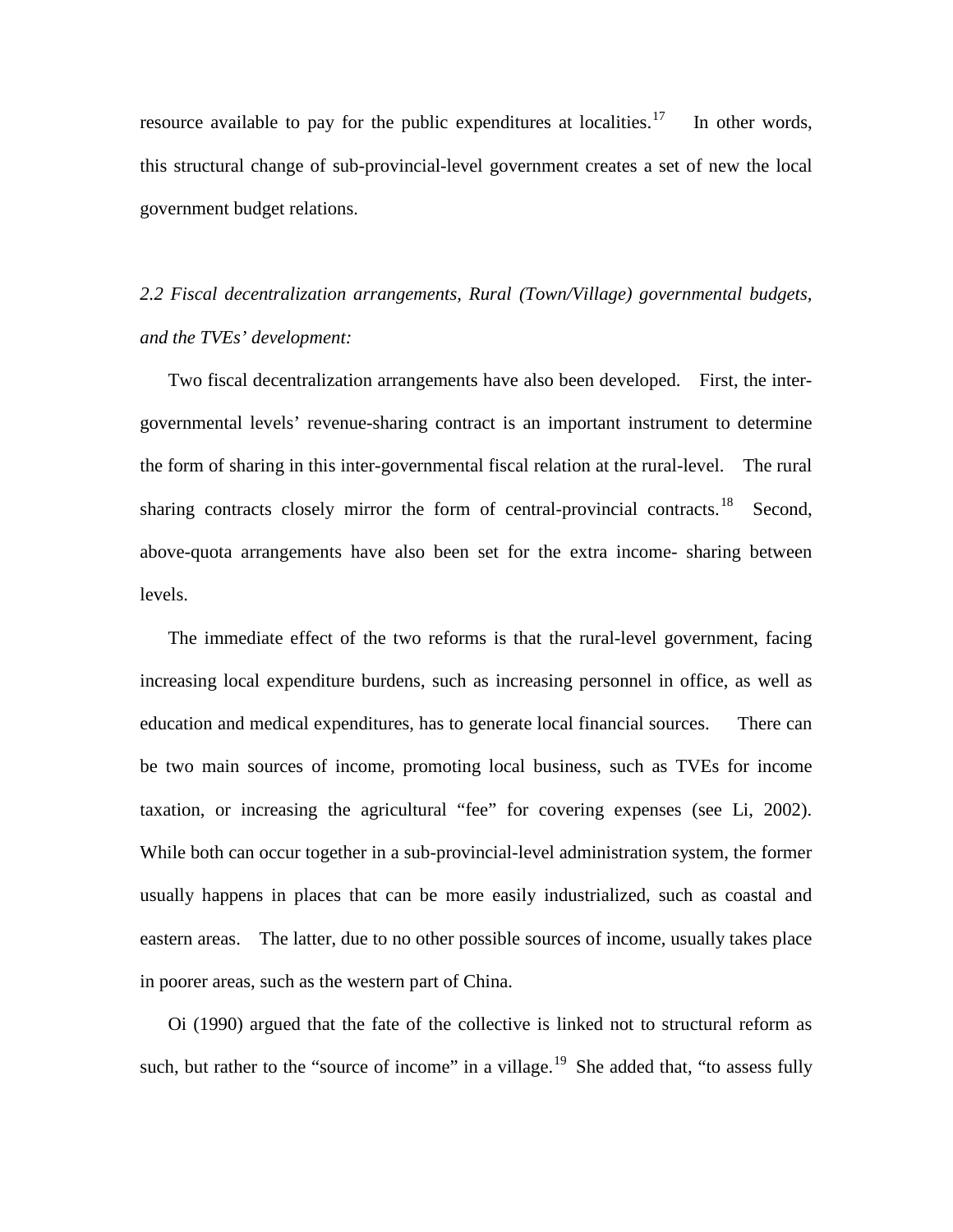the impact of the reforms, one must look at what has happened to the industrial sector of the rural economy as well" (p. 19). $^{20}$  $^{20}$  $^{20}$ 

TVEs have been growing very rapidly and become the key moneymakers during the 1980s. [21](#page-64-11) The number of township enterprises increased from 1.346 million to 6.065 million in just one year, an increase of 3.5 times; simultaneously, employment in TVEs rose from 3224.6 million to 5208.1 million, an increase of 61%. The growth of TVEs employment has been increasing; from 1984 to1988, there was an average annual growth rate of over 24% (Duan and Ye, 2009).<sup>[22](#page-64-12)</sup> In 1984, *xiang* (township) and *cun* (village) government commanded an overall 43.9% of after-tax profits from TVEs (Oi, 1990 p. 24). Meanwhile, TVEs are sometimes vulnerable to uncontrollable tax hikes and proliferations in fees.  $23$ 

#### *2.3 Disparity of TVEs' development and labor mobility:*

It is worth noting that the disparity in TVEs' development has been huge since the beginning of reforms. According to the World Bank, the nominal value of TVEs' industrial output rose by 415% in Zhejing province, but only by 37% in Inner Mongolia. Eight of China's provinces had an increase of less than  $120\%$ .<sup>[24](#page-65-0)</sup> While the remittance burden from TVEs to local level governments may be very high, to sustain the captioned taxation pattern, certain input factor optimization in either the well or the less developed village/ townships has to be put in place for profitability. For example, labor has to be relocated in order to promote local economic development and, hence, the local tax burden for counties/towns in less developed provinces.<sup>[25](#page-65-1)</sup>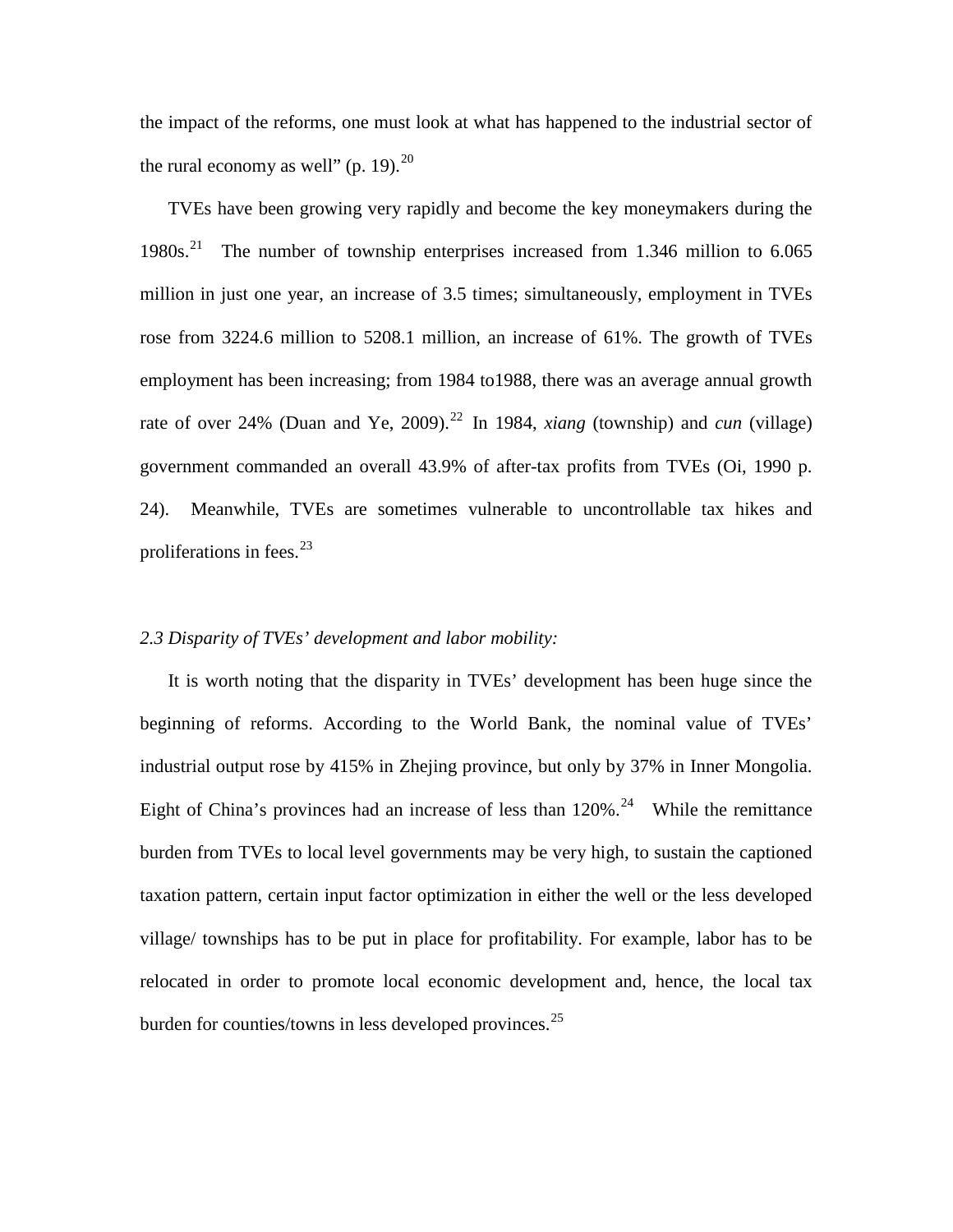On the other hand, in some well-developed provinces, once the TVE development is relatively advanced and local labor shortages have emerged, a functioning local labor market facilitates excessively rapid increases in wages. This occurred in Nanhai, a county in Guangdong province, which was opened up to interregional labor flows in 1986 (Byrd and Lin, 1990: 278).

The interesting point is that labor mobility has gone beyond the nearby towns within the provincial limits that set by the state (Fei, 1985). Liang et al. (2002), using the 1990 China Population Census, also demonstrate no statistically significant effect of TVE on intra-provincial labor migration that casts serious doubt on the efficacy of using TVEs as a strategy to stem the flow of (intra-provincial) migration at the national level (Liang et al., 2002: 2185).<sup>26</sup>

#### *2.4 Labor migration during the period of 1982-87:*

Perhaps the puzzle that Liang et al. (2002: 2185) posted is laid in the pattern and type of labor migration. Following the direction of labor migration policy, researches in China has also been focusing on rural-to-urban migration, partly due to the importance of the urban sector.<sup>[27](#page-65-3)</sup> I will, however, demonstrate rural-to-rural labor migration is also an important subject to study due to its size and growth since the reform. Table 2 shows intra-provincial and inter-provincial migration by *hukou* status. The number of "*hukou*  migrants" is steady over the period; whereas, both intra- and inter-provincial non*-hukou* migration grew substantially from around 20% in 1982-3 to over half of the total number of migrants in 1986-7. In addition, the proportion of non*-hukou* in-migrant in the village and town category has been increasing from 28.82% and 25% in 1982-3 to 66.95% and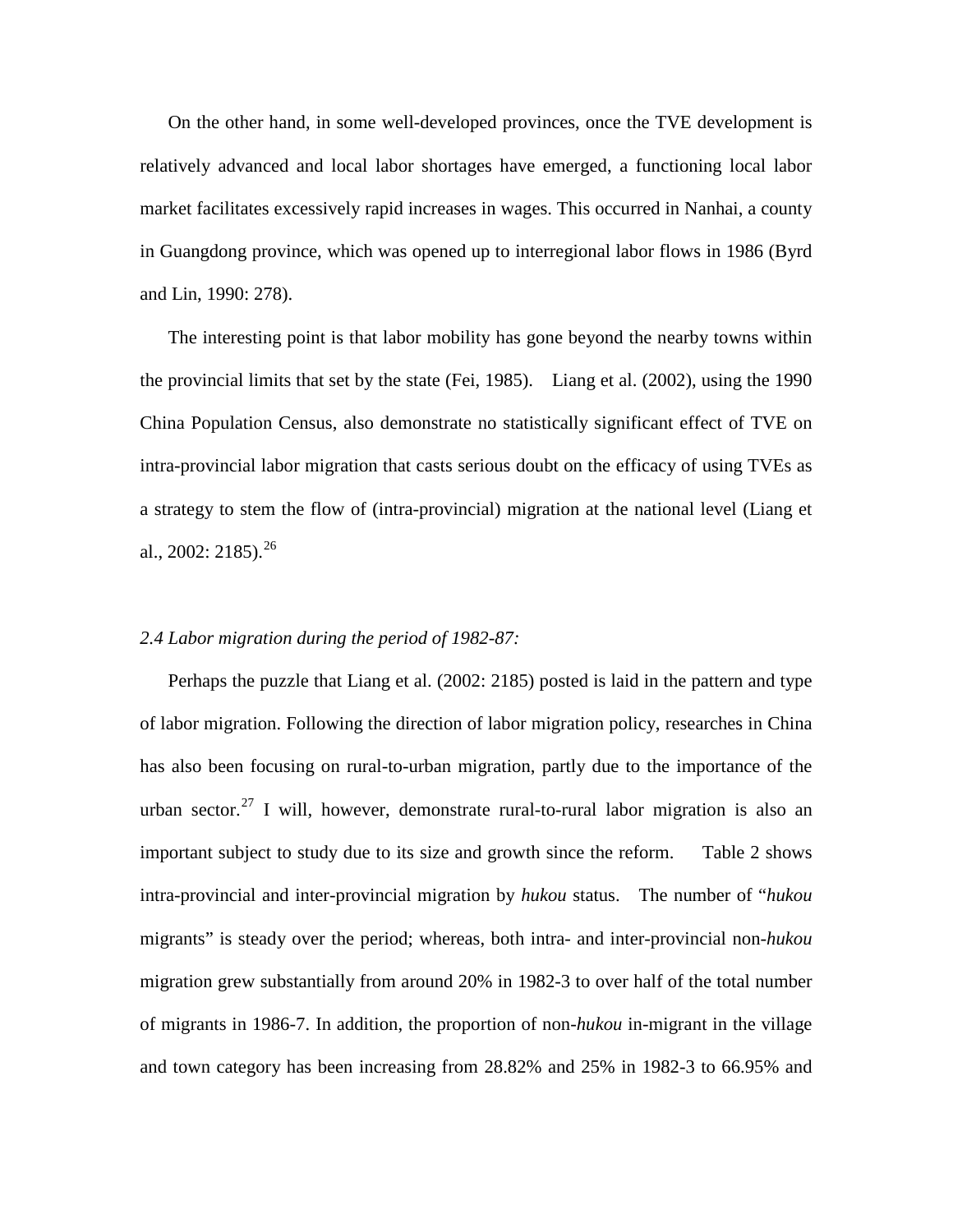89.29% in 1986-7, respectively. In particular, in the first column of the last section of Table 2, when comparing the different *hukou* migrations in the inter-provincial migrant section in 1986-7, a stunning pattern of steadily growing non*-hukou* migration emerges in all of the accounts -- over 60% of the total are non*-hukou* migrants.

[Table 2 about here]

The next question is where these rural in-migrants are likely to go. This is related to the importance of rural-to-rural inter-provincial non*-hukou* migration? Table 3 shows the breakdown of rural in-migration by area of destination -- urban, town, and village. While row percentages across years demonstrate that all of the *hukou* in-migration rates in all destinations are steady, the last column of Table 3 shows that village and town non*hukou* in-migrant constitutes a significant portion of the total in-migrants in both of the intra- and inter-provincial migrant categories.<sup>[28](#page-65-4)</sup> Another interesting observation is that, when focusing only on non-*hukou* in-migrants to towns and villages, their proportions are high. Also, from the column % in Table 3, the sum of non-*hukou* village in-migrants to towns and villages is 59.56 percent and 55.54 percent of the total non-*hukou* intraprovincial village in-migrants and total inter-provincial village in-migrants, respectively. These observations suggest, besides the well-reported rural-urban non*-hukou* migration, that rural-to-rural non*-hukou* migrations, indeed, contribute substantially to the largest labor migration wave in human history.<sup>29</sup>

However, a substantial rise in inter-provincial village-village migration is found, although its absolute amount is still smaller than intra-provincial migration. In addition,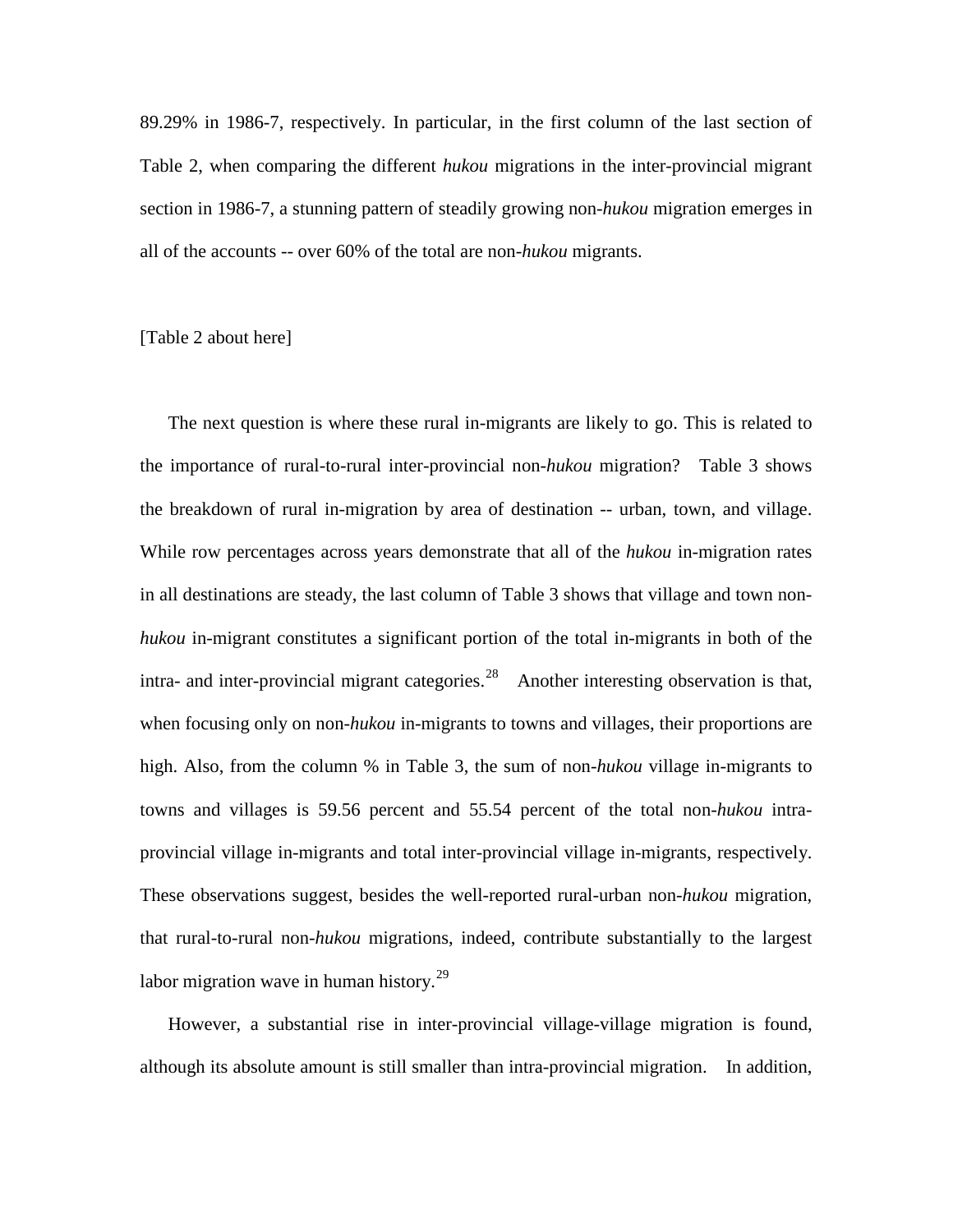within the inter-provincial village-village categories, the amounts of *hukou* and non*hukou* in-migrants are very close and are 309 and 283, respectively. This kind of migration is interesting to study not only because of its growing size, but also because it was considered as a challenge of the existing *hukou* system.<sup>[30](#page-65-6)</sup> Nevertheless, non-*hukou* inter-provincial labor migration flourished, and triumphed over rural police administrations, provincial administration barriers, and eventually the macro-institutional constraints imposed by the central government (Roberts, 1997).

[Table 3 about here]

*2.5 Limited supplies of local public goods under fiscal decentralization and the measures that rural governments employed to block labor migration:*

As mentioned previously, even though the non*-hukou* labor mobility has been emerging, migrants are not free to move as they wish because of institutional barriers. In particular, migrants may increase the potential of the so-called *public goods crowding* effects that local residents' welfare might have been affected. Two of the major concerns in local public goods in rural areas are health services (Liu, et al, 1995; Meng et al, 2000; Shi, 1993)<sup>[31](#page-65-7)</sup> and rural education (Brown and Park, 2002; Connelly and Zheng, 2003; Wang and Moll,  $2010$ ).<sup>[32](#page-65-8)</sup>

Furthermore, West and Wong (1995) demonstrate that fiscal decentralization has an effect on the low quality and quantity of public services, after examining a number of education and health status indicators.<sup>[33](#page-66-0)</sup> As a result, on the one hand, as some areas were benefiting from the reform and TVEs development more than others, regional disparities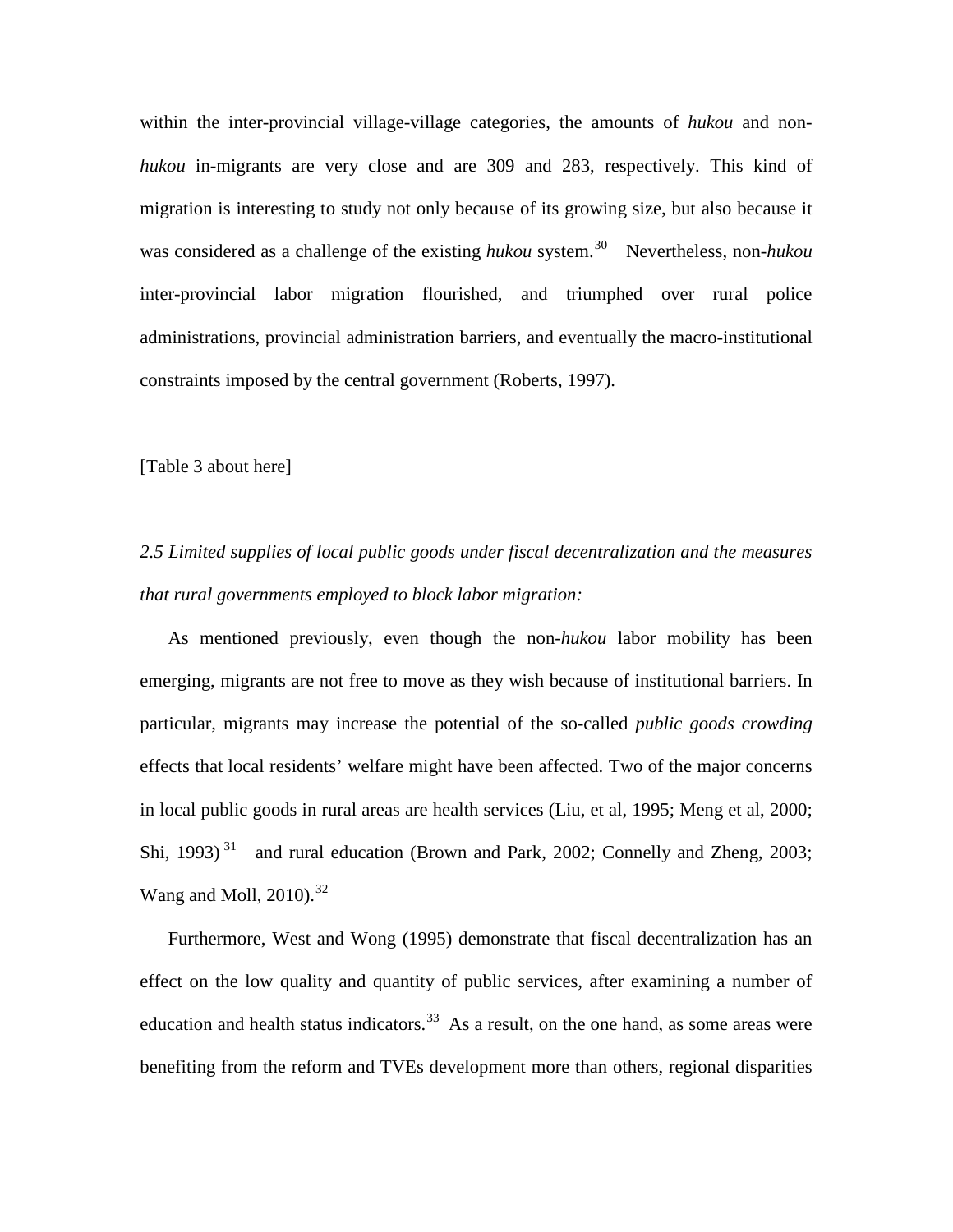in rural local public goods have been increasing (Dabla-Norris, 2005: 3-4). On the other hand, rural governments with low TVEs development are forced to search for other funding sources, other than the budget, such as imposing a variety of fees and levies. Following this logic, as local public goods have been undersupplied, even for local resident, a sense of exclusion for migrants to further dilute these services could be a possible outcome (Liu, et al, 1995).<sup>[34](#page-66-1)</sup> Therefore, measures have been introduced to control the flow and block "unwanted" migration (Mallee, 2000; Roberts, 1997; Solinger, 1999; Zwieg, 1992).<sup>[35](#page-66-2)</sup> While *hukou* was still the major instrument to restrict migrants' welfare, even some migrations were not restricted, County/town officials still maintain serious controls over migration into town and responded passively, if not reluctantly, although restraints on migration are breaking down year by year.<sup>[36](#page-66-3)</sup> Another obstacle to in-migrants is from the social pressure from local residents to prevent "potential crowding." Migrants in Chinese could be labeled as 'People from the outside' (*wailai renkou*, or outsiders).<sup>37</sup> The negative images of rural migrants have been developed since the mid-1950s before the *hukou* system. [38](#page-66-5) In addition, under the pressure of higher inflation, employment, traffic congestion, and a series of inconveniences that potentially come along with in-migration, although much work of migrant workers in the non-state sector has not been substantially eroded from the majority of the public welfare privileges, they can still be regarded as "invaders" (Tian,  $2011$ ).<sup>[39](#page-66-6)</sup>

 Siu (1990) also found that only rural residents with immediate *family members in town could register*, and only as *zili kouliang hu* (households who supply their own grain) since 1983<sup>[40](#page-66-7)</sup> In this sense, native place identity *(tongxiang)* is a "critical component of personal identity" and social network in China; intra-provincial migrant are far more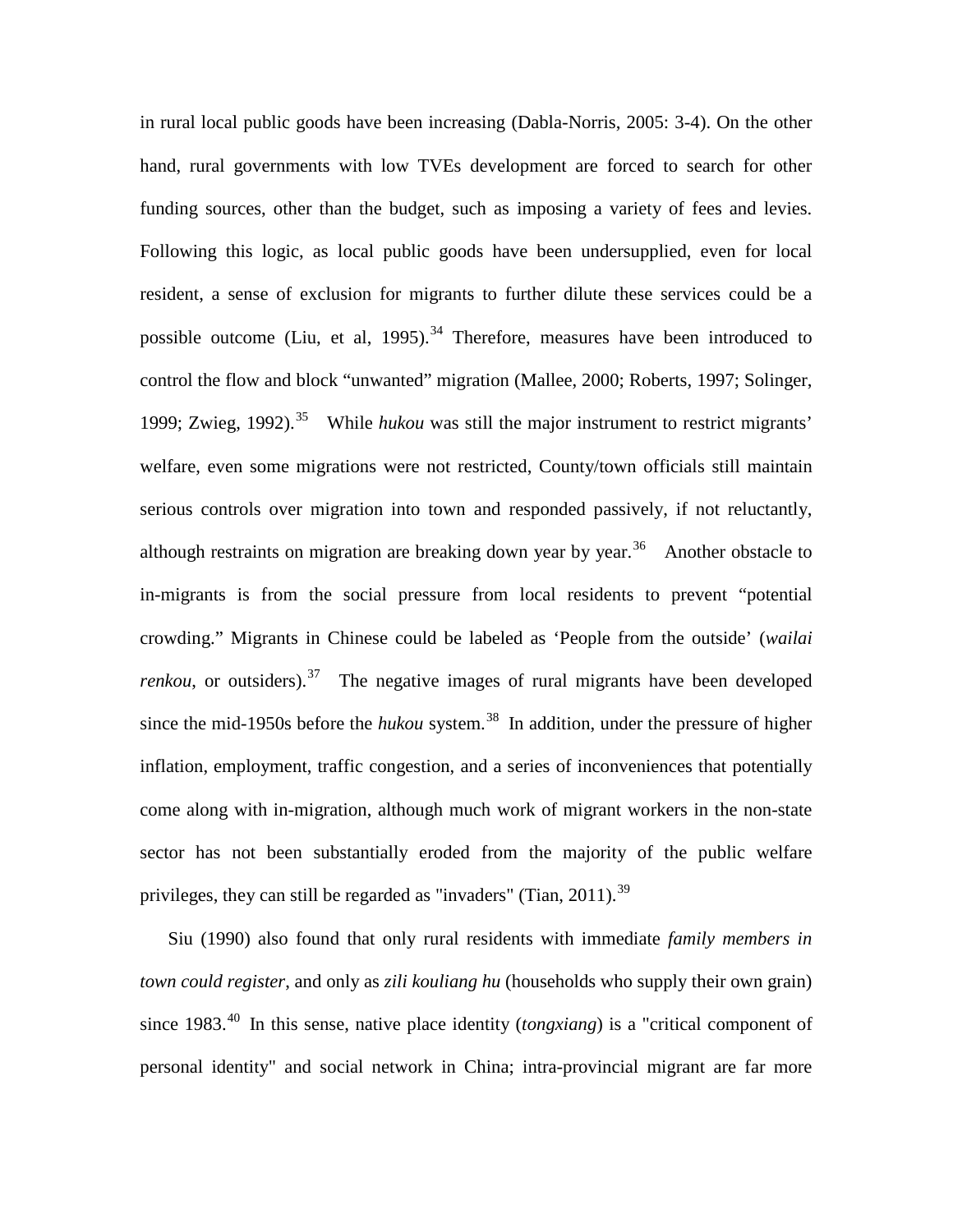likely to benefit from the effect of *tongxiang* than inter-provincial migrants (Roberts, 1997). However, inter-provincial migrants who do not have work unit or permits would be subject to deportation at their own expense (Lu, 2000).

 For undocumented migrants to stay in the destinations, they often have to endure unfair treatment, such as fees, fines, and permits, from local carders and related people in-charge.<sup>[41](#page-66-8)</sup> To raise their expected earnings and lower their risk, they pay the local police for a residence permit and the rural government for a work permit (Zhou and Zhang, 1995). Another response to the unfair treatment in some destinations, undocumented migrant workers may become "seasonal workers" or "temporary workers" who migrate according to job availability and work environment, where local governments might be more accommodating, due to labor shortages (Gu and Liu, 1996; Roberts, 1997; Solinger, 1999). The section below elucidates the policy review in this section and distills the argument into testable hypotheses.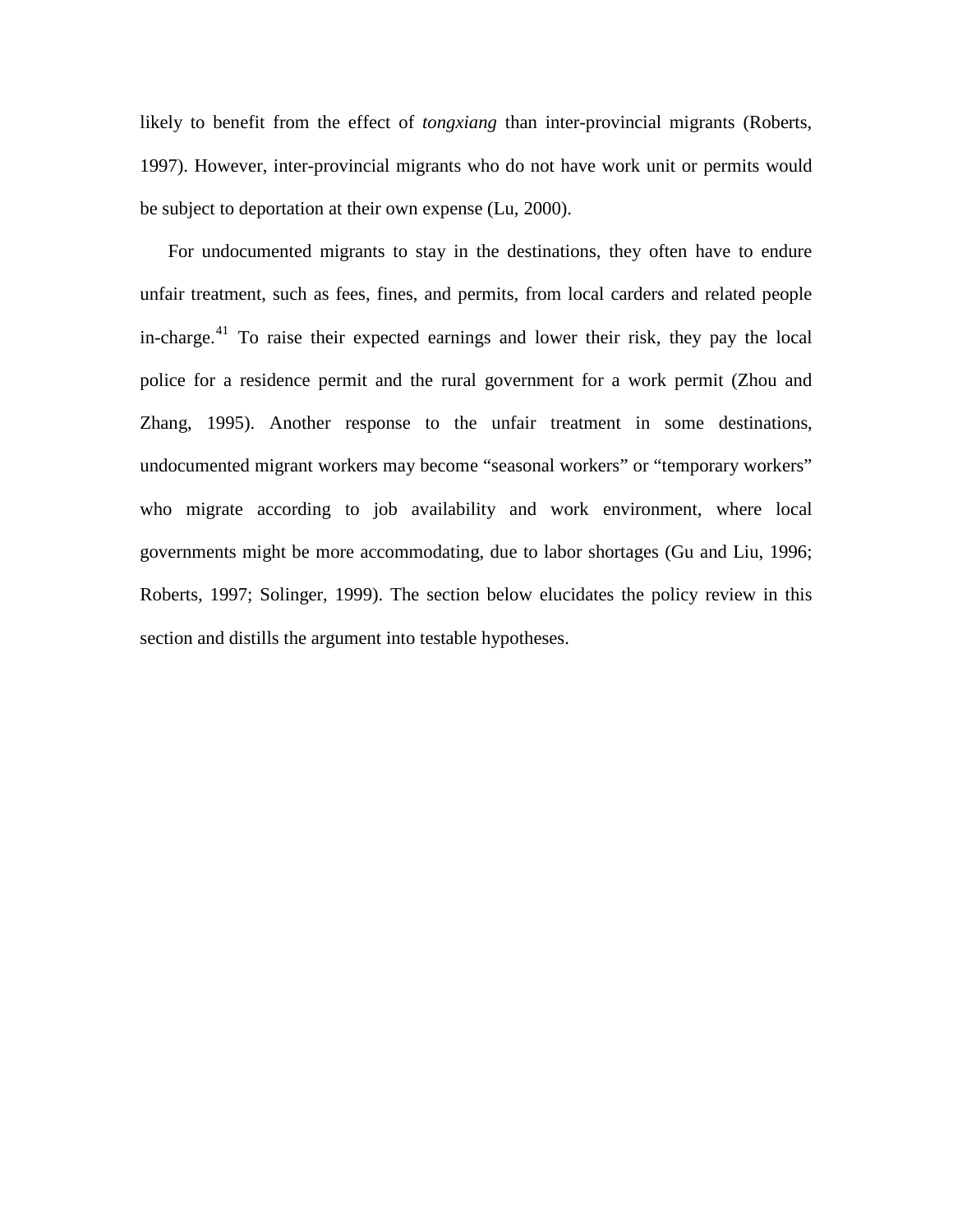# **3. Local Economic Development Effect and Local Public Goods Crowding Effect on Factor Market Development under Fiscal decentralization: Theoretical discussions and hypotheses development**

 In this section, I connect the policy review above and review the general effects of local public goods provision and local economic development on labor mobility under fiscal decentralization. I propose three testable hypotheses at the end of this section.

#### *3.1 Local economic development and factor market development:*

Studies on the relationship between fiscal decentralization and market development are numerous in China.<sup>42</sup> Prevailing research reported positive relationships between the two (Qian and Weingast, 1997; Lin and Liu, 2000; Feltenstein and Iwata, 2004).<sup>[43](#page-66-10)</sup> In particular, fieldwork and research in China have found that fiscal decentralization can induce incentives at the sub-provincial government level to promote local economies using TVEs development (Vogel, 1989; Wong et al., 1995; Wong et al., 1997; Oi, 1999).[44](#page-67-0) 

To sustain the TVEs developments, input factors, such as labor, have to be available to promote this kind of labor insensitive industry (Wen, 1998; Wen, Wang, and Shi, 2008). Moreover, labor migrations were encouraged from some provinces, such as Sichuan, where labor resources were rich and industrial development was low (Bruce, 1996). As a result, labor (factor) market mobility is encouraged from both the labor supply and demand sides. However, some researchers in the field reject the notion that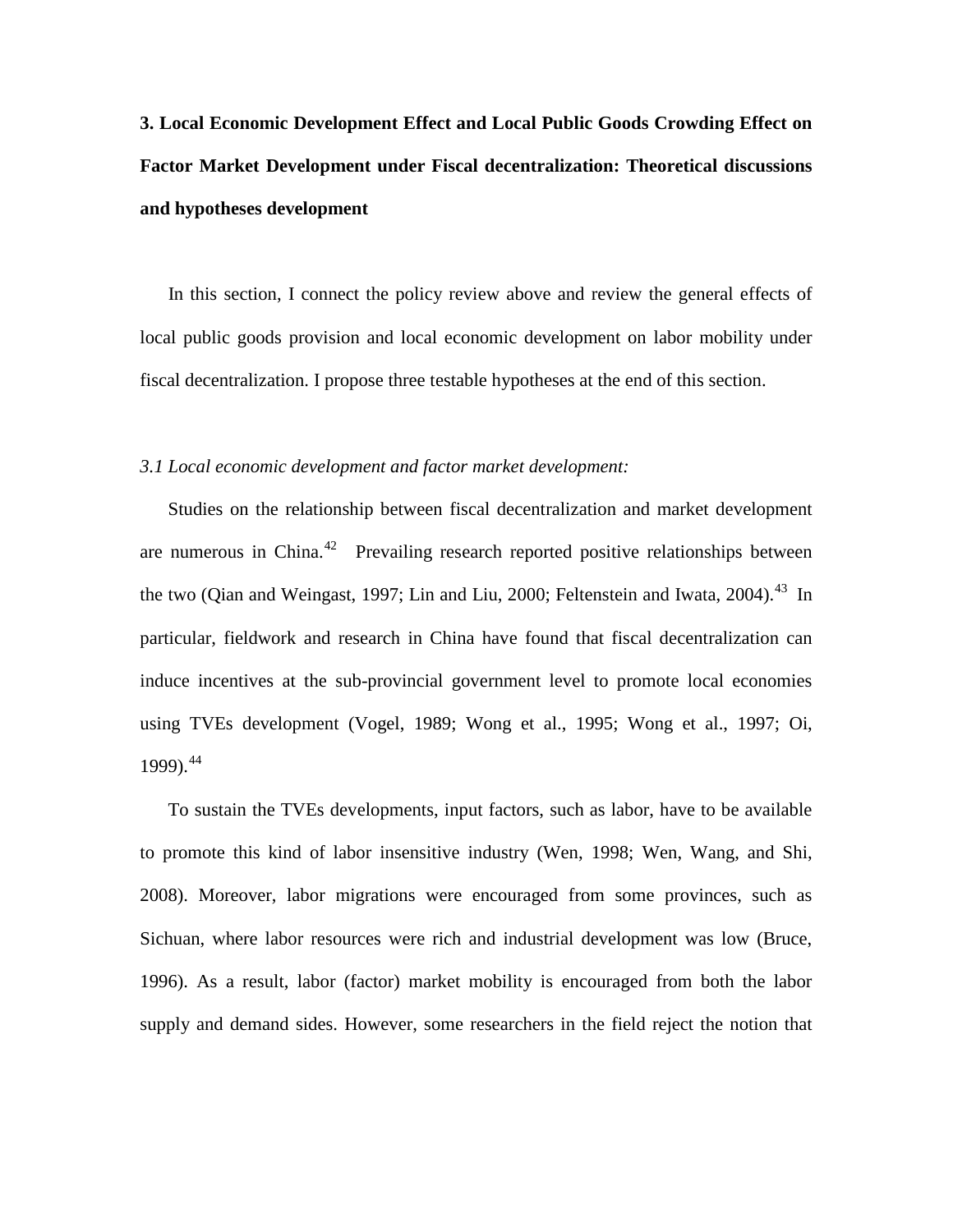fiscal decentralization induces factor market integration and development (Young, 2001; Zhou,  $2001$ ).<sup>[45](#page-67-1)</sup>

From the above discussions, one may hypothesize that fiscal decentralization may induce local economic development (Bardhan, 2002: 200). However, the effect of fiscal decentralization on factor market integration is still empirically unclear (Bardhan, 2002: 201). If fiscal decentralization affects economic growth, and factor market mobility and integration, why have some countries decentralized without a resultant economic growth with market integration? One of the explanations may be that fiscal decentralization may have more than one effect on factor market integration.<sup>[46](#page-67-2)</sup> Some effects may work against each other. The reason may lie in the side effect produced by local public goods crowding (Buchannan, 1965) and local protectionism (Young, 2001) at different levels of jurisdiction. These specific jurisdiction effects may be summarized into the local public goods and factor mobility argument below.

#### *3.2 Local public good provision and factor mobility in the jurisdiction hierarchy:*

Tiebout's (1956) seminal paper argues that fiscal decentralization would induce local governments to produce public goods that match residents' preferences better than centralized policies. Free factor mobility would then be the key to generate an optimal outcome in his model. However, optimal outcome of free factor mobility from this pure theory has been subject to challenge from the public goods crowding effect, given the size and the number of the jurisdictions. $47$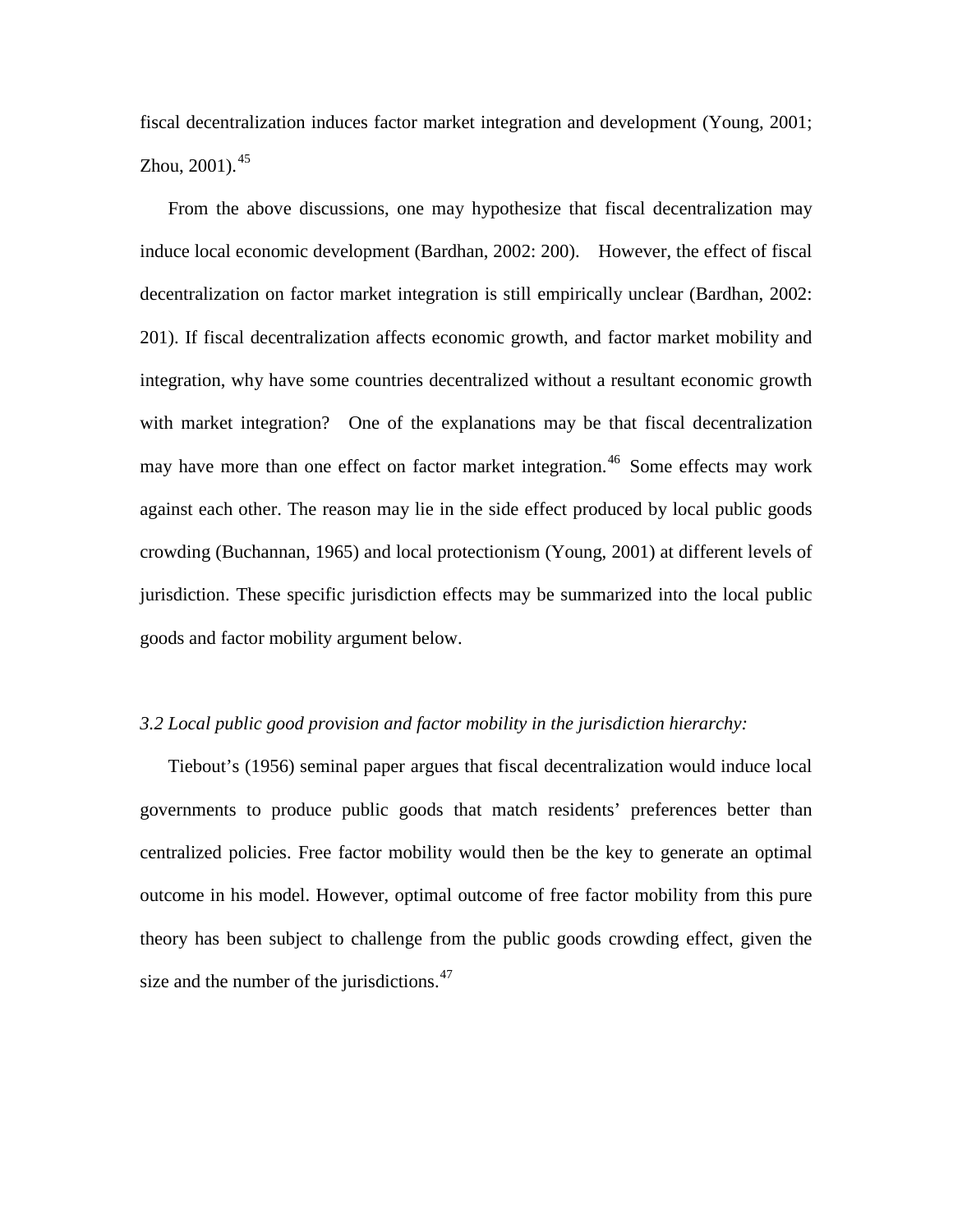Scotchmer (2002) argues that *the size of the crowding effect in a jurisdiction is determined by the impacts of labor in-migration on land-related costs, such as land rent and local governments' budget*. Since the jurisdictions' sizes and the local budgets are predetermined by upper level governments, they are important to determine the crowding effects in jurisdictions; therefore, it is logical to deduce that, at a level of government, an increase in the *number of governments* may reduce their average jurisdiction size and increase the crowding effects.

There are some researches about the positive relations between the community size and public goods provision. In a game theoretical setting, Stiglitz (1982) demonstrate that *very small communities can provide a very low level of welfare, because they cannot provide much of a supply of public goods*. [48](#page-67-4) Also, small communities could provide less welfare because of the lack of an agglomeration effect (Duration and Puga, 2003; Fujita and Thisse,  $2002$ ).<sup>[49](#page-67-5)</sup> In other words, local public goods, like other products, may be constrained by the size of the jurisdiction due to a lack of relevant externalities for the formation of clusters, such as mass production, availability of specialized inputs, labor, services, ideas, and modern infrastructure.  $50$  In addition, as Zhang (2006: 722) mentioned, the unit size at the rural government level is moderately homogenous, which means that the fixed cost of expenditure is similar among rural governments, regardless of the size of the jurisdiction.<sup>[51](#page-67-7)</sup> Similar to the agglomeration argument above, as the size of the jurisdiction is small, the resource available for public goods expenditure after deducting the fixed cost will be very limited. As a result, they are more vulnerable to the potential welfare loss from undocumented migrants and could enforce the law more strictly than those that have larger sizes and better resources.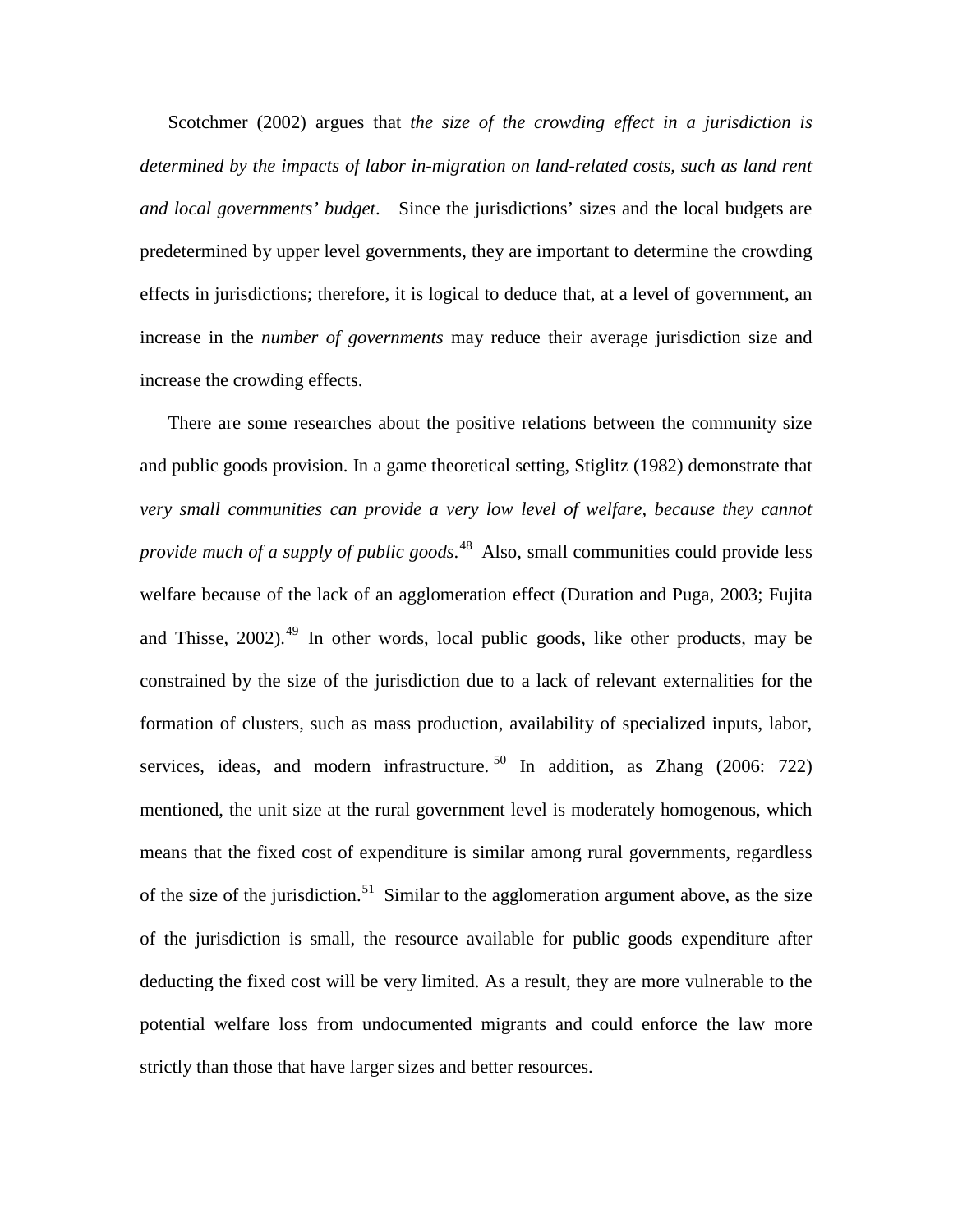Given the above conditions, increasing in-migration could result in a potential lost of limited welfare, such as increasing congestion, unemployment, crime rate, etc., (Fujita and Thisse, 2002: 271). This means that, with lacking of resource and agglomeration effects, small jurisdictions are vulnerable to public goods crowding, even though their current level of local public goods provisions might be able fill the basic needs of local residents. As a result, blockage might be occurred and reduction of the opportunities for undocumented in-migrant at the destinations might have happed. Indeed, Zwieg (1992: 355), when generalizing his fieldwork experiences during the 1980s, also added "in *smaller towns illegal migrants probably find even fewer opportunities for illegal businesses or places to hide [for undocumented in-migrant][52](#page-67-8).*" To put the above studies on the size and number of governments into a hierarchical perspective: if the number of government units at a given level increases, three effects are likely to occur. First, if the number of units at a given level of government increases without the budget allocation also increasing, blockage of in-migration is likely to result for the sake of local residents' welfare. Second, even if the budget allocation does increase proportionally, increasing the number of government units in a given area may also cause reduction for local resources, in addition to the reduction in agglomeration effects. Third, the lower-level governments may be more responsive to in-migration, since their sizes are smaller and their local public goods and local economic development are more directly affected by the benefits and welfare losses due to in-migration than those at the upper level.

In summary, the theoretical discussions suggest that local economic development, and the size and number of jurisdictions might have an effect on in-migration. Three hypotheses could be summarized in this empirical analysis: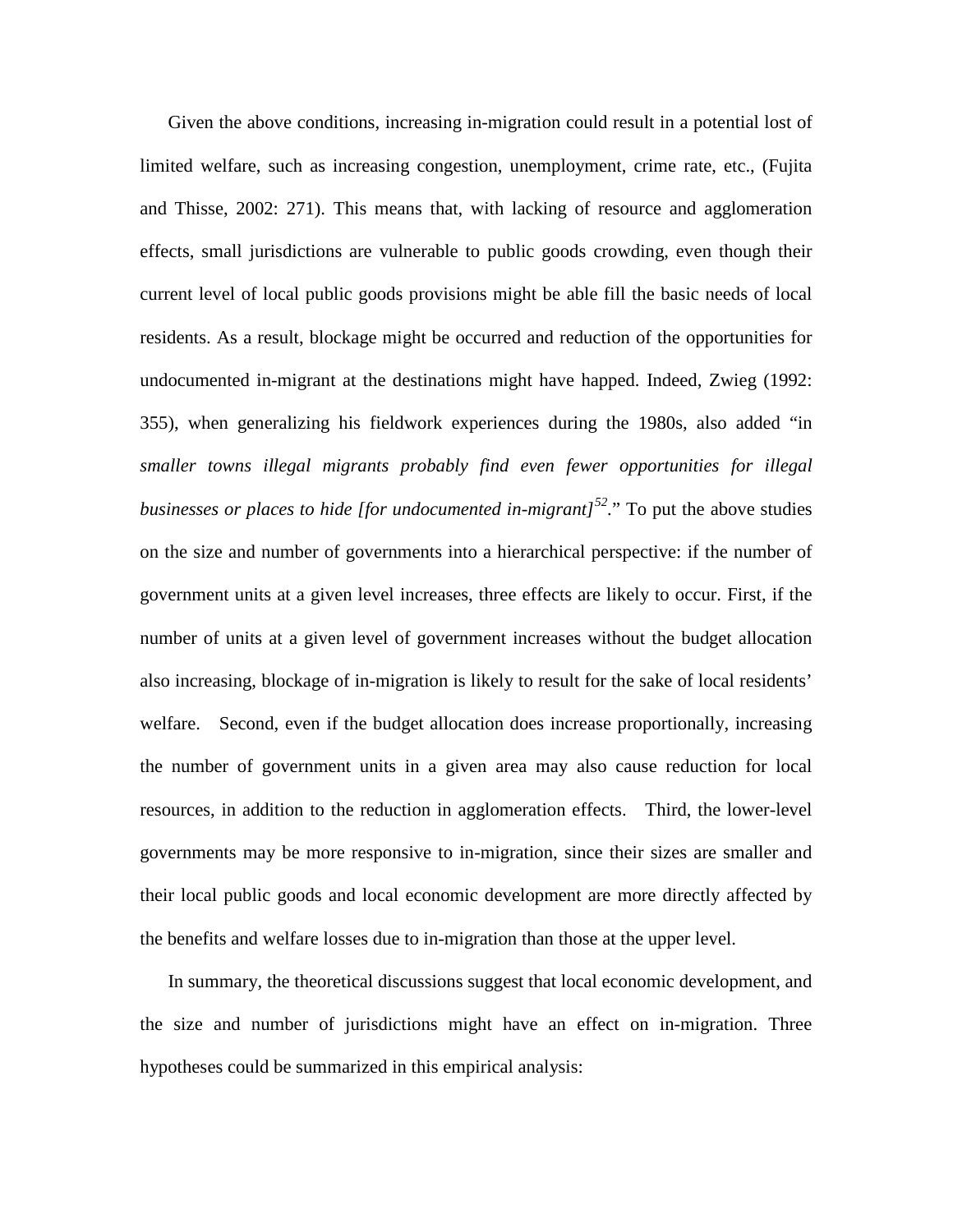1. Local economic development could induce labor (factor) mobility under fiscal decentralization in labor-receiving provinces, or vice versa.

2. The size and number of local government units at a given level of government may have an effect on labor mobility. In labor-receiving provinces, reductions in the size of local governments or increases in the number of government units at a given level may block labor out-migration because these governments may need more local workers to contribute to their budget, and vice versa.

3. The hierarchical level of government may have an effect on undocumented labor mobility under fiscal decentralization. The lower-level government units may be directly affected by undocumented labor migration; one may expect those units to suffer a stronger effect than those at higher levels.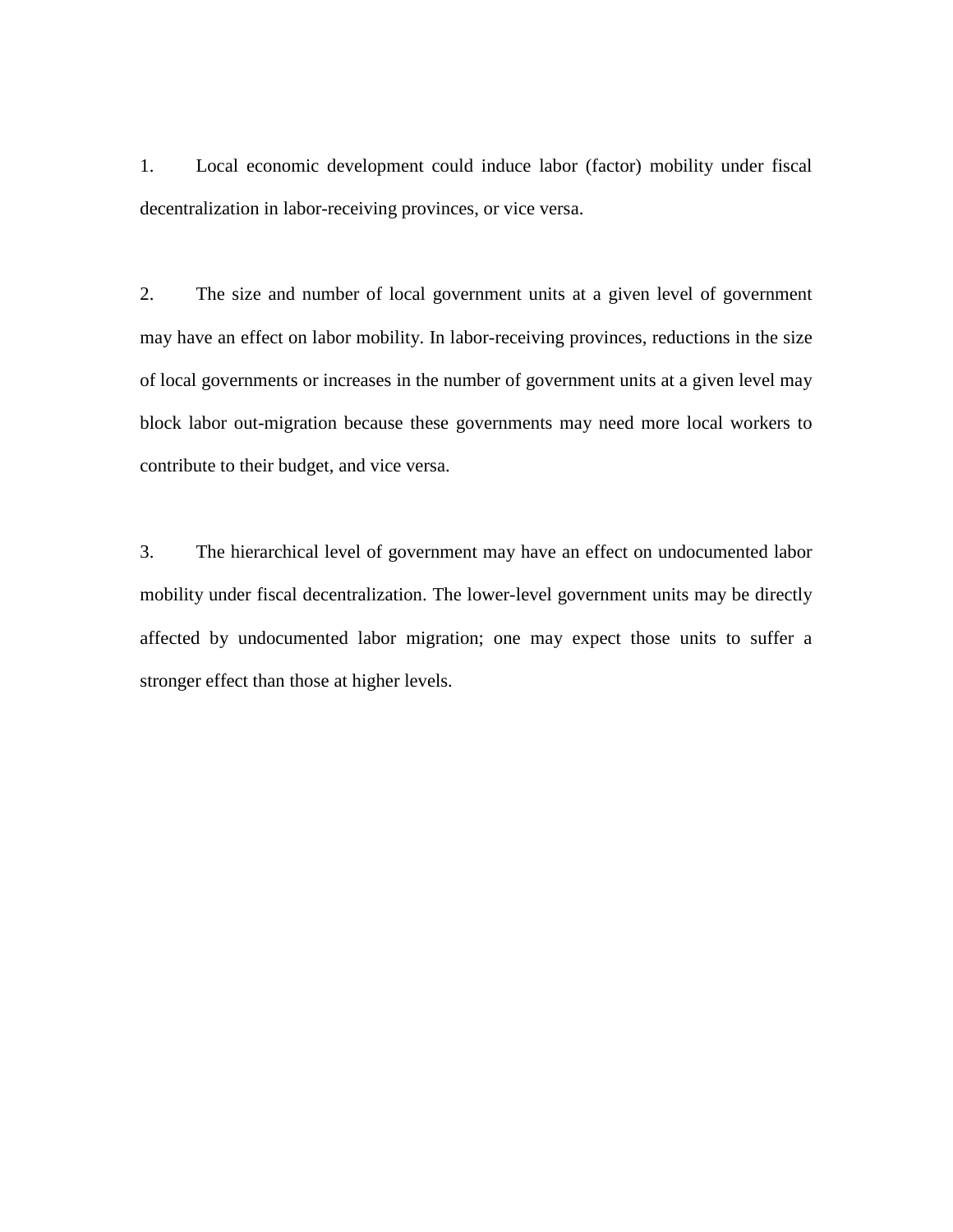#### **4. Data and Methodology:**

#### *4.1 Data:*

I utilize the initial fiscal decentralization stage (1982-87) in China as a case. The change in fiscal decentralization and jurisdiction number and boundaries are exogenous. Fiscal decentralization in China was tested in 1982 and implemented in 1985. The change in the number of jurisdictions at the rural level was also initiated in 1982 and stabilized in 1987. [53](#page-67-9) 

When considering factor mobility, only undocumented labor was mobilized by the market in that period. This is because local investment capital was dominated and captured by rural government, and formal labor mobility is restricted in rural areas. These initial conditions serve as a natural experiment to estimate the effect of fiscal decentralization and change in number of rural government units on labor mobility.

For data selection, I aggregate the individual level data from a 5% random sample extracted from 1% of the 1987 Chinese population census data and match it with other provincial level data available in various Chinese statistical yearbooks.<sup>[54](#page-67-10)</sup>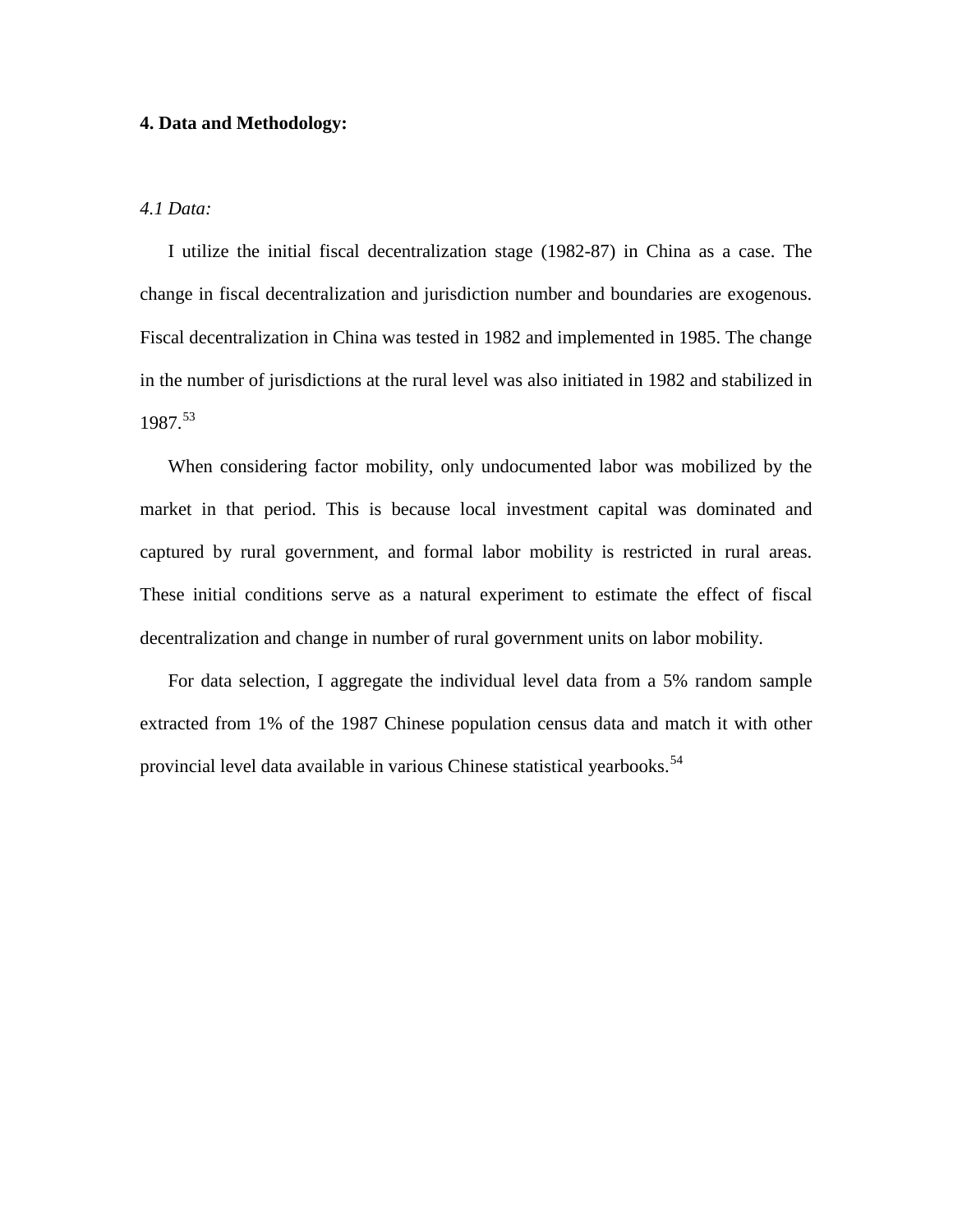#### *4.2 Modified gravity model:*

This paper uses a modified gravity model to capture the reduced form supply and demand relationships of rural-rural non*-hukou* migration. The observed number of migrants is a result of the supply of sending and receiving provinces.<sup>[55](#page-67-11)</sup>

Denoting the origin province *i* and destination province *j*, the migrant flow from *i* to *j* will depend on potential supply factors, *Si*.

 $Y_{i(t-1)}$  and  $Y_{i(t-1)}$  are lag variables and are functions of GDP per capita, population size, and other variables that represent the factor endowments at time *t-1*. Therefore,

$$
S_{it} = Y_{i(t-1)} \, b_1
$$

Potential demand factors  $D_{jt}$  are representing the pull factors in the receiving province. Thus,

$$
D_{jt} = Y_{j(t-1)} \,^{\prime} c_1
$$

Where  $Y_{i(t-1)}$ ,  $Y_{j(t-1)}$  and  $b_1$ ,  $c_1$  are column vectors; and  $t =$  timing of the variable belonging to year of movers.

Combining  $S_{i(t-1)}$  and  $D_{j(t-1)}$  yields a migrant flow equation as:

$$
F_{ijt} = A * (\frac{Y_{i(t-1)} \cdot Y_{j(t-1)}}{R_{ij(t-1)}})
$$

 $F_{ijt}$  = resultant migrant flow from i province to j province at time  $t^{56}$  $t^{56}$  $t^{56}$ 

 $A = constant$ 

 $i = 1, \ldots, 28$  sending provinces

 $j = 1, \ldots, 28$  receiving provinces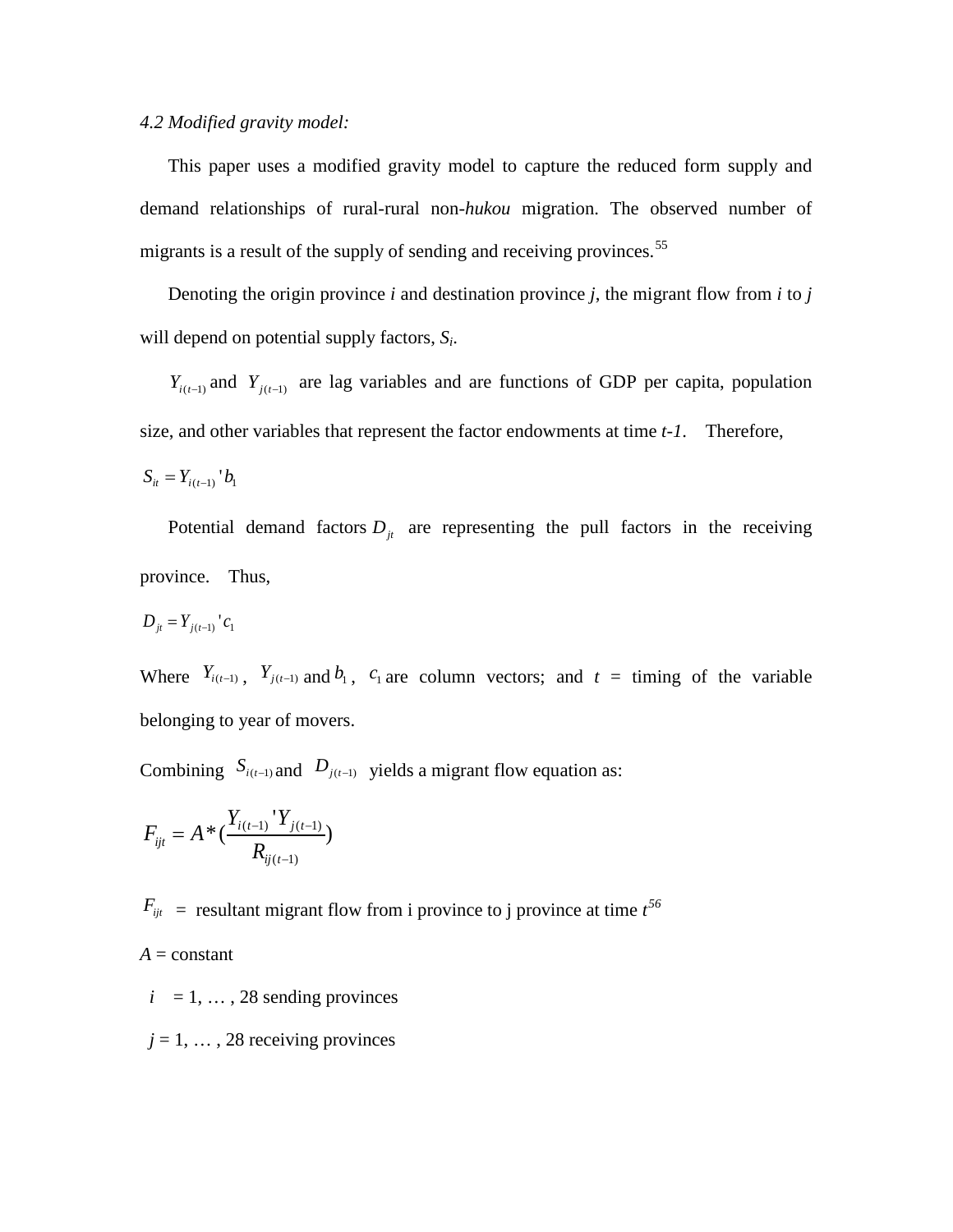$R_{ij(t-1)}$  = factors aiding or restraining migrant flows from i to j, such as transport costs. The specification in the equation  $F_{ijt}$  implies a constant elasticity of the size of migrant flows with respect to supply and demand factors rather than a constant propensity. Taking logs of both sides of the migrant flow equation, and replacing terms by their equivalents, yields the migration model as:

$$
RUM_{ijt} = \beta_0
$$
  
+ $[\beta_{1i}TVE_{i(t-1)} + \beta_{2i}Vill_{i(t-1)} + \beta_{3i}Town_{i(t-1)} + \beta_{4i}villpop_{i(t-1)}$   
+ $\beta_{5i}HRS_{i(t-1)} + \beta_{6i}FD_{i(t-1)} + \beta_{7i}Party_{i(t-1)} + \beta_{8i}Road_{i(t-1)}$   
+ $\beta_{9i}Inttraur_{i(t)} + \beta_{10i}inktratur_{i(t)} + \beta_{11i}ihutraur_{i(t)}$   
+ $\beta_{12i}ihutratur_{i(t)} + \beta_{13i}inkterur_{i(t)} + \beta_{14i}ihuterall_{i(t)}$ ]  
+ $[\beta_{1j}TVE_{j(t-1)} + \beta_{2j}Vill_{j(t-1)} + \beta_{3j}Town_{j(t-1)} + \beta_{4j}villpop_{j(t-1)}$   
+ $\beta_{5j}HRS_{j(t-1)} + \beta_{6j}FD_{j(t-1)} + \beta_{7j}Party_{j(t-1)} + \beta_{8j}Road_{j(t-1)}$   
+ $\beta_{9j}Inktraur_{i(t)} + \beta_{10j}inktratur_{i(t)} + \beta_{11j}ihutraur_{i(t)}$   
+ $\beta_{12j}ihutratur_{i(t)} + \beta_{13j}inkterur_{i(t)} + \beta_{14j}ihuterall_{i(t)}$ ]  
- $[\beta_{9ij}RD_{ij(t-1)} + \beta_{10ij}GDPD_{ij(t-1)}] + u_{1ijt}$ 

More specifically, the dependent variable *RUMij*, "number of inter-provincial ruralrural non*-hukou* migrants," is a result of a provincial supply and demand function. A group of lagged independent variables is specified in this model.[57](#page-67-13) *TVE* measures the local economic development effect; *Vill* and *Town* measures the jurisdictions' effects at two different levels of rural government; *Villpop* measures the crowding effect in the rural area; HRS measures the Household Responsibility Reform effect: *FD* measures the Fiscal Decentralization effect; and *Party* measures the political decentralization effect.

For measuring the transaction cost of migration, in addition to use the *RD*, distance between the origin and destination, as proxies for transportation cost, I also employ the difference in GDP per capita between the origin and destination as proxies for incentive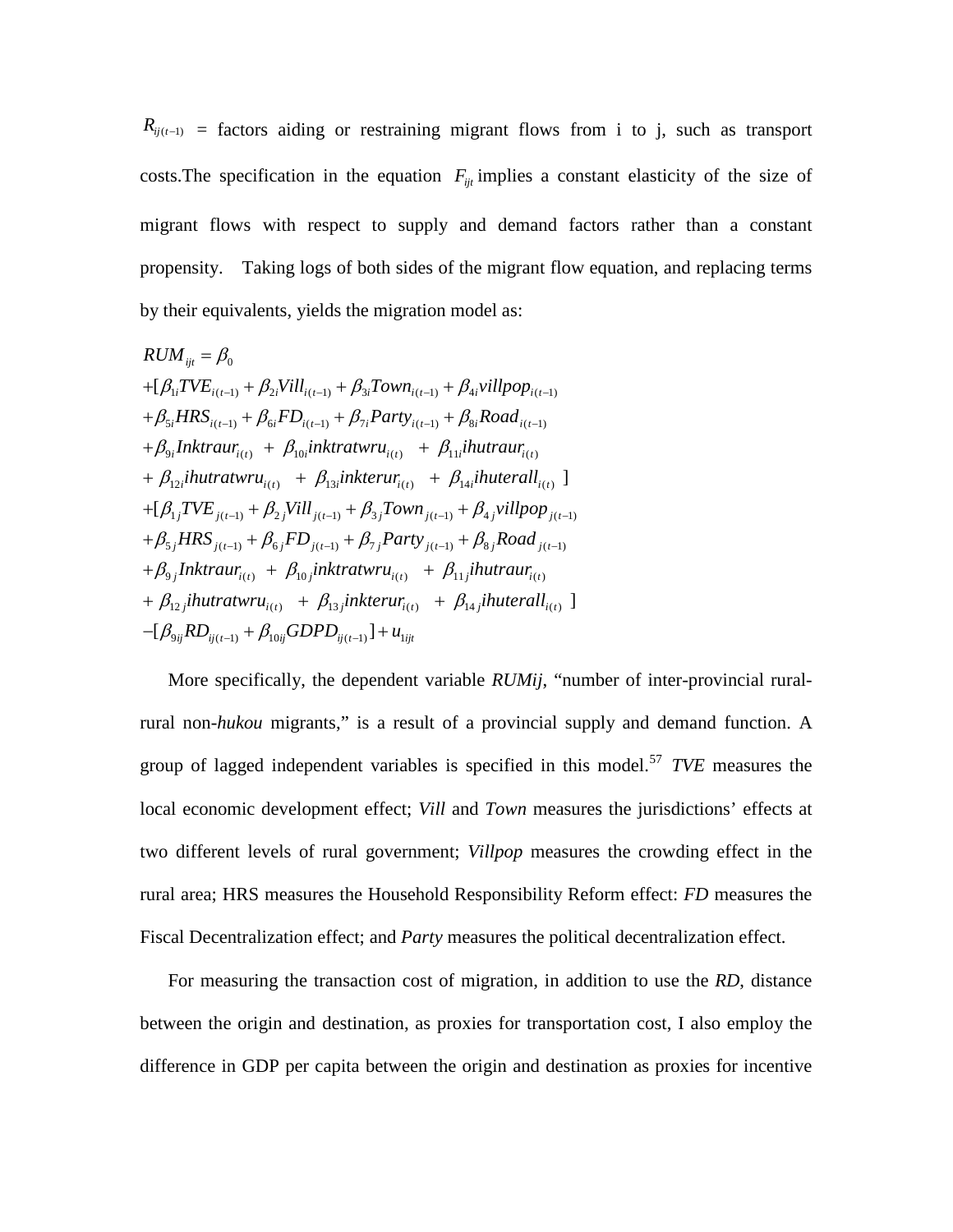to migrate and use the density of road/square mile, *Road*, to define the concept of accessibility.[58](#page-67-14)

[Table 4 about here]

As migration is a decision that migrants compare with possible alternative migration types and destinations, other types of migration could be very influential to the dependent variable, the inter-provincial rural-rural undocumented migration flows and magnitudes (Davanzo, 1980). To resemble this tradeoff of migration decision, I also includes all inter- and intra- provincial rural in-migrant who migrate with and without their hukou changes at the same year, excluding the dependent variable, in the model to control over their possible effects to the inter-provincial rural-rural undocumented migration.<sup>[59](#page-67-15)</sup>

To further ensure the proper estimation outcomes from the gravity models, this study controls for the omitted year-specific and province-specific variables, by using yearly dummies and a group of seven dummies of these 28 provinces that ranks them according to their per capita GDP, as Mátyás (1997) suggested. <sup>[60](#page-67-16)</sup> This can help reduce the incidental parameter problem and increase the power of the test.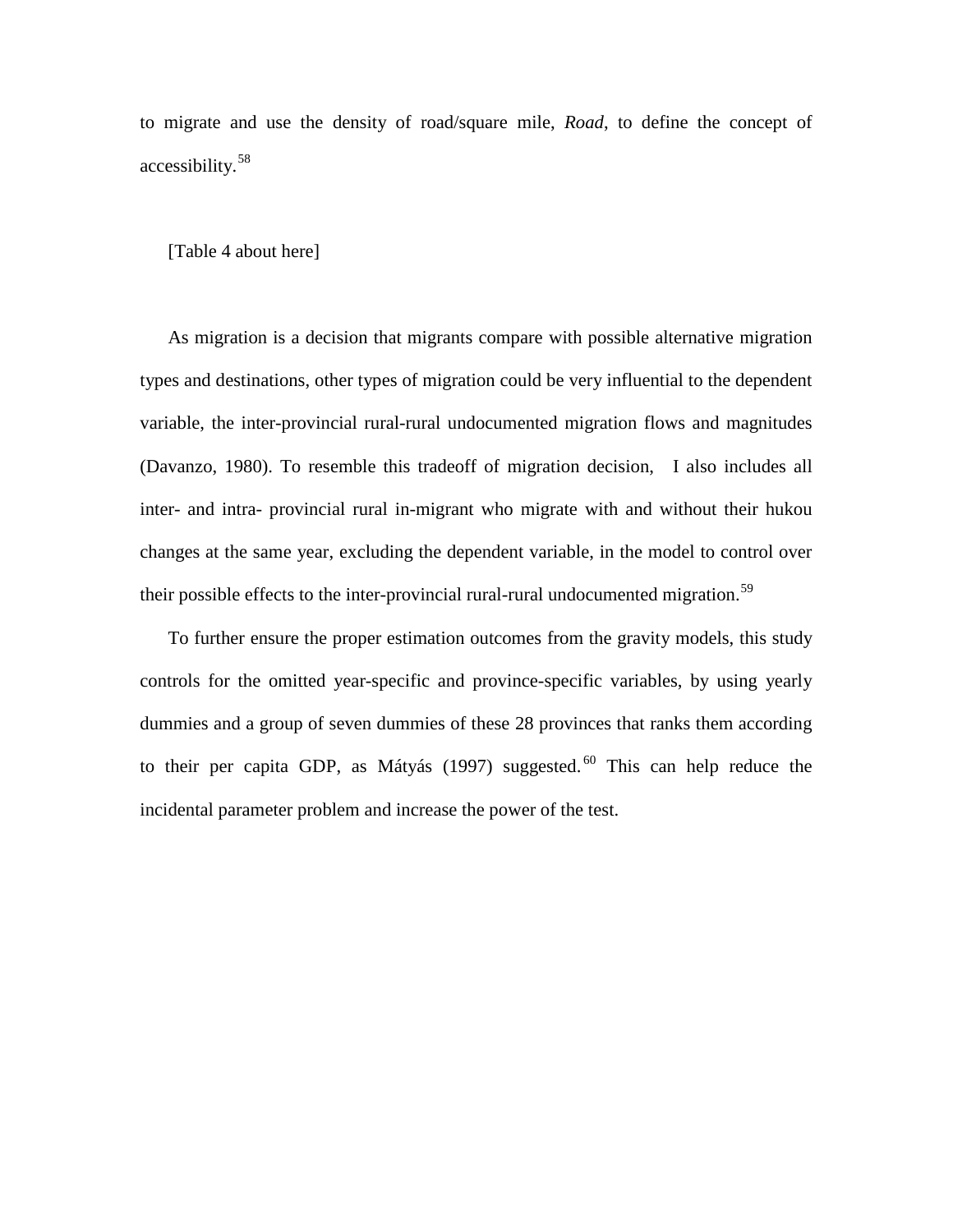#### *4.3 Dealing with zero observation problems in gravity model:*

While our data captures the important initial period of the development in fiscal decentralization and undocumented labor mobility in China, as it is at the beginning of the dynamic, our data only have 221 pair of provinces record non-zero undocumented rural-rural labor migration out of 3780 observations for the panel data. Perhaps, one of the most important concerns is zero observations in the log-log gravity models. . I therefore reviewed the possible method to deal with this issue in gravity models as follows.

In fact, zero flow is one of the common issues in aggregated data for trade between small or distant countries when the expected trade is small (Frankel, 1997; Haq, Meilke, and Cranfield, 2011). Since the missing values or the zero observations may be due to some unobservable reasons; that is, the zero values are the outcomes of the choices of some localities. Missing this part of information may be resulted in biased estimations (Linders, 2006; Haq, Meilke, and Cranfield, 2011).

Recently literature about the zero trade in gravity models has developed some measures to deal with this problem. The measures includes: first, the traditional way, to delete the zero trade information if it is randomly selected or to add a small constant in the double-log gravity model (Brakman et al., 2010; Linders, 2006). Second, use alternative estimation methods, such as the Tobit model (Brakman et al., 2010) or Poisson fixed-effects model (Martijn, Oort, and Linders, 2009) to capture the truncated information due to zero trade.<sup>[61](#page-68-0)</sup> Third, use Heckman Selection Model to formalize the selection process at the first stage of regression.<sup>[62](#page-68-1)</sup> There are advantages and caveats among these models. While the first method is simple, it has a high potential of bias, as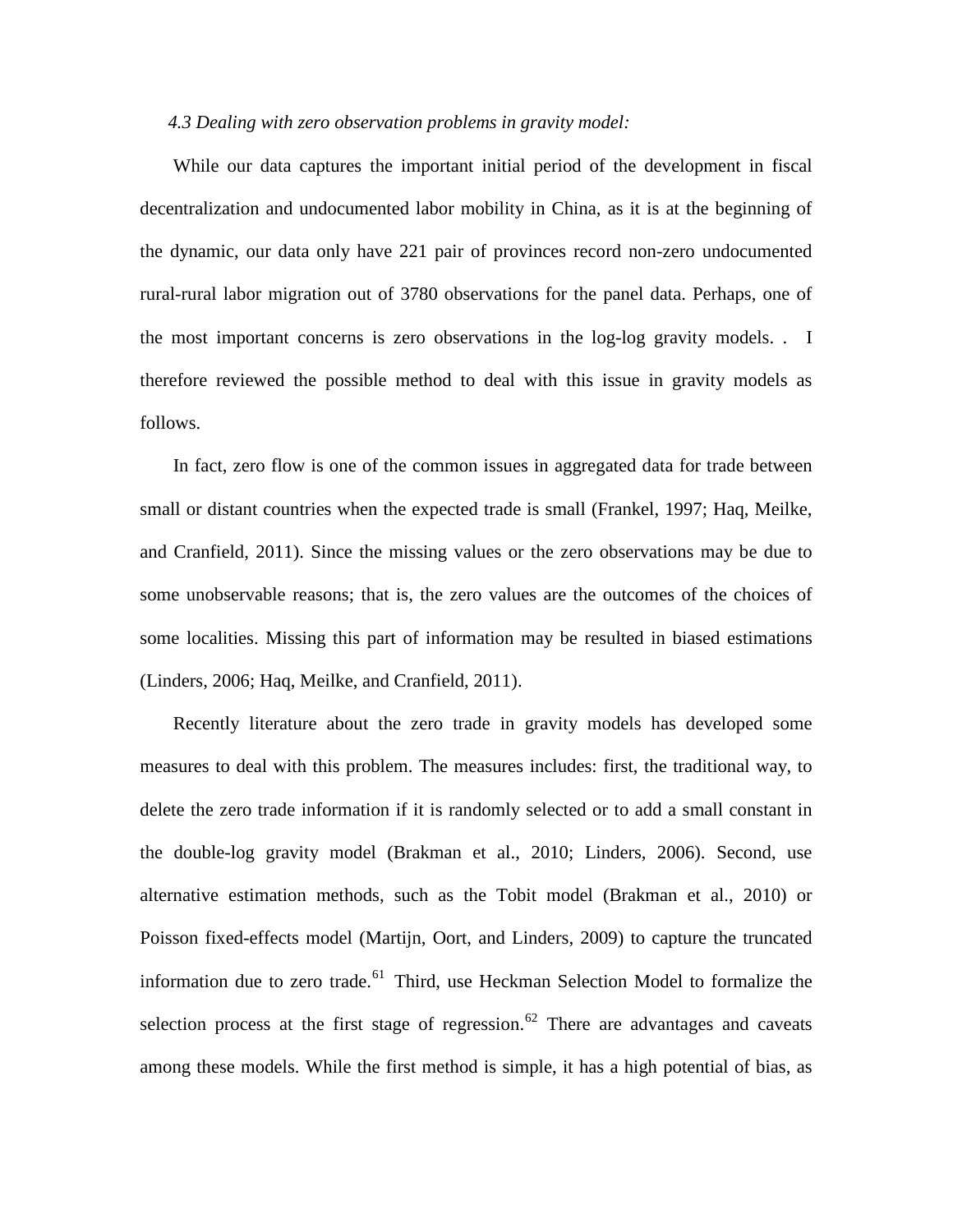selection processes are not likely to be randomly selected. The second method, while it can capture the zero trade information, does not provide much understanding as to the reason behind the zero trade. The literature has suggested using the Heckman Maximum Likelihood Selection model to deal with the zero trade problems because it provides cleaner information as to the reasons behind the zero trade and the potential biases due to missing the selection model (Manning, Duan, and Rogers, 1987; Leung and Yu, 1996).<sup>[63](#page-68-2)</sup> I, therefore, employ the Heckman Models in my analyses as follow.

#### *4.4 Heckman Maximum Likelihood Estimation Method procedures:*

I utilize two-way fixed effects regression controlling for panel-level heteroskedasticity in both of the first and second stage of the Heckman model. In the first stage selection model, I hypothesize that the selection is due to the GDP at origin and the destination, road density, and also the provincial level fiscal decentralization index and party index are matters for the migration decision, while the second stage is the gravity model specified in the above sub-section.

The simple Heckman selection model specification (Gronau, 1974; Lewis, 1974; Heckman, 1979) assumes that there exists an underlying regression relationship as follows.

At the second stage, the regression equation is the modified Gravity model: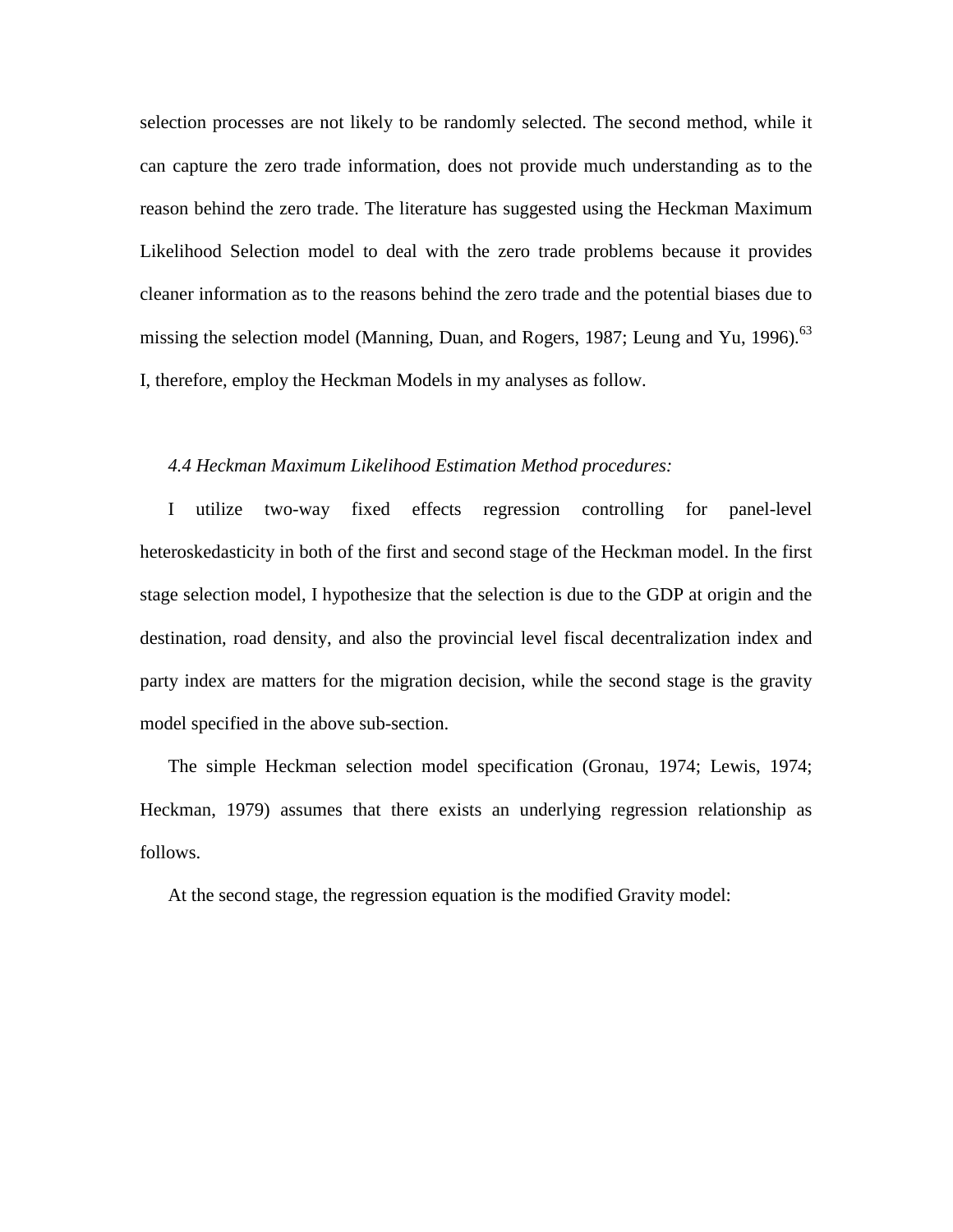$$
RUM_{ijt} = \beta_0
$$
  
+ $[\beta_{1i}TVE_{i(t-1)} + \beta_{2i}Vill_{i(t-1)} + \beta_{3i}Town_{i(t-1)} + \beta_{4i}villpop_{i(t-1)}$   
+ $\beta_{5i}HRS_{i(t-1)} + \beta_{6i}FD_{i(t-1)} + \beta_{7i}Party_{i(t-1)} + \beta_{8i}Road_{i(t-1)}$   
+ $\beta_{9i}Inktraur_{i(t)} + \beta_{10i}inktratwru_{i(t)} + \beta_{11i}ihutraur_{i(t)}$   
+ $\beta_{12i}ihutratwru_{i(t)} + \beta_{13i}inkterur_{i(t)} + \beta_{14i}ihuterall_{i(t)}$ ]  
+ $[\beta_{1j}TVE_{j(t-1)} + \beta_{2j}Vill_{j(t-1)} + \beta_{3j}Town_{j(t-1)} + \beta_{4j}villpop_{j(t-1)}$   
+ $\beta_{5j}HRS_{j(t-1)} + \beta_{6j}FD_{j(t-1)} + \beta_{7j}Party_{j(t-1)} + \beta_{8j}Road_{j(t-1)}$   
+ $\beta_{9j}Inktraur_{i(t)} + \beta_{10j}inktratwru_{i(t)} + \beta_{11j}ihutraur_{i(t)}$   
+ $\beta_{12j}ihutraturu_{i(t)} + \beta_{13j}inkterur_{i(t)} + \beta_{14j}ihuterall_{i(t)}$ ]  
- $[\beta_{9ij}RD_{ij(t-1)} + \beta_{10ij}GDPD_{ij(t-1)}] + u_{ijt}$ 

 $RUM_{ijt} = \text{missing if}$   $P_{ijt} \leq 0$ 

That is, the dependent variable,  $RUM_{ijt}$ , is not always observed. The variable,  $P_{ijt}$ , is an unobservable (latent) variable, as the probability of an observation is included in the sample.  $M_{ijt}$ , however, is an observation dummy variable that:

 $\overline{\phantom{a}}$  $\overline{\phantom{a}}$ 

$$
M_{ijt} = 1 \quad \text{if} \quad P_{ijt} > 0
$$
  

$$
M_{ijt} = 0 \quad \text{if} \quad P_{ijt} \le 0
$$

That is, the dependent variable for observation at a particular *ijt* is observed if

$$
M_{ijt} = \gamma_0
$$
  
+
$$
[\gamma_{1i}GDP_{i(t-1)} + \gamma_{2i} Road_{i(t-1)} + \gamma_{3i} FD_{i(t-1)} + \gamma_{4i} Party_{i(t-1)}]
$$
  
+
$$
[\gamma_{1j}GDP_{j(t-1)} + \gamma_{2j} Road_{j(t-1)} + \gamma_{3j} FD_{j(t-1)} + \gamma_{4j} Party_{j(t-1)}]
$$
  
+
$$
u_{2ijt} > 0
$$

where

$$
u_{1ijt} \sim N(0; \sigma)
$$
  

$$
u_{2ijt} \sim N(0; 1)
$$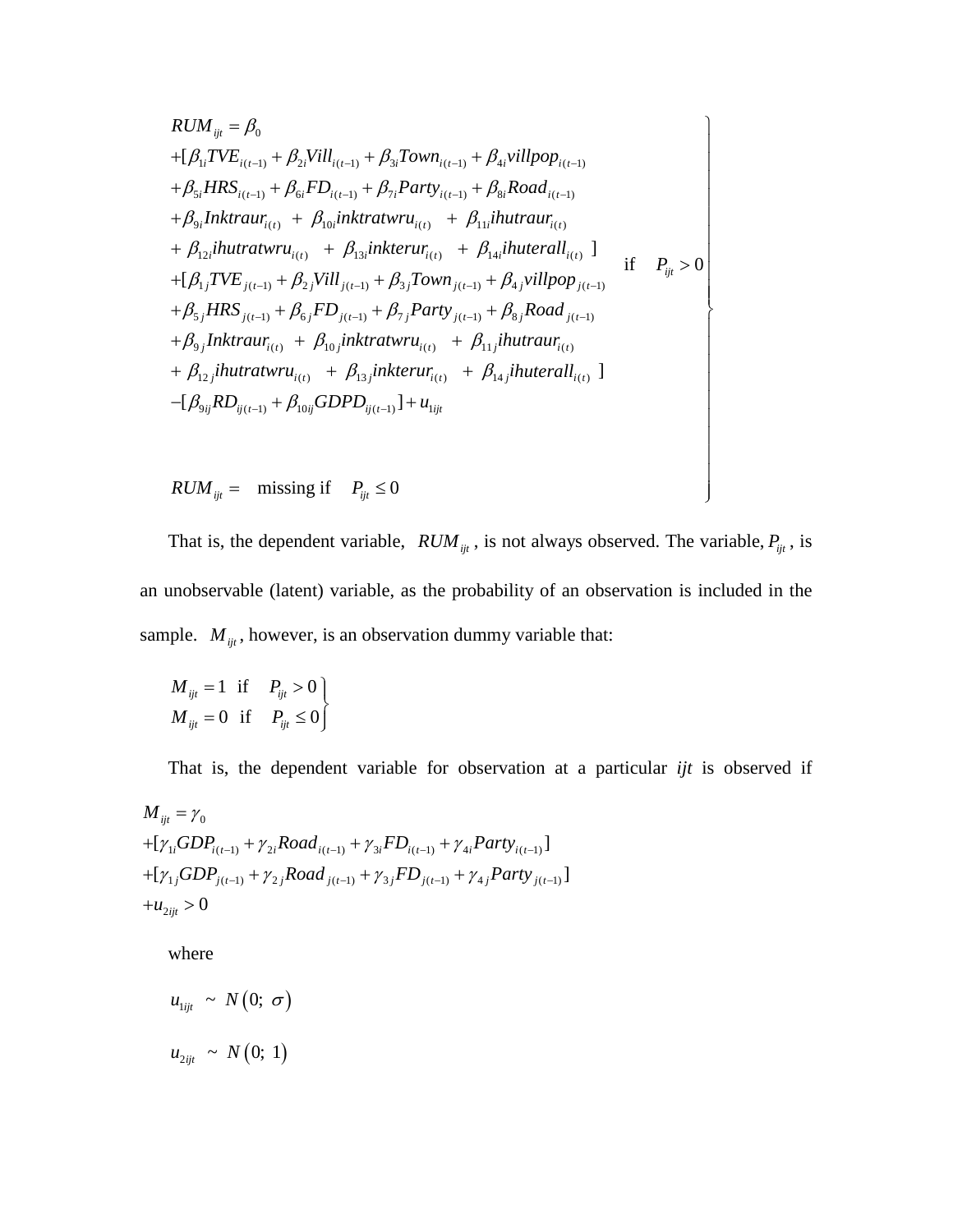$$
corr(u_{1ijt}; u_{2ijt}) = \rho
$$

When  $\rho \neq 0$ , standard regression techniques applied to the first equation yield biased results. Heckman model provides consistent, asymptotically efficient estimates for all of the parameters in such models.

The first stage of the Heckman model is the non-linear selection model that specifies the reasons (decision variables) related to a place that rural-rural migration occurs. The dependent variable is the "*Mijt*," a dummy variable that represents the decision of migration within the period of time  $t$ .<sup>[64](#page-68-3)</sup> Certainly, many variables could be related to the migration decision; I highlights the following lagged independent variables at both origins and destinations, such as GDP per capita, road density, provincial party indices, and fiscal decentralization indices could be important to migration decisions. The reasons are that, first, GDP per capita should be an important variable for migrant decisions because GDP could be related to expected wage. The GDP per capita is also used to identify the first stage regression since only the GDP gap between the origin and destination is used in the second stage of the Heckman model.<sup>[65](#page-68-4)</sup> To show the stability of the outcomes, I will various specifications of the model at the result section.

Furthermore, as a member in the group of origin or destination, a province may have some unobservable correlations within the respective group, due to labor market competition or other unobservable connections. I will check the robustness of the models by clustering the origin provinces and the destination provinces, respectively, which allows for these correlations, at the robustness check section.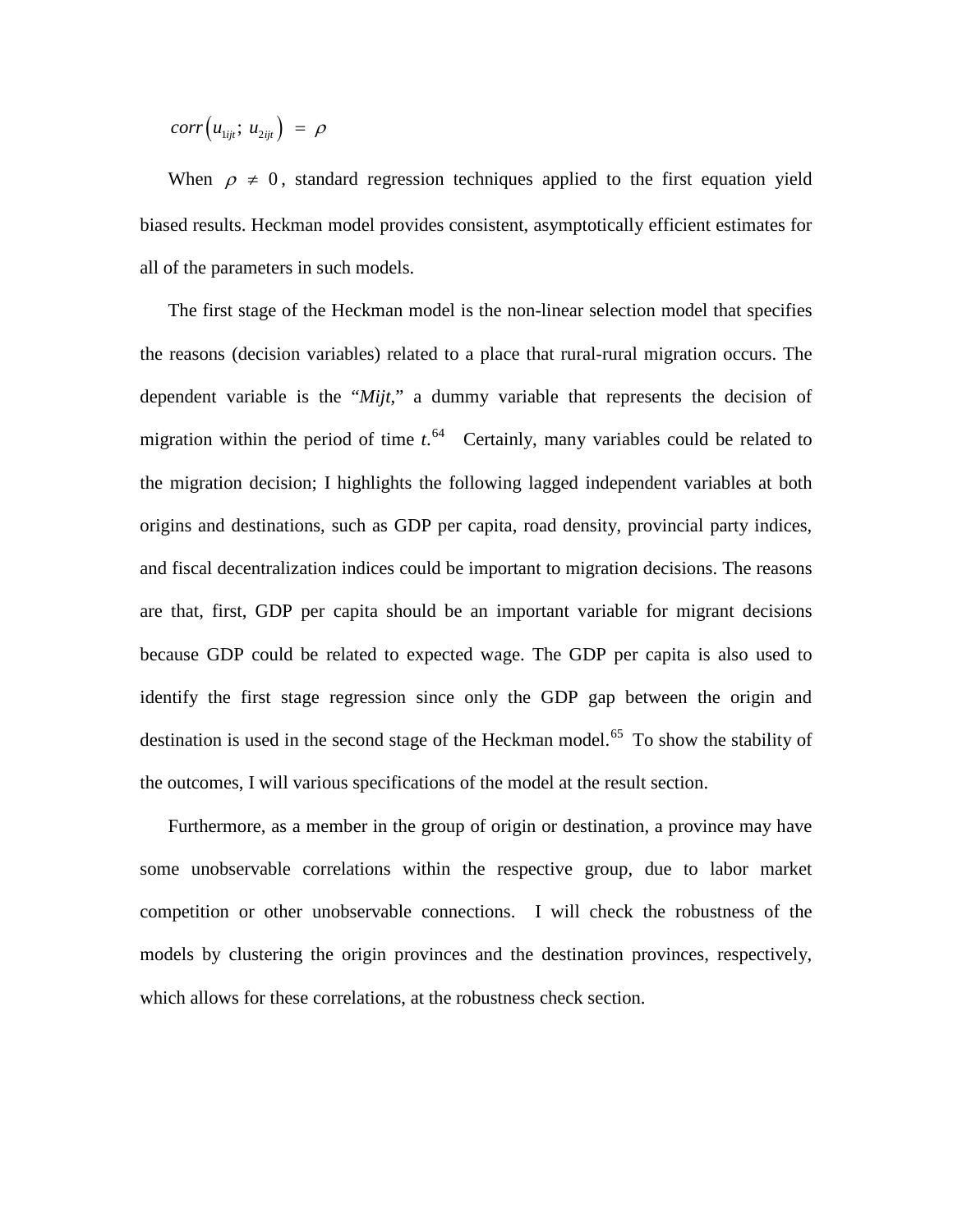#### **5. Results:**

#### *5.1 Results of the Baseline Model:*

Table 5 shows the baseline gravity model using OLS regression and the Heckman models with different specifications at first stage (decision) model:<sup>[66](#page-68-5)</sup>

#### [Table 5 about here]

Table 5's column 1 shows the result of the basic OLS model. The TVE variables at both sides show strong significant correlations that one percent increase in TVE outputs will contribute to 0.29 percent increase in rural-rural migrant demand at labor-receiving provinces, but will reduce 0.2 percent labor supply if it occurs at labor-sending provinces instead.. $67$  This finding suggests that a tight labor market will result and demand for labor will increase, if the TVEs' output is increasing.<sup>[68](#page-68-7)</sup> That means that the laborsending provinces will "sell" labor, but from their labor surplus. In this sense, localities will be inclined to use their own labor before they allowing their labor to migrate.<sup>[69](#page-68-8)</sup> Perhaps, the only way to maximize TVEs' profit in capital-abundant communities is through attracting "temporary workers."

As has been argued, the number of village committees per town has two important implications from the jurisdiction effects: the reduction in resources and agglomeration effects follow by an additional "quasi-government" at the village level. As the number of rural-level government increases, the average budget available and agglomeration effects for each unit is reduced, the pressure on "local public good provision" to outsiders who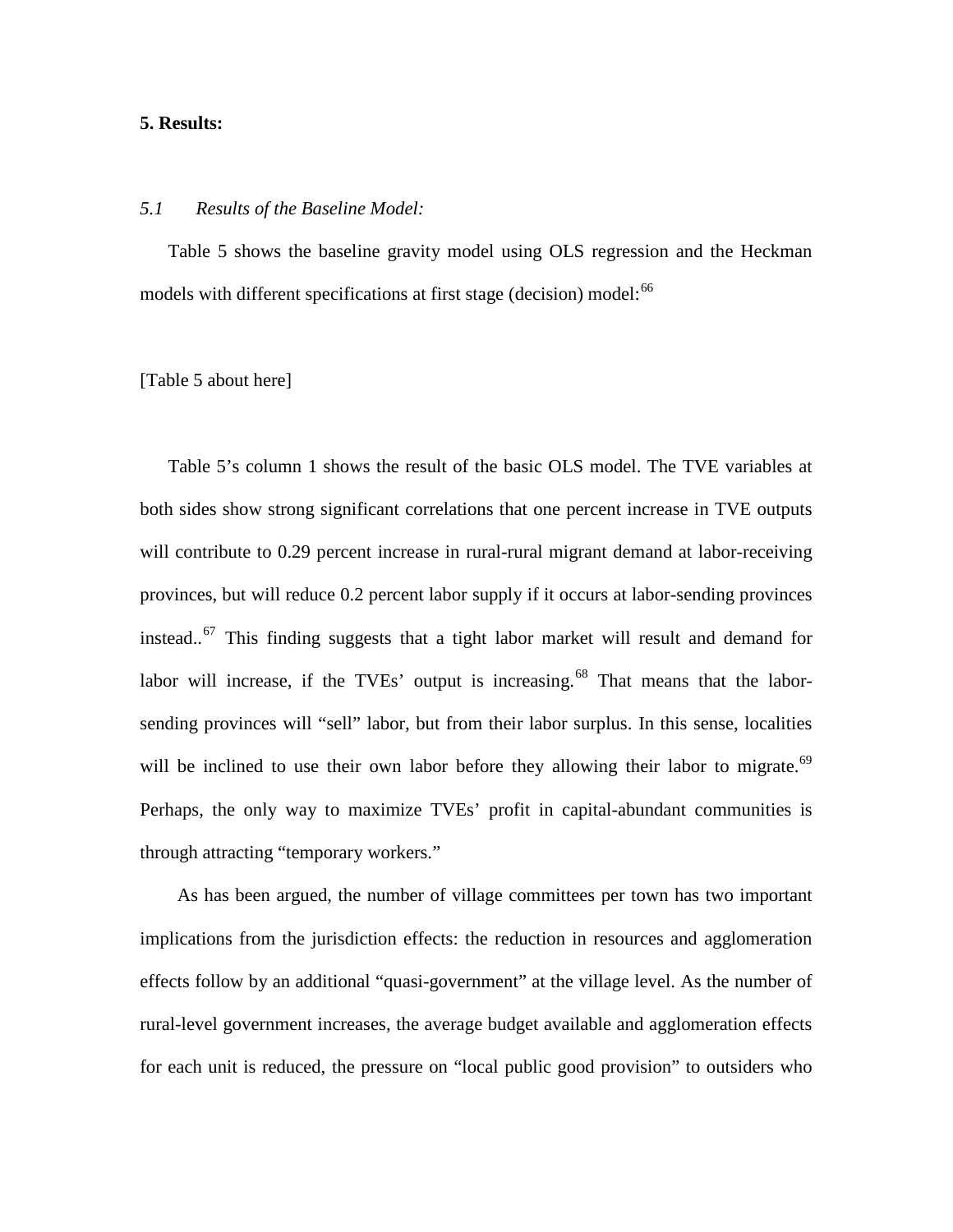are not entitled to local welfare will increase. The OLS findings support the above observations that one percent increase in village at the labor-receiving province will result in 0.9 percent increase of migrant labor demand; on the other hand, it will increase 0.32 percent of labor supply at the labor-sending provinces.<sup>[70](#page-68-9)</sup> On the contrary, a laborsending town with more villages will send more labor out due to their inability to effectively utilize labor as input. Also, due to their fiscal needs, rural governments will promote labor mobility for "fees" (Meng, 1990).

At the township level, the "town/township government number" creates a similar effect to that of the village committees per town, but at an upper level. Labor-receiving provinces' one percent increase in town will reduce only .23 percent in migrant labor demand; whereas, 0.21 percent labor supply will be increased when this one percent increase occurs in labor-sending provinces. One interesting observation here is that both coefficients of this pair of variables are less than the village committee variables, although towns are supposed to be more important than villages in both political and economic sense in a province. That means that this pair of variables contributes less to *non-hukou* labor migration during the period.<sup>[71](#page-68-10)</sup> Following this logic, the lower the government body at the hierarchy, the more influential to rural-rural labor mobility because these lowest level government bodies are more immediately affected by the incomes generated by rural-rural labor migrations than higher level government bodies. As has been found since the early 1990s, return migrant workers bring fresh capital and new skills to their hometowns, as well as novel techniques for earning income (Bruce, 1996). In this regard, labor migration can be considered as an engine for development at the lowest level.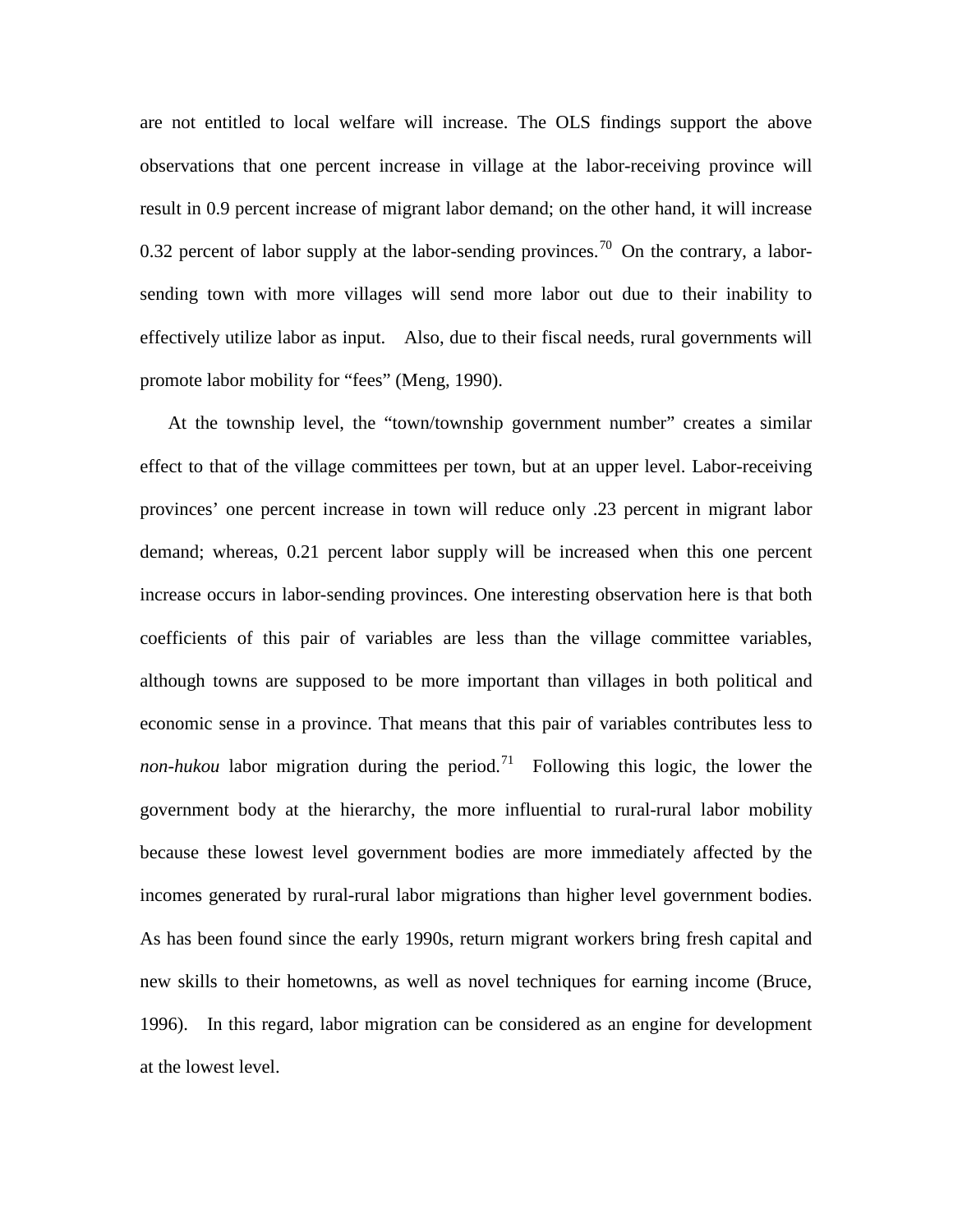The provincial-level political index shows insignificant negative signs that means, politically speaking, the province leaders are not so close to the central government and are relatively autonomous.

The HRS, which Lin (1989) showed to be very important with respect to rural agricultural development, still demonstrates positive impact, but does not significantly contribute to the variations of the dependent variable; this is understandable.<sup>[72](#page-68-11)</sup>

For the fiscal decentralization indices, the interaction terms of MRR X Sharing Scheme of the labor-receiving province shows negative significance only from the MRR with Scheme *a* means the one unit higher the MRR at scheme *a*, will result in 0.01 percent decrease in labor demand.<sup>[73](#page-68-12)</sup> This finding makes sense because the provinces that are counted toward the high MRR group at the Scheme *a* at Table 3 are Shandong, Hebei, Henan, Anhui, Hunan, and Shanxi. Most of them are labor-abundant and poor provinces, as opposed to richer provinces at MRR group 1, Shanghai, Tianjin, Jiangsu, Beijing, Liaoning, and Zhejiang.<sup>[74](#page-68-13)</sup>

The interaction terms of MRR X Sharing Scheme of the labor-sending province are positive, but insignificant; this may be due to the fact that the contributions of migrants are most immediately benefiting the rural locals and then the upper level government. Therefore, although migrants may have some contributions at the provincial level as in Sichuan province, but may still be considered as "spillover effects" (Bruce, 1996).

As discussed in the methodology section, OLS estimations may be biased, as the zero observations may not be randomly chosen. Heckman models are used to address the potential selection bias problem and make use of the information that has been left out in the OLS model. $^{75}$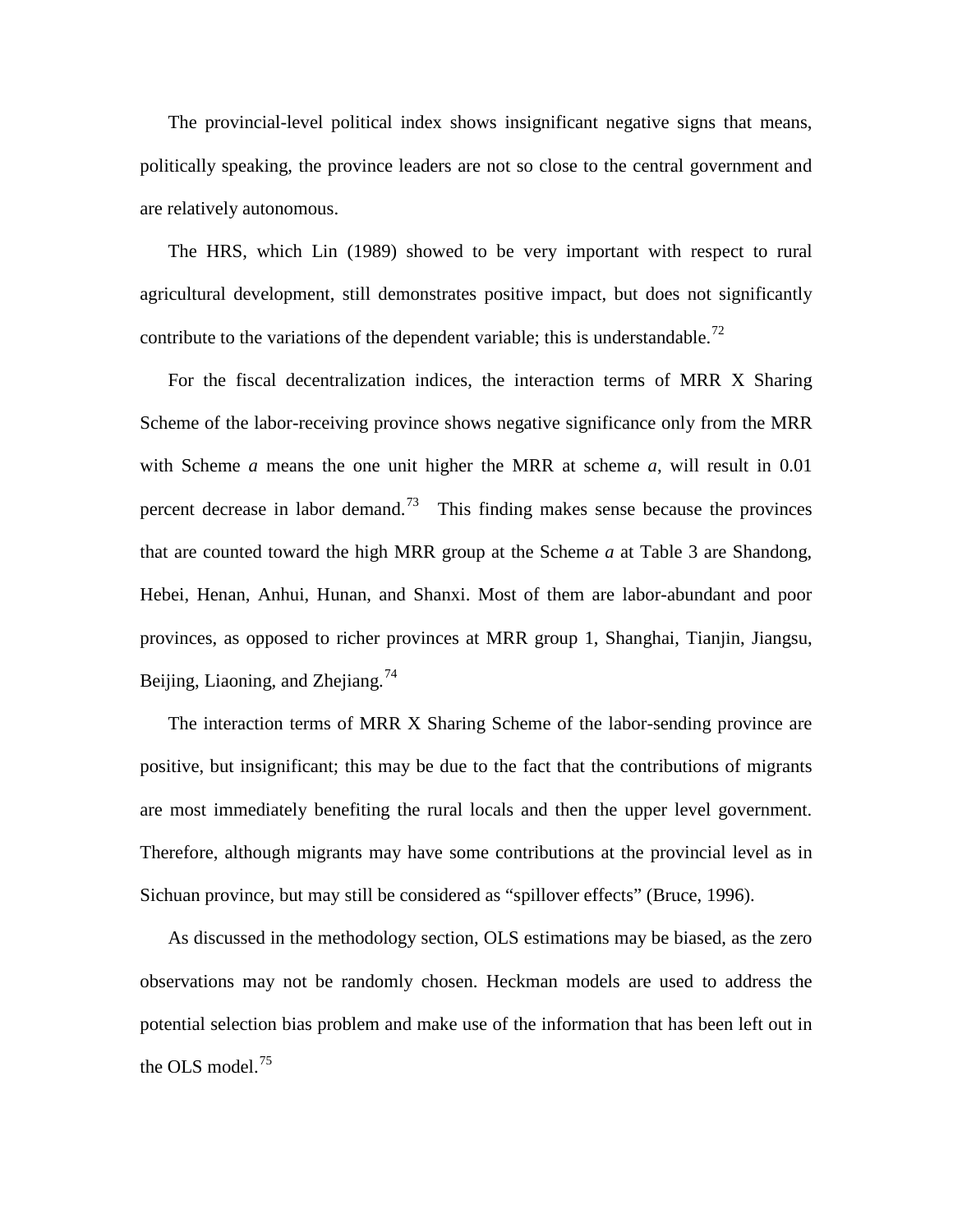Table 5's Model 2 presents the Heckman model with GDP levels at the origin and the destination at the first stage regression; I add road density and provincial governor's party index at model 3 and further add a set of provincial level fiscal decentralization indices at model 4.[76](#page-68-15) Their results are highly consistent with the OLS outcomes. Moreover, the Rhos at the first stage regression models, i.e., the correlations coefficient between the first stage and the second stage, are not significant, which shows that the selection biases are serious.[77](#page-69-0)

Collectively, Table 5's findings suggest that local economic developments have an effect on labor mobility and jurisdictions' effect as contending effects to labor mobility in the model. In order to clarify that labor mobility was in fact co-related to TVE's investments and local governments' budget considerations, we need further investigation. Furthermore, some other important variables, such as other migration type, may also affect the resultant labor mobility. Table 6 below will demonstrate the Heckman Model with a production function perspective and will include other variables discussed in the next sub-section.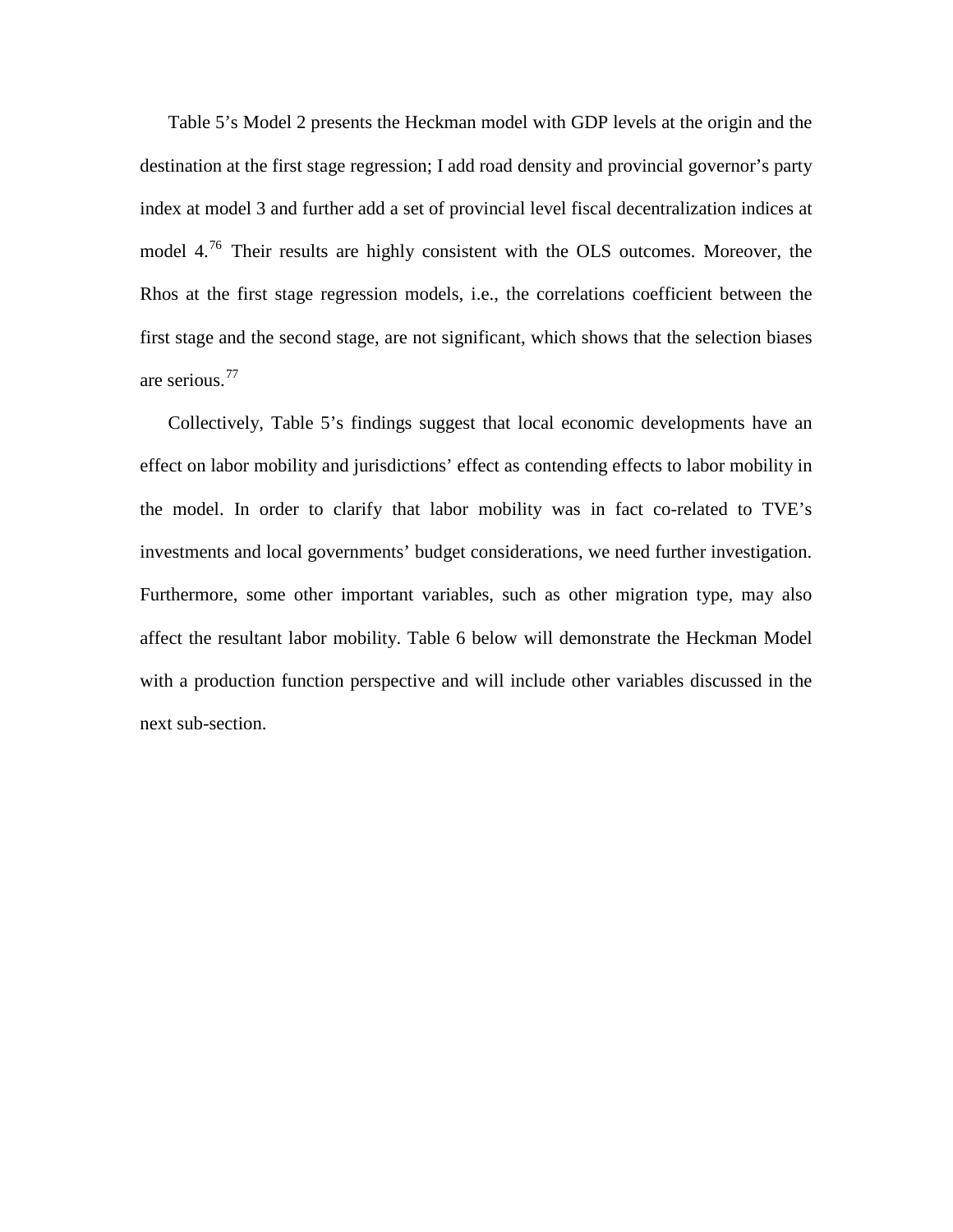*5.2 Extended Heckman regression on production function, expected rural government expenditure, additional variables, and other in-migrant variables:*

To further test the validity of the assertions in this paper, Table 6 uses a production function argument to replace the TVE outputs and expected rural government expenditure to replace the number of village and township government units in model 1.

From Table 6 onward, I employ an alternative method to model the local economic development effect and the jurisdiction effect. The local economic development effect is now represented by a production function argument in which land, TVE labor, and TVE capital are specified. The jurisdiction effects are represented by the "expected rural governments' expenditures" estimated by regressing lagged total provincial expenditures on lagged village per town and town per province in the first stage of the Heckman Models. To check the stability of the models, I also add control variables, GDP per capita difference, distance between the labor sending and receiving provinces' capitals, and agricultural population per village, in the models. To determine if other migrant types may affect the results, I have gradually added a set of other types of migrant flows in the models.

#### [Table 6 about here]

Table 6's model 1 shows the production function argument with expected government expenditure effects to labor migration. Consistent with the assertion that the labor mobility is driven mainly by the TVEs' investments that one percent increase in TVE investment at labor-receiving provinces will increase 0.55 percent labor demand;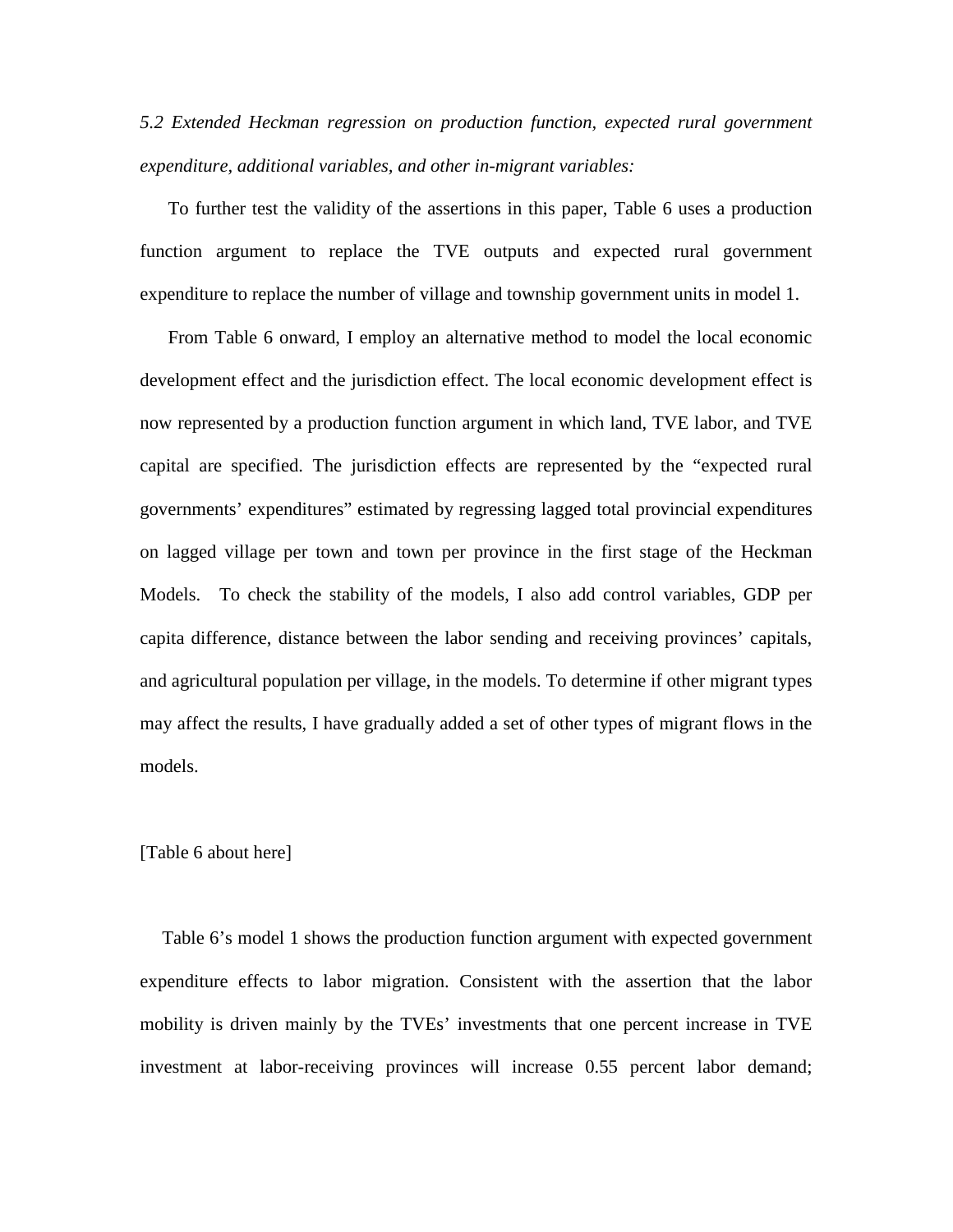whereas, labor supply will be reduced by 0.49 percent as the labor-sending province increases one percent TVE investment. This means that the investment effect is larger than the TVEs' outputs effects at Table  $5.^{78}$  $5.^{78}$  $5.^{78}$ 

Table 6 also replaced the variables "the number of village in a town" and "number of town in a province" in Table 5 by the expected rural government expenditure.<sup>[79](#page-69-2)</sup> I, therefore, obtain the expected rural government expenditure by regressing the provincial government budget on these two variables on both sides of the provinces using robust OLS estimations.[80](#page-69-3) As expected, the expected rural government expenditures' signs at Table 6 are consistent with "the number of village in a town" and "number of town in a province" in Table 5. One distinct feature of this variable is that it gives direct interpretation between rural government expenditures and labor mobility; for example, in Table 6's model 1, one percent increase in expected rural government expenditures will result in 2.3 percent reduction in migrant demand at labor-receiving provinces, but 1.5 percent increase in labor supply at labor-sending provinces.<sup>[81](#page-69-4)</sup>

One important concern about the stability of the models is the effects from other types of in-migrants, as discussed in the data and method section. Table 6 is particularly designed to test the two major but contending effects: *migration substitution effects* at the origin and *labor market complementary effects* in both the origin and destination, by adding other types of in-migrants into the models. $82$ 

As discussed in the migration history in China in section 2.4, the non*-hukou* migration since the reform started with the intra-provincial migration; therefore, it can be considered as an index for freedom in the labor market that promotes the *labor market complementary effects* in both origin and destination. Table 6's column 1 shows the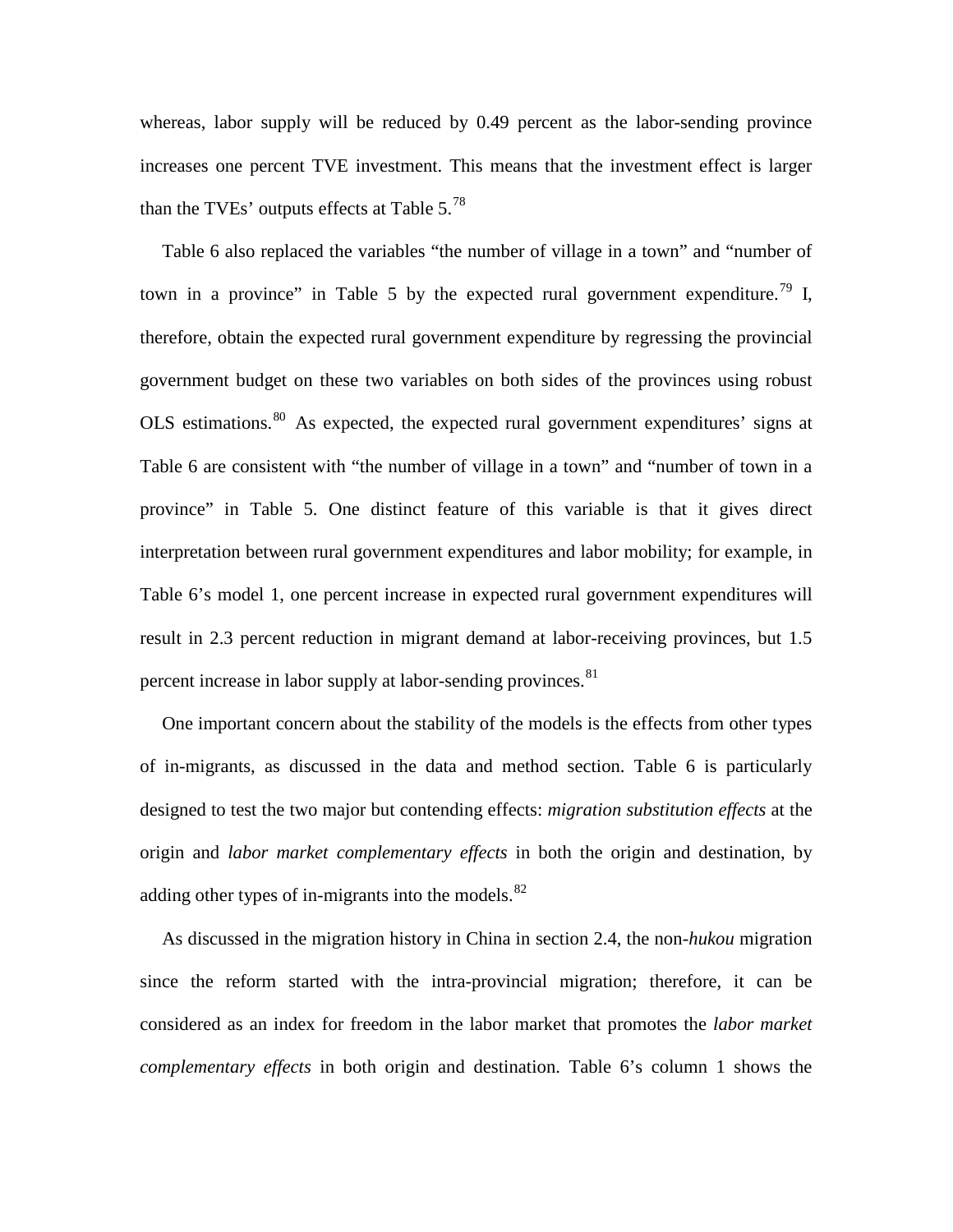additional intra-provincial non*-hukou* rural migrants to two destinations: urban and rural. Since both variables demonstrate positive effect to rural-rural undocumented labor migration, they are consistent with the claim of the *labor market complementary effects*. The "Intra-provincial non*-hukou* rural to urban in-migrant" variable shows a stronger statistically significant effect than the "Intra-provincial non*-hukou* rural to rural inmigrant;" that might reflect the attractiveness of the urban labor markets, as a mature market with high expected incomes and opportunities, are more favorable to labor migration than rural labor markets.

Model 2 of Table 6, with two additional variables, Intra-provincial *hukou* rural inmigrant to urban and to rural, shows consistent results as in model 1. The Intra-provincial hukou rural-urban in-migrant shows a negative significant effect at the labor-receiving provinces; that means, if a province with large flow of *hukou* intra-provincial rural-urban in-migrants, it is likely that its urban labor markets are more attractive than the rural labor markets. Logically, if the destinations' rural labor markets are relatively less attractive, few inter-provincial rural-rural undocumented in-migrants will result. On the contrary, if the Intra-provincial *hukou* rural in-migrant to rural at the labor-sending provinces is well developed and active, that may also mean that its rural labor markets are active and may be helpful for inter-provincial rural-rural undocumented in-migration.

Model 3 of Table 6 consists of all of the alternative types and destinations available for in-migration other than the outcome variable. This model is also very stable, as it demonstrates consistent results in key variables, as in model 1 again. The two interprovincial rural in-migrant variables also show very interesting results; both of the Interprovincial non*-hukou* rural in-migrant to urban and Inter-provincial *hukou* rural in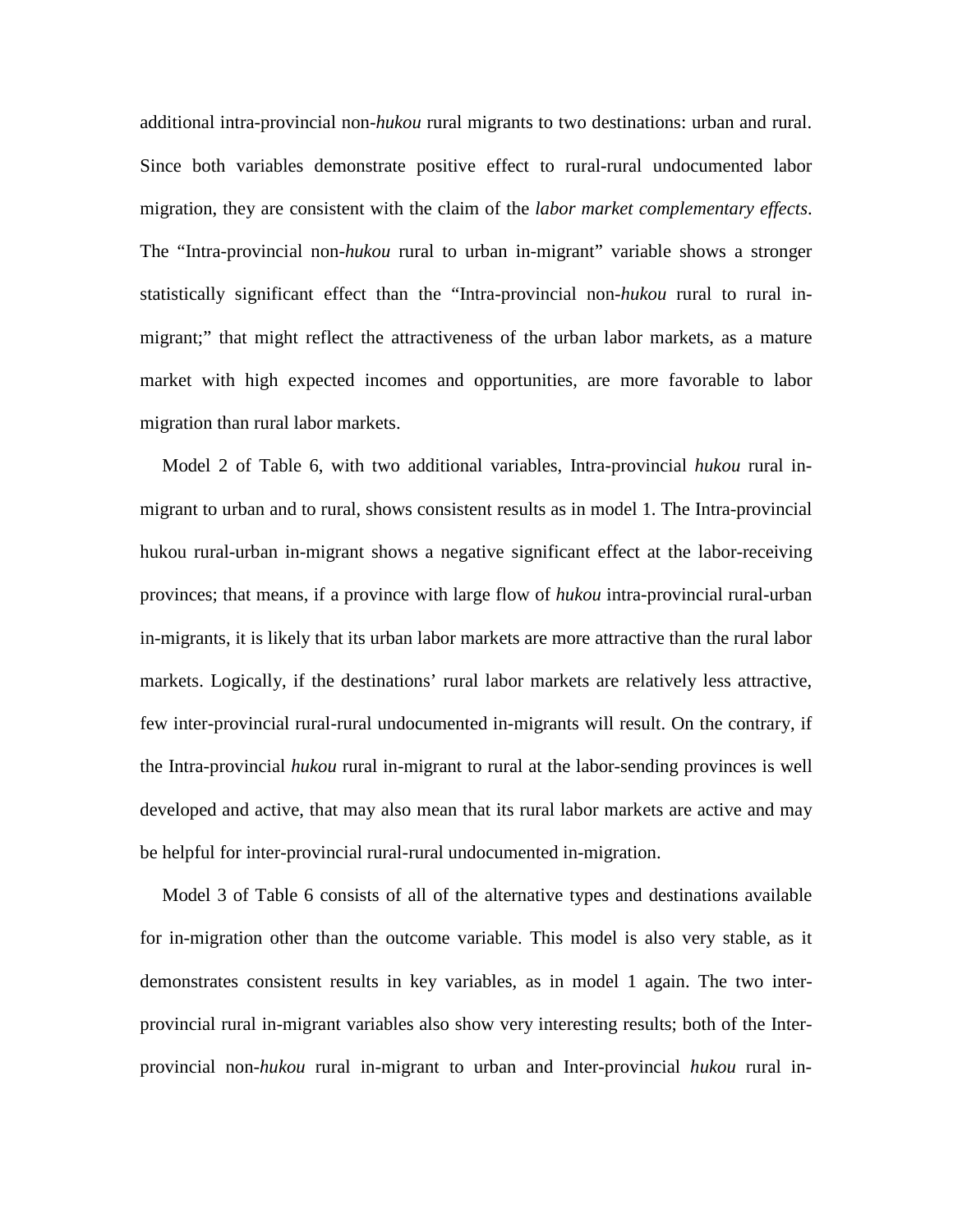migrant to ALL destinations shows negative significant results at the labor-sending provinces. This result is consistent with the view of *migration substitution effects* at the origin, in which if a migrant could have a better chance to work in an area with higher wages, usually urban areas, or migrate with *hukou* (with better welfare and job opportunities), they are more likely to choose these options rather than being an undocumented in-migrant.

In summary, Table 6's models extended the original Heckman Models in Table 5 and show consistency in major results. The additional set of other types of in-migrant flows resemble the possible spatial choices of migrants and empirically demonstrate the two major but contending effects: *migration substitution effects* at the origin and *labor market complementary effects* in both origin and destination in the models.

#### *5.3 Robustness check: Heckman Models with clustered corrected standard error*

#### [Table 7 about here]

Table 7 clustered two models used previously, the original production function model and the full model with all of the alternative in-migrant flow. Table 7's model 1 and model 3 show the Heckman Models with clustered corrected standard error at the labor receiving provinces' side; whereas, model 2 and model 4 are with clustered corrected standard error at the labor sending provinces' side. When looking across the models, I found every consistent pattern as in the original model.  $83$  The significant signs of Rhos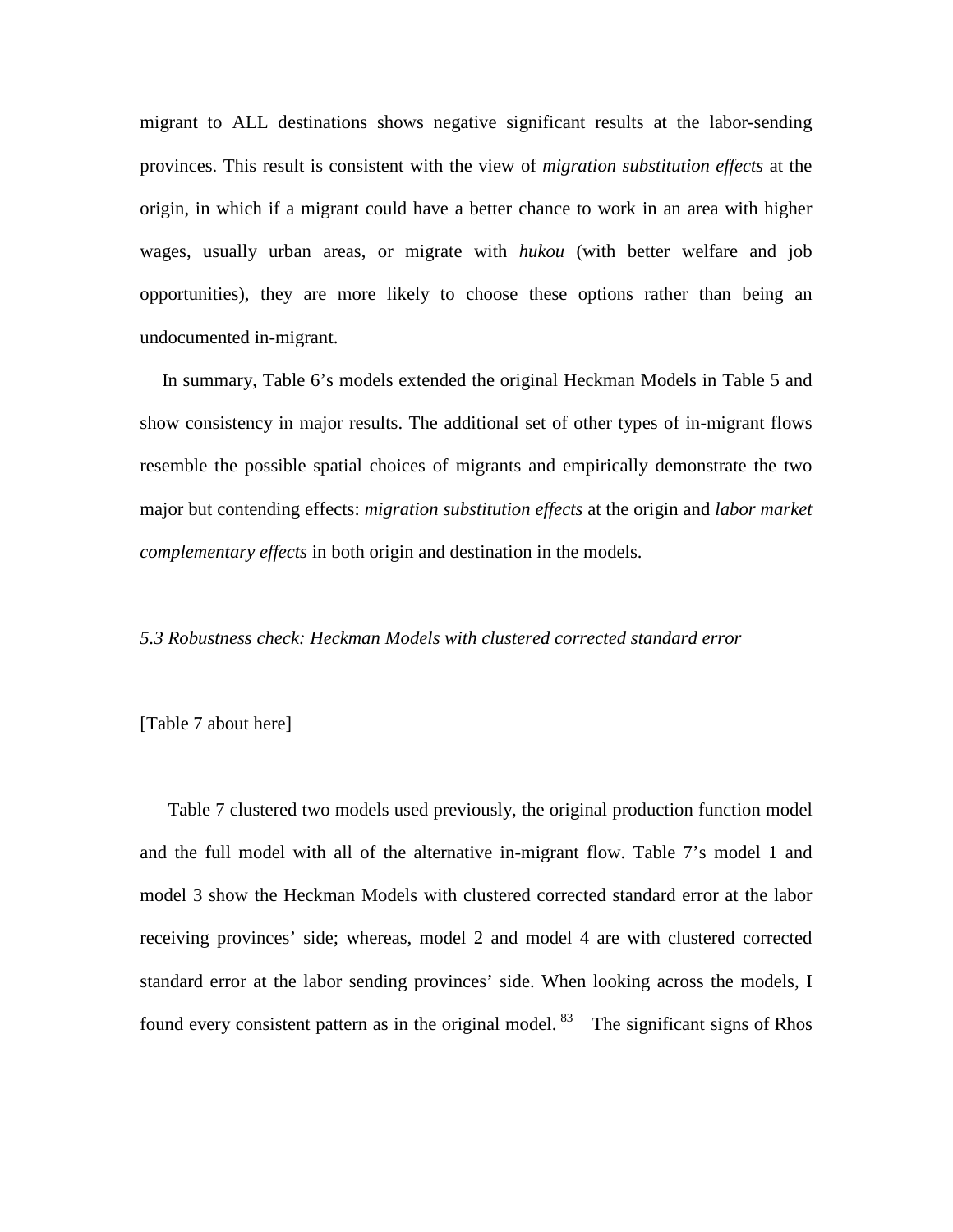also show that there are selection biases when clustering at the labor-sending provinces at model 2 and model 4. However, the selection biases did not affect the original results.  $84$ 

#### **6. Conclusion:**

This paper investigates the impact of fiscal decentralization on factor market integration, using rural-rural undocumented labor mobility as a case. I have argued that fiscal decentralization at the rural-government level creates two competing effects on labor mobility – a local economic development effect and a local public goods crowding effect. The former effect would foster labor in-migration, while the latter would crowd out/block labor mobility at the labor-receiving destination, or vice versa.

This study utilized a unique panel data set which integrates provincial-level data and individual level aggregated from a 5% random sample extracted from the 1% 1987 Chinese population census. The data set captures the initial stage of fiscal decentralization, exogenous change of rural government units at the village and town levels, and emergence of rural-rural undocumented labor mobility. I have linked the sub-provincial-level incentives and provincial incentives in a unique model by using the number of village management committees and town and township governments as an index of the sub-provincial-level government. I also connected these variables to the sub-provincial-level governments' public goods effect, together with provincial-level fiscal decentralization variables, such as the marginal retention rate and the political integration index with the central government.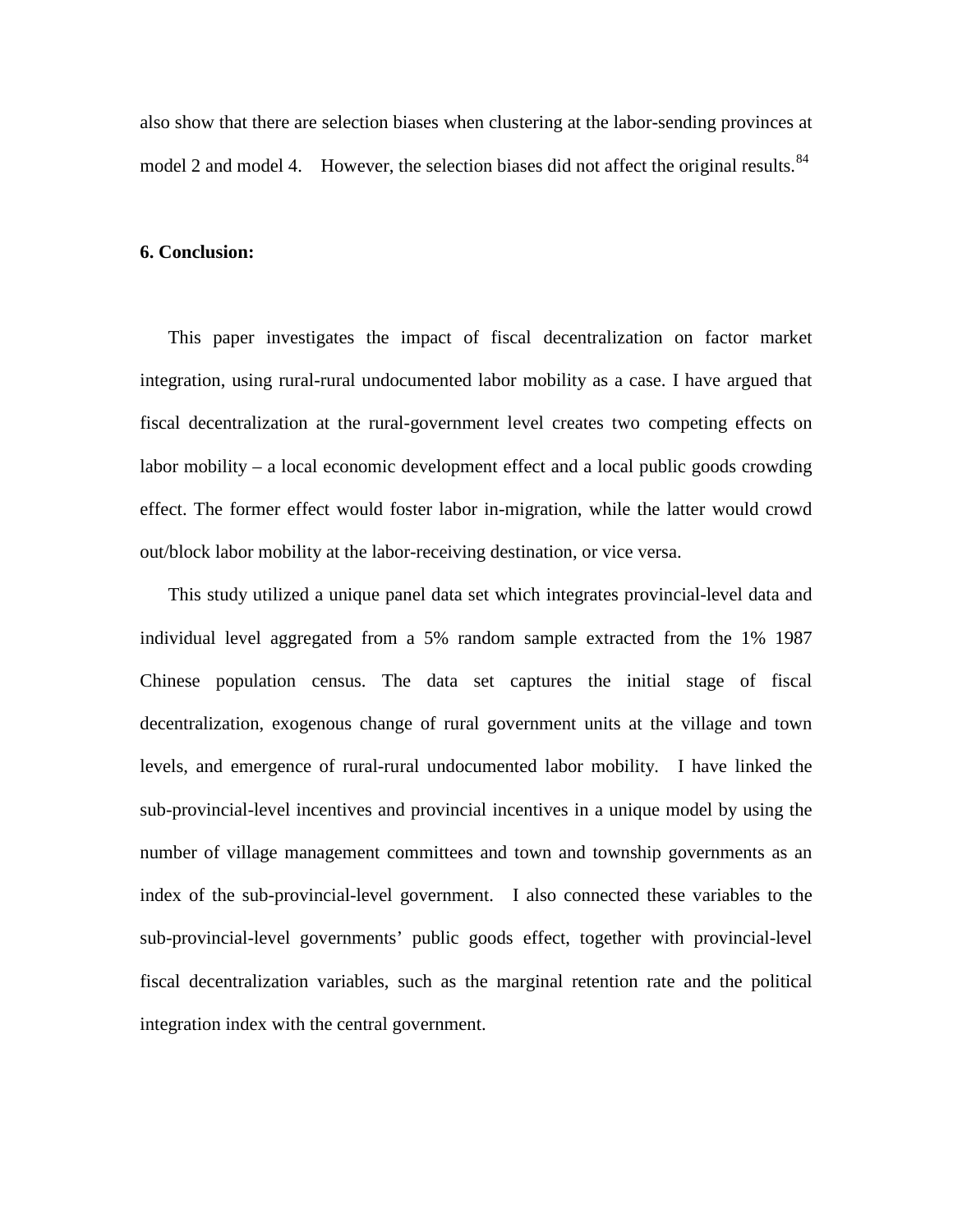Specifically, using an augmented gravity model with Heckman Maximum Likelihood Estimations to deal with the zero observation issues in labor mobility data, I demonstrate how fiscal decentralization has induced inter-provincial rural to rural *non-hukou* labor migration at the early, yet critical, stage of China's reform during 1982-87. First, I have shown that TVEs (Township and Village Enterprises) development has induced interprovincial non*-hukou* labor mobility pattern, in which labor-abundant areas migrate to capital-abundant areas where labor resources are limited within the country. This results from the expectation of the rural industrialization policy to keep rural populations at their origin by developing local TVEs at the same time. Second, the model has shown that the jurisdictions' local public good provision effects which "crowded out" non*-hukou* labor mobility at the sub-provincial-levels have prevailed due to the increasing number of town and township governments, as well as village committees. Third, the incentive to promote the rural-rural labor mobility is strongest at the origin village (lowest) level, moderate at the town and township (middle) level, and relatively weak at the provincial (highest) level of fiscal decentralization, as the interaction terms on the indices of fiscal decentralization and sharing schemes show in the regressions. The robustness checks have shown that the results are robust in adding other in-migrant control variables and even clustered the regression model by sending or receiving provinces' standard errors.

This study is consistent with empirical observations that, once decentralized, local rural governments have incentives to act for their own benefit (Meng, 1990). Utilizing their available resources, these governments' officers act rationally under fiscal decentralization. This study empirically separates the effect of local economic development and the local public goods crowding effect in a unified model. Furthermore,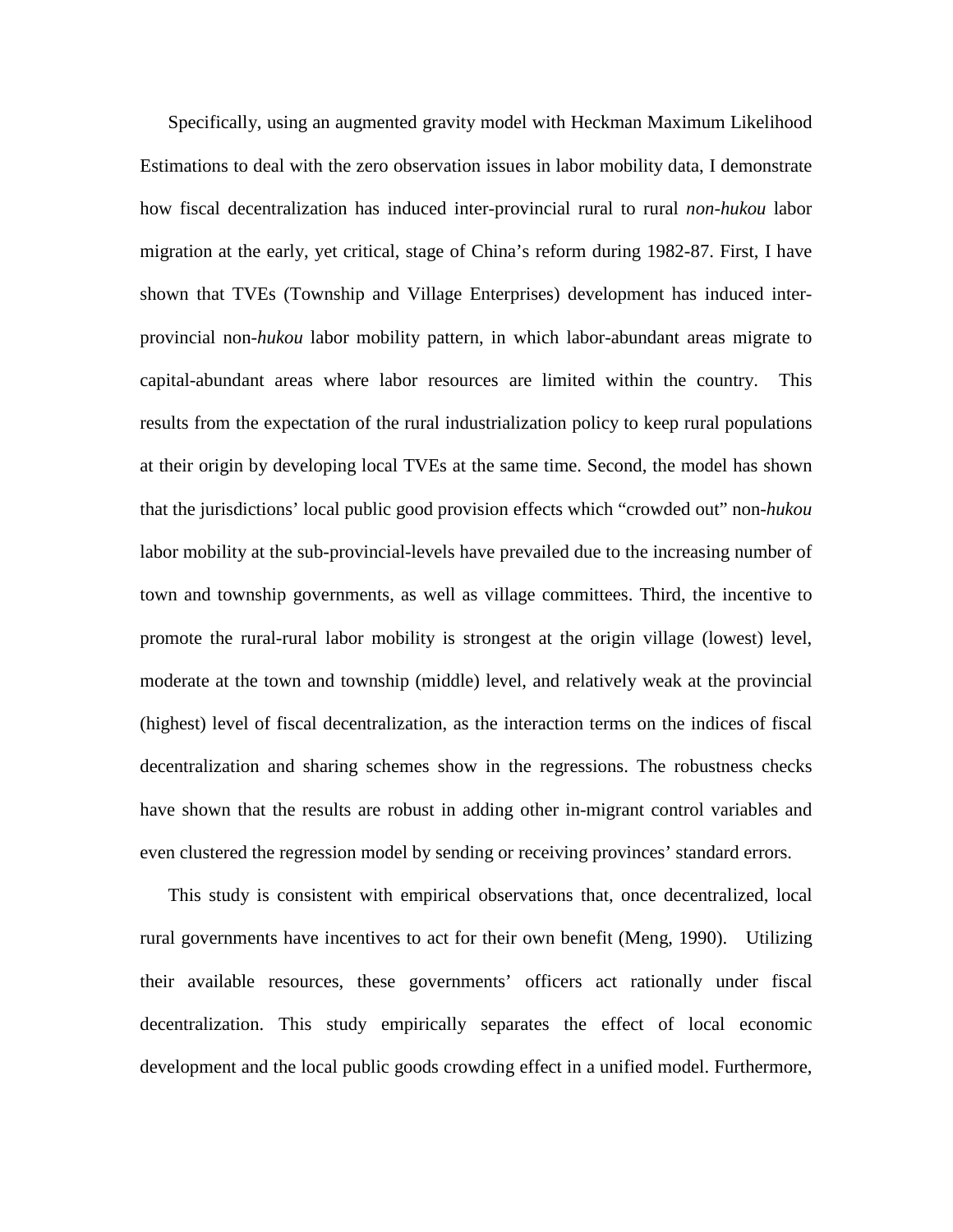this study unifies the hierarchical relations of government levels in a single analysis. This study not only contributes to the debate on fiscal decentralization and the incentive of local governments to promote factor mobility, it also extends the analysis of the local public goods crowding effect to a government hierarchy perspective.

While this research could be considered as one of the few studies on fiscal decentralization and non*-hukou* (undocumented) migration in China, as most of the early study on labor migration in the initial reform period in China, this study is limited by data availability. Although the wave of TVEs development has ceased to grow in China, I believe that this historical case could serve as a starting point for future research along this line in other developing countries.

#### **Bibliography:**

- Alpermann, B. (2009) Institutionalizing of Village Governance in China, *Journal of Contemporary China* 18(60), 397-409.
- Arzaghi, M. and V. Henderson (2002) Why Countries are Fiscally Decentralizing, *Journal of Public Economics* 89, 1157-1189.
- Bardhan, B. (2002) Decentralization of Governance and Development, *Journal of Economic Perspectives* 16(4), 185-205.
- Bolton, P., Roland, G. and Spolare, E. (1996) Economic Theories of the Break-Up and integration of Nations, *European Economic Review* 40, 697-705.
- Borjas, J. G. (1989) Economic Theory and International Migration, *International Migration Review*, 23, 457 - 485
- Borjas, J. G. (1987) Self-selection and the Earnings of In-migrants, *American Economic Review* 77, 531-53.
- Brakman S. Garita G., Garretsen H. and C. V. Marrewijk (2010) Economic and financial integration and the rise of cross-border M&As, in, Bergeijk, P. A. G. v. and Brakman, S. (Eds) The Gravity Model in International Trade, Advances and Applications, pp. 296-322. Cambridge University Press.
- Brown, Philip H. and Park, A. (2002) Education and poverty in rural China, *Economics of Education Review* 21(6), 523-54.
- Bruce, G. (1996) Provincial Prodigals, Some Migrant Workers Return Home As Entrepreneurs, *Far Eastern Economic Review* 159, 22
- Byrd, W. A. and Gelb, A. (1990) Why Industrialize? The Incentive for Rural Community Governments, in William A. B. and Lin, Q. (Eds.) China's Rural Industry,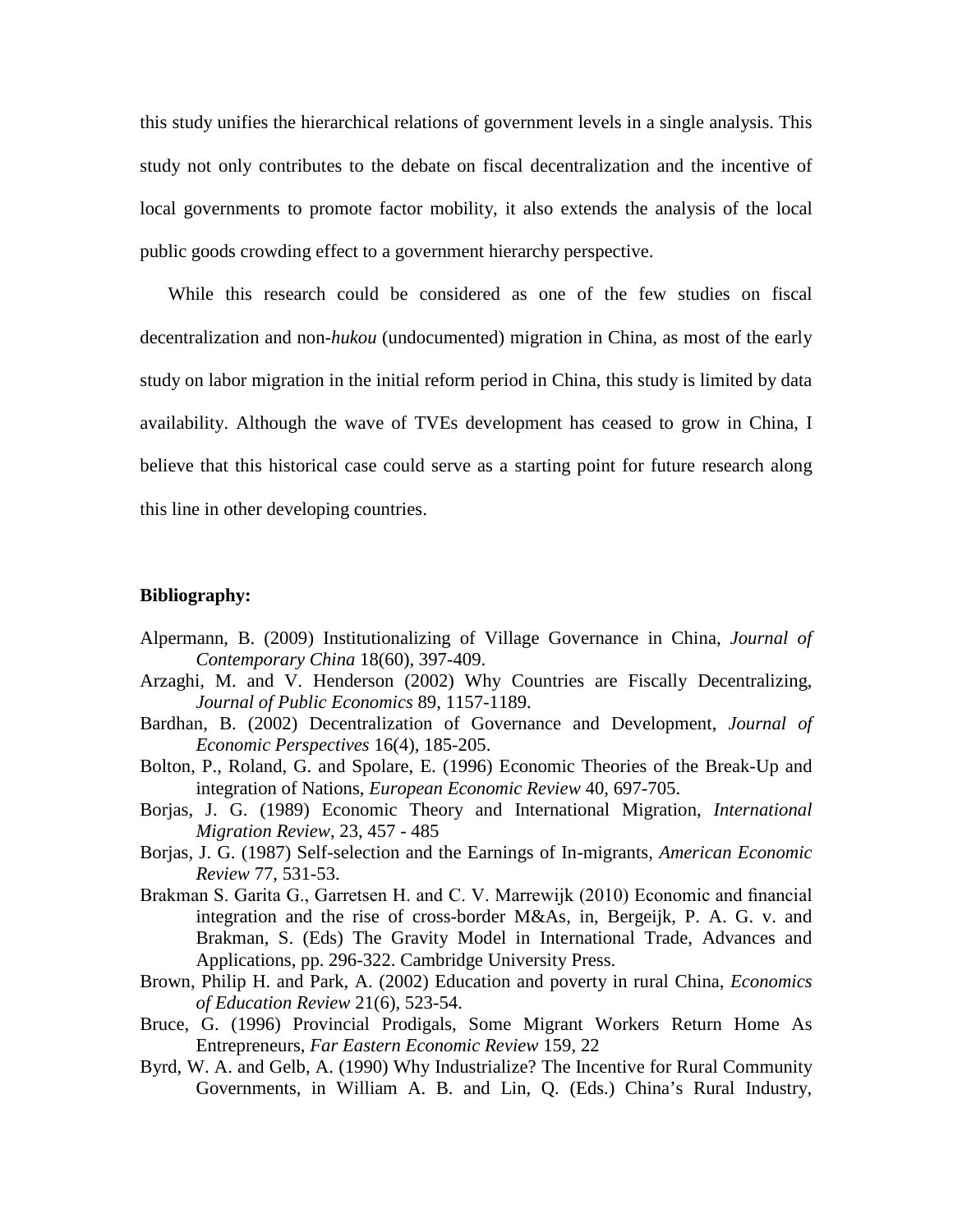Structure, Development, and Reform. pp. 358-87. Oxford; New York, Published for the World Bank [by] Oxford University Press,

- Chan K. W., Liu, T. and Yang Y. (1999) Hukou and non*-hukou* migrations in China, Comparisons and contrasts, *International Journal of Population Geography* 5, 425-48.
- Che J. and Qian, Y. (1998) Institutional Environment, Community Government, and Corporate Governance, Understanding China's Township Village Enterprises, *Journal of Law, Economics, and Organization* 14(1), 1-23.
- Chen, Y. P. and Liang, Z. (2007) Educational attainment of migrant children, The forgotten story of China's urbanization, in Hannum, H. and Park, A. (Eds) Education and Reform in China, pp. 117-132. Routledge.
- Chen, Y. P. (2012) Land use rights, market transitions, and labour policy change in China (1980–84), *The Economics of Transition* 20(4), 705-743
- Cheng, T.and Selden, M. (1994) The Origins and Social Consequences of China's Hukou System, *The China Quarterly* 139, 644 –669.
- Dabla-Norris, E. (2005) Issues in Intergovernmental Fiscal Relations in China. *IMF Working Paper*, WP/05/03.
- Davanzo, J. (1980) Micro-economic approaches to studying migration decisions, Rand Corporation, N-1201-NICHD.
- Duan, J. and Ye, M. (2009) A Review of New China's Rural Surplus Labor and its' Enlightenment [in Chinese] The Institute of Contemporary China Studies. Online available at: [http,//www.iccs.cn/contents/301/8251.html](http://www.iccs.cn/contents/301/8251.html)
- Duranton, G. and Puga, D. (2003) Micro-Foundations of Urban Agglomeration Economies. *NBER Working Paper* No. 9931.
- Epple, D. and Nechyba, T. (2002) Fiscal Decentralization, paper presented at the 2002 Regional Science Association International Meeting.
- Fafchamps, M. and Shilpi, F. (2013) Determinants of the Choice of Migration Destination, *Oxford Bulletin of Economics and Statistics* 75(3), 388–409.
- Fafchamps, M. and Shilpi, F. (2008) Subjective Welfare, Isolation, and Relative Consumption, Journal of Development Economics, 86 (1), 43-60.
- Fujita, M. and Thisse, J. (2002) Economics of Agglomeration, Cities, Industrial Location, and Regional Growth. Cambridge University Press.
- Frankel, J. A. (1997) Regional Trading Blocs in the World Economic System. Peterson Institute for International Economics.
- Fei, X. T. (1985) Play Well theChess Game of China's Population Issue [in Chinese], In Ji, D. S. and Shao, Q. (Eds) Trends and Management of China's Population Mobility. Beijing: Chinese Population Press.
- Feltenstein, A. and Iwata, S. (2004) Decentralization and Macroeconomic Performance in China, Regional autonomy has its costs, *Journal of Development Economics* 76, 481-501.
- Greenwood, M. (1975) Research on National Migration in the United States: a Survey, *Journal of Economic Literature* 13, 397-433.
- Gronau, R. (1974) Wage Comparisons—A Selectivity Bias, *Journal of Political Economy* 82(6), 1119-1143.
- Gu, S. and Liu, C. J. (1996) Theoretical Thinking and Policy Options for Chinese migration Flow and urbanization. [in Chinese] *Population Research* 20(3), 1-4.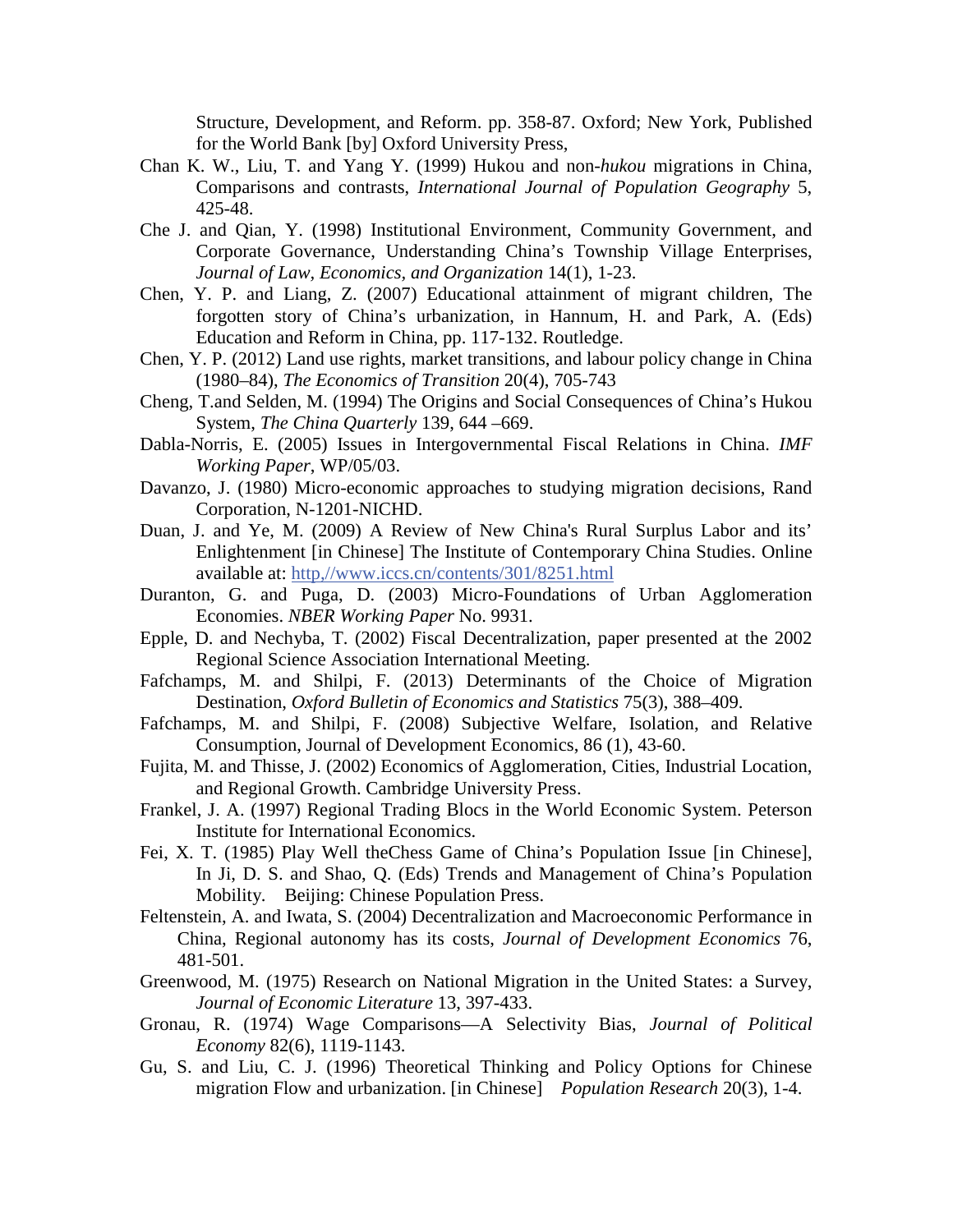- Haq Z. U., Meilke K. D. and Cranfield J. A. L. (2011) The Gravity Model and the Problem of Zero's in Agrifood Trade, *CATPRN Working Paper* 2011-02.
- Heckman, J. (1979). Sample selection bias as a specification error, *Econometrica* 47 (1), 153–61.
- Helpman, E., MelitzM. and Rubinstein Y. (2008) Estimating Trade Flows, Trading partners and trading volumes, *Quarterly Journal of Economics* 123(2),441-487.
- Hu J. (2010) the People's Republic of China Presidential Decree No. 37, the Organic Law on Village Committees (*cunmin weiyuanhui zuzhifa*) [in Chinese]. Online available at: [http,//www.gov.cn/flfg/2010-10/28/content\\_1732986.htm](http://www.gov.cn/flfg/2010-10/28/content_1732986.htm)
- Huang, J., Zhi H., Huang Z., Rozelle S. and Giles J. (2011) The Impact of the Global Financial Crisis on Off-farm Employment and Earnings in Rural China, *World Development* 39(5),797-807.
- Huang, Y. (1996) Inflation and Investment Controls in China, the Political Economy of Central-Local Relations during Reform Era, New York, Cambridge University Press.
- Jin H., Qian Y.and Weingast B. R. (2005) Regional Decentralization and Fiscal Incentives, Federalism, Chinese Style, *Journal of Public Economics* 89(9-10), 1719-1742.
- Kirby, R. J. R. (1985) Urbanization in China, Town and Country in a Developing Economy 1949-2000, London, Croom Helm.
- Leung, S. F. and Yu, S. (2000) Collinearity and Two-Step Estimation of Sample Selection Models: Problems, Origins, and Remedies, *Computational Economics* 15(3), 173-199.
- Lewis, H.G. (1974) Comments on Selectivity Biases in Wage Comparisons, *Journal of Political Economy* 82, 1145-1155.
- Li, B. and An, X. (2009) Migration and small towns in China, Power hierarchy and resource allocation. IIED Working Paper Series on Rural-Urban Interactions and Livelihood Strategies No. 16.
- Li, J. (2002) Financing China's Rural Enterprises. London, RoutledgeCurzon.
- Liang, Z. (2001) The age of migration in China, *Population and Development Review* 27, 499-524.
- Liang, Z. and Chen, Y. P. (2005) The educational consequences of migration for children in China, *Social Science Research* 36(1), 28–47.
- Lin, J. Y. and Liu, Z. (2000) Fiscal Decentralization and Economic Growth in China, *Economic Development and Cultural Change* 49, 1-21.
- Linders, G. M. (2006) Estimation of the gravity equation in the presence of zero flows. Paper presented at the 46th Congress of the European Regional Science Association (ERSA). Online available at:
	- [http,//www-sre.wu-wien.ac.at/ersa/ersaconfs/ersa06/papers/746.pdf](http://www-sre.wu-wien.ac.at/ersa/ersaconfs/ersa06/papers/746.pdf)
- Liu Y., Hsiao W. C. L., Li Q., Liu X., Ren M. (1995) Transformation of China's Rural Health Care Financing, *Social Science and Medicine* 41(8),1085–1093.
- Lu, X. (2008) We Need the Next Step of Reform to Solve the Three Rural Issues. [in Chinese] *The CPC Fujian Provincial Committee Party School* 7, 4-13.
- Lu, X.(2000) Getting Out of the dilemmas of Urban Rural divide, one country and two policies [in Chinese] *DuShu* 2000 (5),3-9.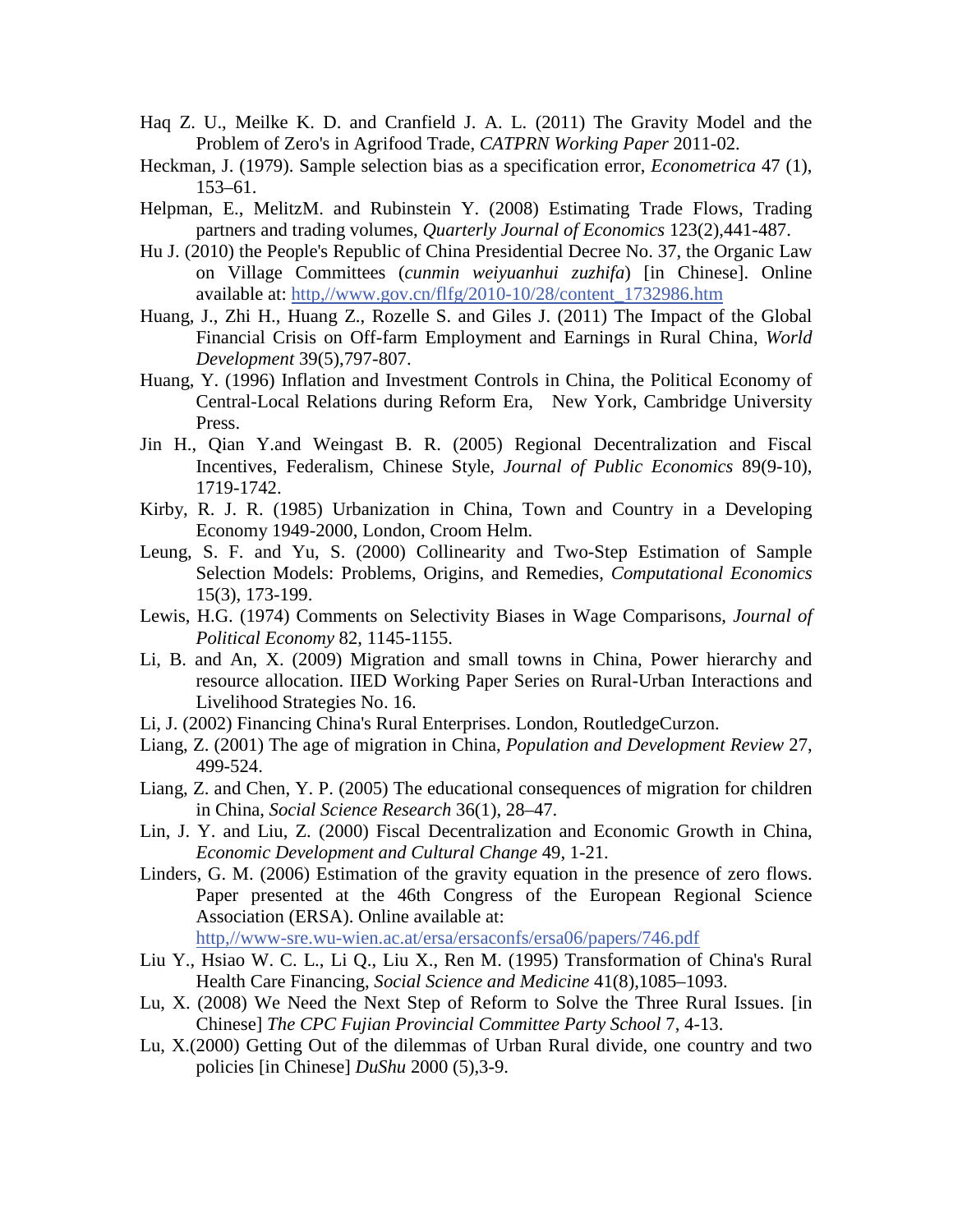- Mallee, H. (2000) Migration, hukou and Resistance in Reform China. In Perry, E. J. and Selden, M. (Eds) Chinese Society, Change, Conflict and Resistance. pp. 140-161. Routledge.
- Manning, W. G.and, Duan, N. andand Rogers, W. H. (1987) Monte Carlo evidence on the choice between sample selection and two-part models, *Journal of Econometrics* 35(1), 59-82.
- Martin, M. F. (1992) Defining China's Rural Population, *China Quarterly* 130, 392-401.
- Martin, W. and Pham, C. S. (2008) Estimating the Gravity Model When Zero Trade Flows Are Frequent, Deakin University, Faculty of Business Law, *Economics Series Working Paper 2008\_03*. Online available at: [https,//www.deakin.edu.au/buslaw/aef/workingpapers/papers/2008\\_03eco.pdf](https://www.deakin.edu.au/buslaw/aef/workingpapers/papers/2008_03eco.pdf)
- Martínez-Zarzoso, B. (2013) The Log of Gravity Revisited, *Applied Economics* 45(3), 311-327.
- Martijn B., Oort F. V. and Linders G. (2009) On the Specification of the Gravity Model of Trade: Zeros, Excess Zeros and Zero-inflated Estimation, *Spatial Economic Analysis* 4(2),167-190.
- Mátyás, L. (1997) Proper Econometric Specification on the Gravity Model, *The World Economy* 20, 263-9.
- Meng, X. (1990) The Rural Labor Market, in Byrd, W. A. and Lin, Q. (Eds) China's Rural Industry, Structure, Development, and Reform. pp. 299-322. Oxford; New York, Published for the World Bank [by] Oxford University Press.
- National Bureau of Statistics of China (2002) Classifications, Population. Online available at:

[http,//www.stats.gov.cn/english/ClassificationsMethods/Definitions/200204/t2002](http://www.stats.gov.cn/english/ClassificationsMethods/Definitions/200204/t20020424_72391.html) [0424\\_72391.html](http://www.stats.gov.cn/english/ClassificationsMethods/Definitions/200204/t20020424_72391.html)

- Oates, W. T. (2005) Toward a Second-Generation Theory of Fiscal Federalism. *International Tax and Public Finance* 12, 349-374.
- Oi, J. C. (1999) Rural China Takes Off, Institutional Foundations of Economic Reform. Berkeley, University of California Press.
- Pellegrini, P. A. and Fotheringham, A. S. (2002) Modeling spatial choice: a review and synthesis in a migration context, *Progress in Human Geography* 26(4), 487– 510.
- Parish, W. (1994) Rural industrialization in Fujian and Taiwan, in Lyons, T. and Nee, V. (Eds) The Transformation of South China, pp. 119-140. East Asian Series No.70. Ithaca, NY, Cornell University.
- Perkins, D. H. (1990) 'The influence of economic reforms on China's urbanization', in Kwok, R. Y.-W. and Parish, W. L. (Eds), Chinese Urban Reform, What Model Now? pp. 78-106. Armonk, N.Y., M. E. Sharpe, Inc.
- Perkins, D. H. (1988) Reforming China's economic system, *Journal of Economic Literature* 26(2), 601-45.
- Qian, Y. and Weingast, B. R. (1997) Federalism as a commitment to Preserving Market Incentives, *Journal of Economic Perspectives* 11(4), 83-92.
- Qian, Y. (2002) How Reform Worked in China. University of California, Berkeley, *Department of Economics working paper.*
- Riskin, C. (1987) China's Political Economy: The Quest for Development Since 1949, New York, Oxford University Press.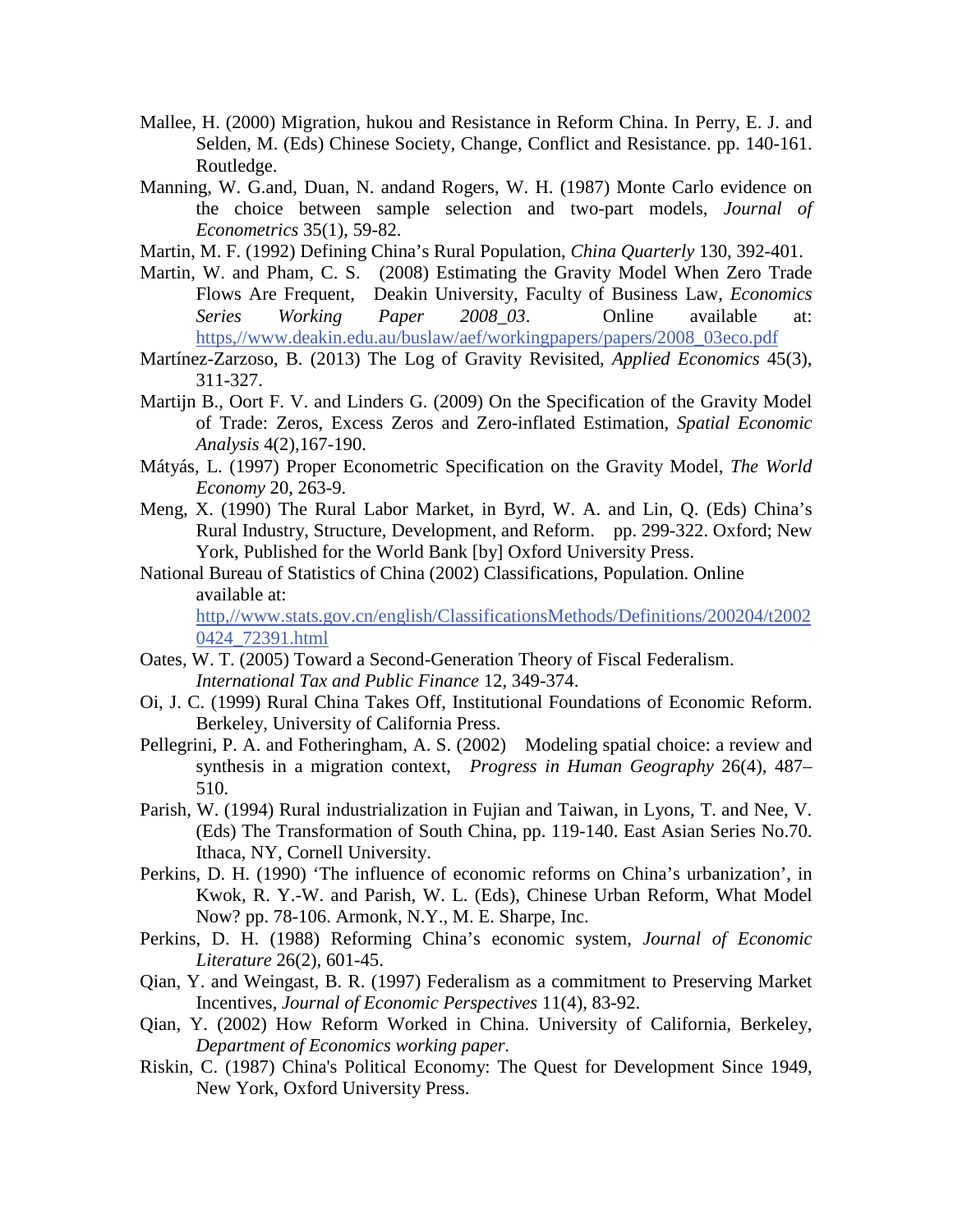- Roberts, K. D. (1997) China's "Tidal Wave" of Migrant Labor: What Can We Learn from Mexican Undocumented Migration to the United States, *International Migration Review* 31(2), 249-293.
- Schultz, T. P. (1982) Notes on the Estimation of Migration Decision Functions, in Sabot, R. (Ed) Migration and the Labor Market in Developing Counties. pp. 91–126. Westview Press, Colorado.
- Scotchmer, S. (2002) Local Public Goods and Clubs, in Auerbach, A. J. and Feldstein, M. (Eds) *Handbook of Public Economics* Vol. 4. pp. 1998-2042. Elsevier.
- Shi, L. (1993) Health care in China, a rural-urban comparison after the socioeconomic reforms, *Bulletin of the World Health Organization* 71(6), 723–736.
- Silva, J. M. C. S. and Tenreyro, S. (2006) The Log of Gravity, *Review of Economics and Statistics* 88(4), 641–658.
- Siu, H. (1990) The Politics of Migration in a Market Town, In Deborah, D. and Vogel, E. F. (Eds) Chinese Society on the Eve of Tiananmen, the Impact of Reform. Cambridge, Massachusetts, Council on East Asian Studies, Harvard University Press.
- Sjaastad, L. A. (1962) The Cost and Returns of Human Migration, *Journal of Political Economy* 70, 80-93.
- Solinger, D. J. (1999) Contesting Citizenship in Urban China Peasant Migrants, the State, and the Logic of the Market. Berkeley, University of California Press.
- Stark, O. (1991) The Migration of Labor. Oxford and Cambridge, MA, Blackwell
- Stark, O. and Taylor, J. E. (1991) Migration Incentives, Migration Types, The Role of Relative Deprivation. The Economic Journal. 101(408), 1163-78.
- State Statistical Bureau (1988) 5% random sample extracted from 1% of the 1987 Chinese population census data.
- State Statistical Bureau, urban social economic survey team (1999) Cities China 1949- 1998 [in Chinese]. Xinhua publish house, Beijing.
- State Statistical Bureau, urban social economic survey team (1991) China Urban Statistical Yearbook 1990 [in Chinese]. Xinhua publish house, Beijing.
- Stiglitz, J. E. (1982) The Theory of Local Public Goods Twenty-five Years After Tiebout: A perspective. *NBER Working Paper* No. 954.
- Sun, M., and Fan, C. C. (2011) China's Permanent and Temporary Migrants, Differentials and Changes, 1990–2000, *Professional Geographer* 63(1), 92–112.
- Svejnar, J. andand Woo, J. (1990), Development patterns in four counties. In Byrd, W. A. and Lin, Q. (Eds) China's rural industry, structure, development, and reform, pp. 63-84. Oxford, Oxford University Press.
- Tian, b. (2011) Discussion on Migrant Workers' Social Management Mode and Its ways of Innovation and Transformation. [in Chinese] Huazhong Agricultural University Academic Report, Social Science Section, 2011(2).
- Tran N., Wilson N. and Hite D. (2012) Choosing the best model in the presence of zero trade: a fish product analysis, WorldFish working paper: 2012-50. Online available at: [http://www.worldfishcenter.org/resource\\_centre/WF\\_3445.pdf](http://www.worldfishcenter.org/resource_centre/WF_3445.pdf)
- United Nations Conference on Trade and Development and the Secretariat of the World Trade Organization (UNCTAD and WTO) (2012) A Practical Guide to Trade Policy Analysis. Online available at: [http,//vi.unctad.org/tpa/](http://vi.unctad.org/tpa/)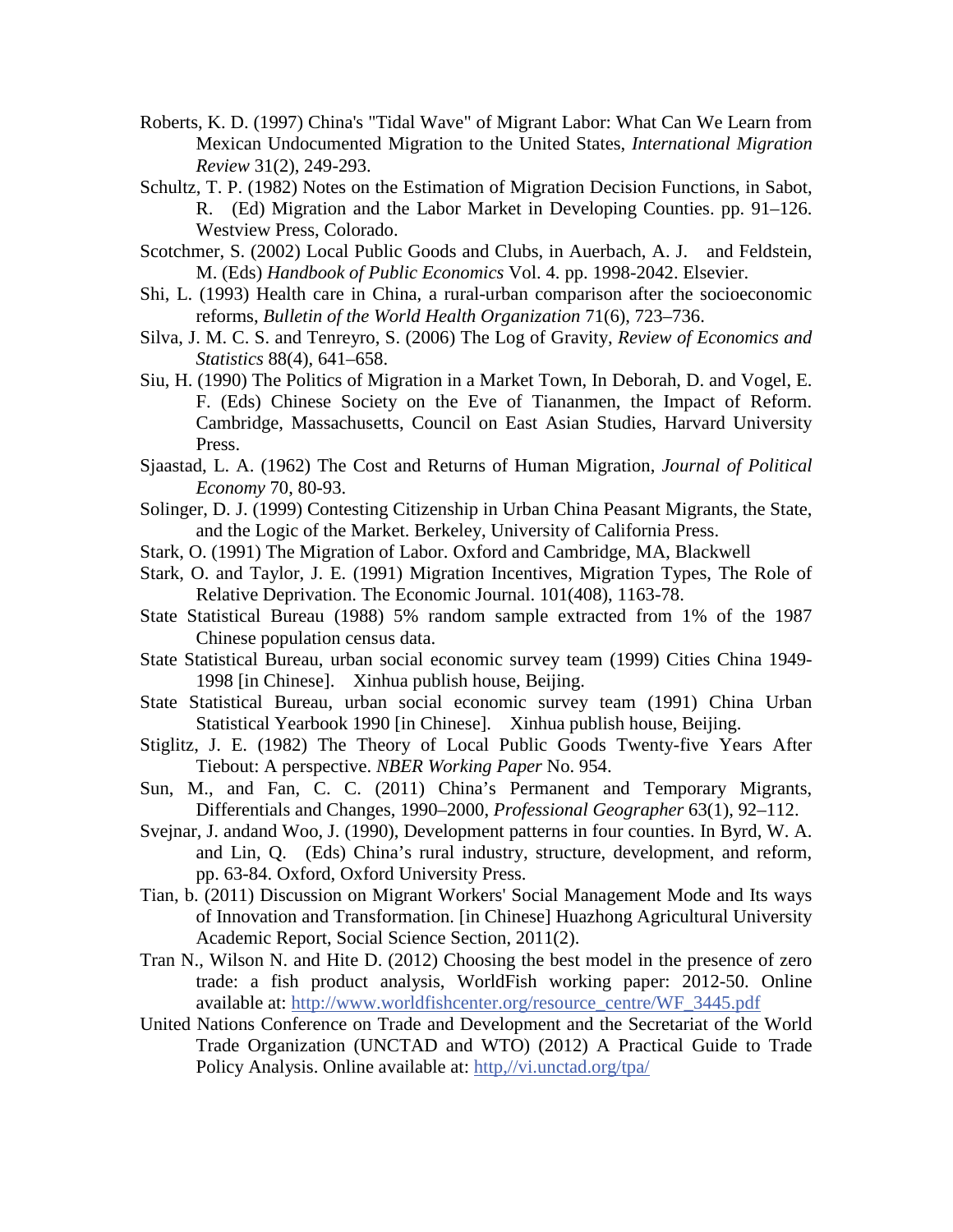- Vogel, E. F. (1989) One Step Ahead in China, Guangdong Under Reform. Cambridge, MA, Harvard University Press.
- Wang, H. and Moll, H. (2010) Education Financing of Rural Households in China, *Journal of Family Economic Issues* 31(3), 353–360.
- Wen, T., (1998) The Property Rights Issue during the Local Rural Labor Migration. [in Chinese] Reform and Experiment, June 1998.
- Wen, T., Wang P. and Shi Y. (2008) Property Rights System Changes During the Rural Reform, A Case of 3 villages in 30 years. [in Chinese] *China's Rural Economy* 10, 4-12.
- West, L. A. and Wong, C. P. W. (1995) Fiscal Decentralization and Growing Regional Disparities in Rural China, Some Evidence in the Provision of Social Services, *Oxford Review of Economic Policy* 11(4), 70-84.
- Winship, C. and Mare, R. D. (1992) Models for Sample Selection Bias, *Annual Review of Sociology* 18, 327-50.
- Wong, C. (Ed) (1997) Financing Local Government in the People's Republic of China. Hong Kong; Oxford; New York, Published for the Asian Development Bank by Oxford University Press.
- Wong C., Heady C. and Woo, W. T. (1995) Fiscal Management and Economic Reform in The People's Republic of China Hong Kong; Oxford; New York, Published for the Asian Development Bank by Oxford University Press.
- Wooldridge, J. (2002) Econometric Analysis of Cross Section and Panel Data. MIT Press.
- Xiang, H. C. (ed.) (1999) Chinese Public Finance in Past 50 Years. [in Chinese] Chinese Finance and Economics Press (ZhongGuo Caizheng JingJi Chubanshe)
- Xinhua. 2009. 20 Million Jobless Migrant Workers Return Home. February 02. Online available at: [http,//english.people.com.cn/90001/90776/90882/6583694.html\)](http://english.people.com.cn/90001/90776/90882/6583694.html)
- Young, A. (2001) The Razor's Edge: Distortions and Incremental Reform in the People's Republic of China, *Quarterly Journal of Economics* 115(4), 1091 - 1135.
- Zhang X. B. (2006) Fiscal Decentralization and Political Centralization in China, Implications for Growth and Inequality, *Journal of Comparative Economics* 34, 713-726.
- Zhao, Y. (1999) Leaving the Countryside, Rural-To-Urban Migration Decisions in China, *The American Economic Review* 89(2), 281-286.
- Zhou, D. and Zhang, Y. (1995) Rural Urbanization in Guangdong's Pearl River Delta, *Chinese Sociology and Anthropology* 28(2),47-102.
- Zweig, D. (1992) Urbanizing Rural China, Bureaucratic Authority and Local Autonomy. In Lieberthal, K. G., and Lampton, D. M. (Eds) Bureaucracy, Politics, and Decision Making in Post-Mao China. Berkeley, pp. 335-360. University of California Press.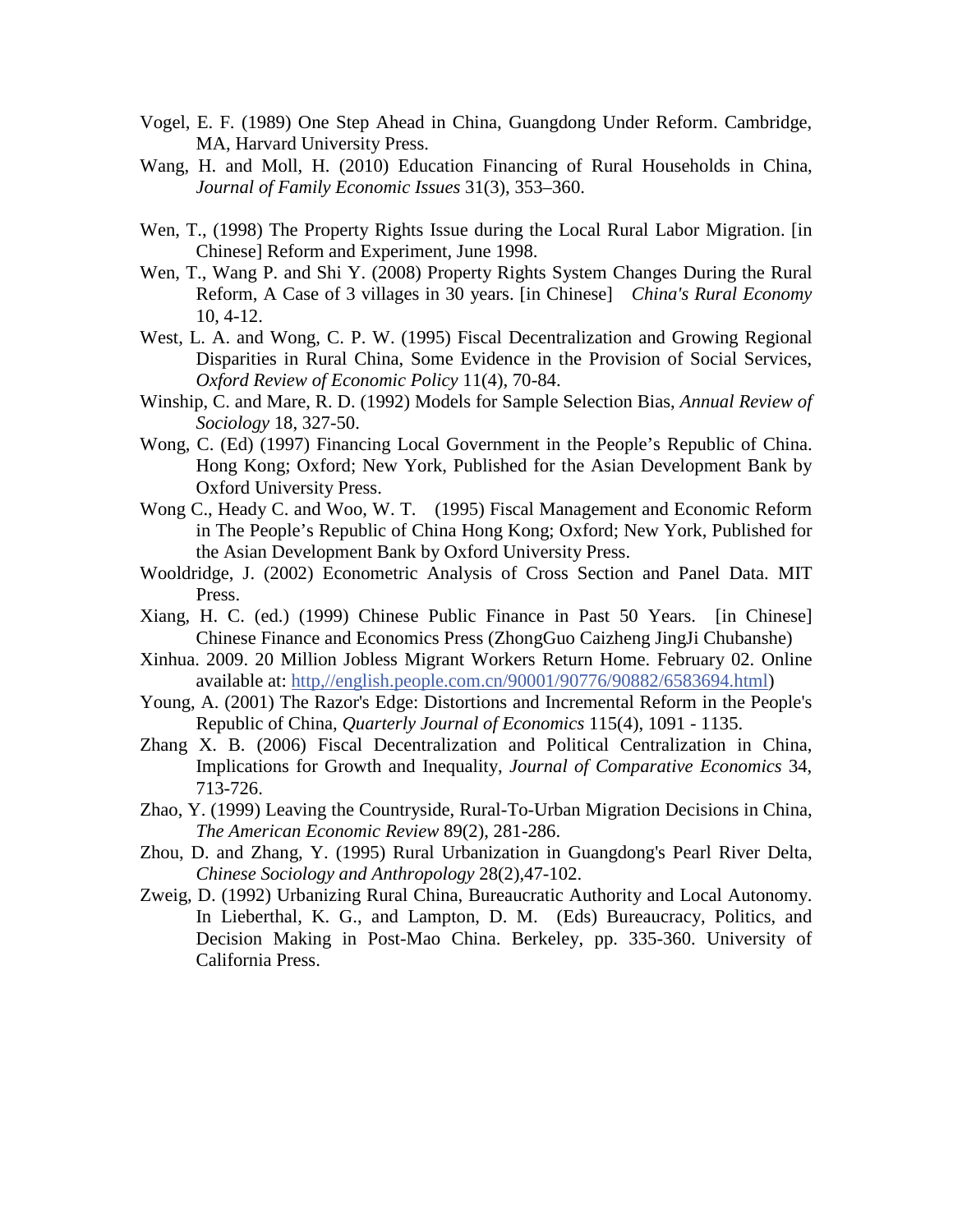#### **Appendix 1: Measure of Variables**

#### *A1.1 Rural-rural undocumented (non-hukou) labor flows:*

The dependent variable *RUMij*, "number of inter-provincial rural-rural non*-hukou* migrants," is a result of a provincial supply and demand function. The data document the last move of each migrant. The Census defines inter-provincial rural-rural non*hukou* migrants, by their rural *hukou* status, i.e., whether they have been away from their hometown for over half a year, and whether they are inter-provincial migrants.

I chose this dependent variable because non*-hukou* in-migrants are not entitled to any welfare programs provided by local authorities, such as land, schooling, and hospitals. "Public goods provisions crowding" can be *anonymous* when just the membership size enters the production or utility function, because all members are no different, having no identifiable individual composition or characteristics. This is called *non-anonymous* when composition or characteristics of members enter the production or utility function individually when individuals are identified by their individual composition or characteristics (Epple and Nechyba, 2002: 4). In this sense, undocumented labor can be considered to be those visitors who are *non-anonymous*; in-migrants can be identified as "outsiders" by local residents of rural communities (Bardhan, 2002: 188). Undocumented in-migrants may enter negatively into the utility function of local governments in terms of public goods provision to local residents, since undocumented migrants are not formally tax payers. Although they may not directly affect some local public goods, such as some discriminative local public goods, they and their family members might impose pressures to other local public goods, such as migrant children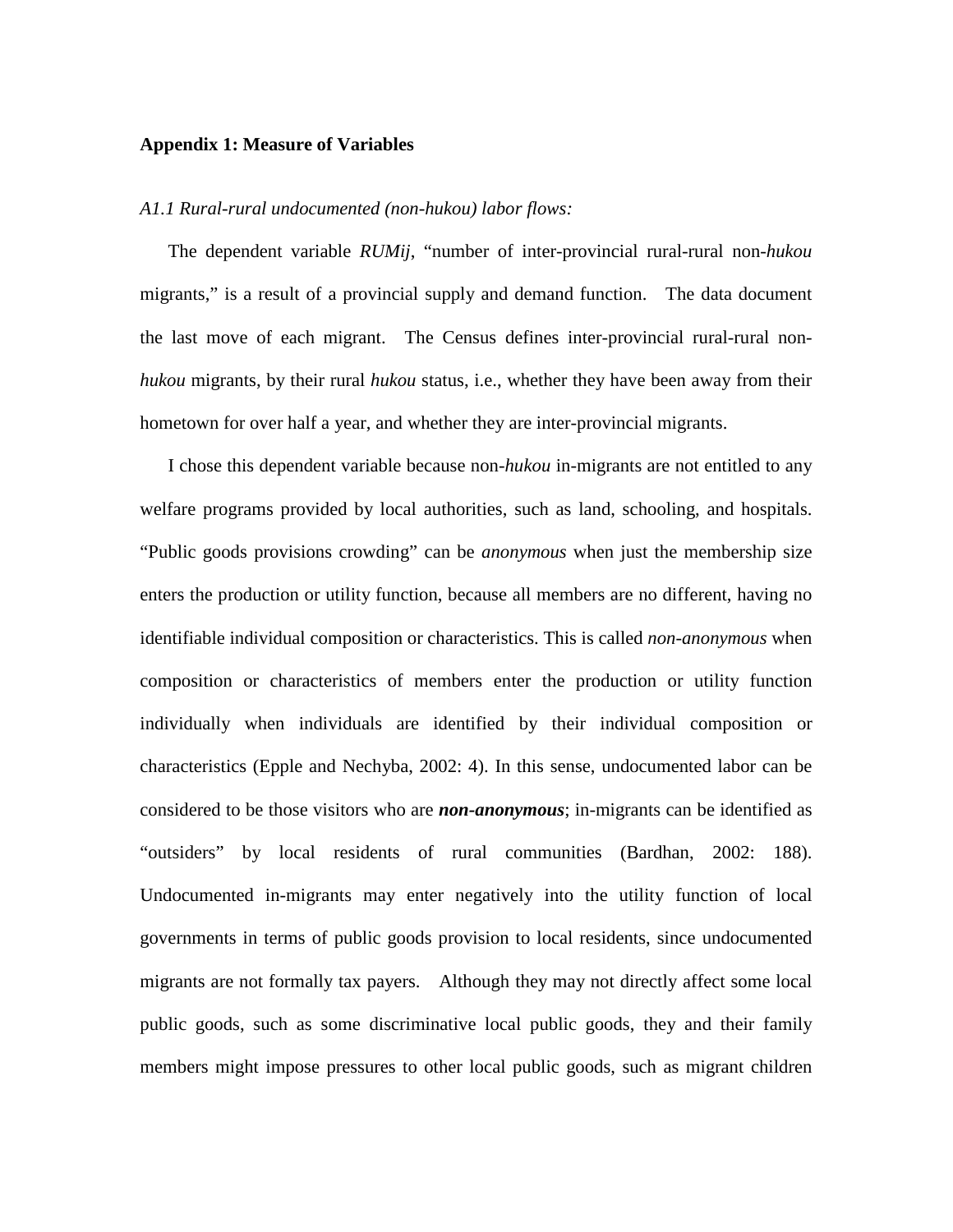schooling (Chen and Liang, 2007; Liang and Chen, 2005), health, housing, and social welfare (Lu, 2008). Even though migrants may be asked to pay extra fees for some of the local public goods, such as hospitals, the limited capacity of local community services may still congest the services and affect the quality of life of local residents. Furthermore, as mentioned in the second section, even though these undocumented migrants may contribute to the local economies, they are often not welcomed by local residents and not expected to settle the localities by local governments (Roberts, 1997; Solinger, 1999). Instead, they are more likely to be exploited by factories and deported by local government institutions when the labor demand reduces, e.g., the 2008 financial crisis (Huang et al., 2011). This is consistent with local public goods and club goods literature that asserts that public goods are provided to local residents in the jurisdiction indiscriminately.

#### *A1.2 Estimating the jurisdiction effects:*

To measure "jurisdiction effects" on labor mobility, I use the number of "village administrative committees" and "number of towns and townships." This indexing directly addresses the heart of the "jurisdiction effects," by regarding the township governments and village committees as real agents in the empirical analysis.

One of the highlights of this paper is exploiting one of the most important institutional changes during the early reform era, i.e., the re-establishment of town and villages local government structure from the old commune system. This change can be regarded as a quasi-natural experimental environment of jurisdiction effects (see Figure 1). While no comprehensive account of the change of government at the provincial-level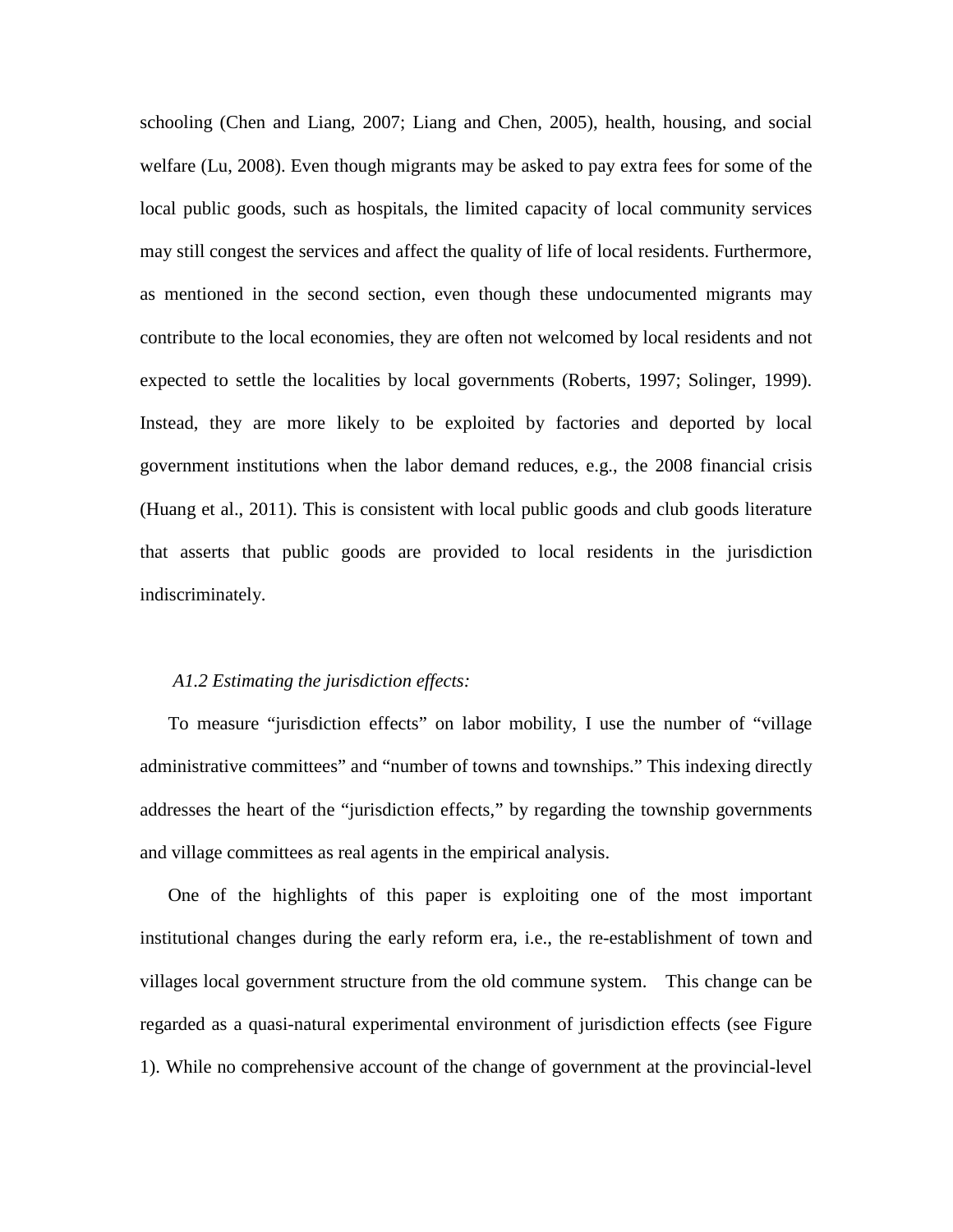during 1983 to 1984 is available, White (1990, Table 1) shows that the overall change was completed within the two-year period. In this sense, it is a considerable structural shock at the sub-provincial-level, both in terms of local governance and local fiscal needs due to fiscal decentralization.

Under the hierarchical structure, the number of sub-provincial-level governments is inversely related to average budget. Given that the unit size at the rural government level is moderately homogenous (Zhang, 2006: 722), the fixed cost to set up the government unit in a given level are similar, because the basic government functions have been predefined. Because of the limited provision of local public goods, depending on whether a rural government is in a labor-sending or labor-receiving area, it will either tend to block labor inflow in the first case, and to send out labor in the second. Consider the case of the Philippines, in which a large diaspora contributes a large portion of national income. Similarly in China, provincial governments' officers in such provinces as Sichuan, a large labor-sending province, openly admit the important contribution of outmigrants to their hometown and their province (Bruce, 1996).

The notion of "jurisdiction effects" in this paper is that at a labor destination, in order for the local resident's interest to be protected, an increase in the number of village committees per county will negatively affect in-migration to the province. Despite some bad news about rural cadres' (mis)behaviors usually appearing in the media, in a comparative study between Indian and Chinese villages, Drèze and Saran (1995) show that local communist officers have been quite responsive to local needs.

#### *A1.3 Local expenditure as an alternative to measuring local public good provision:*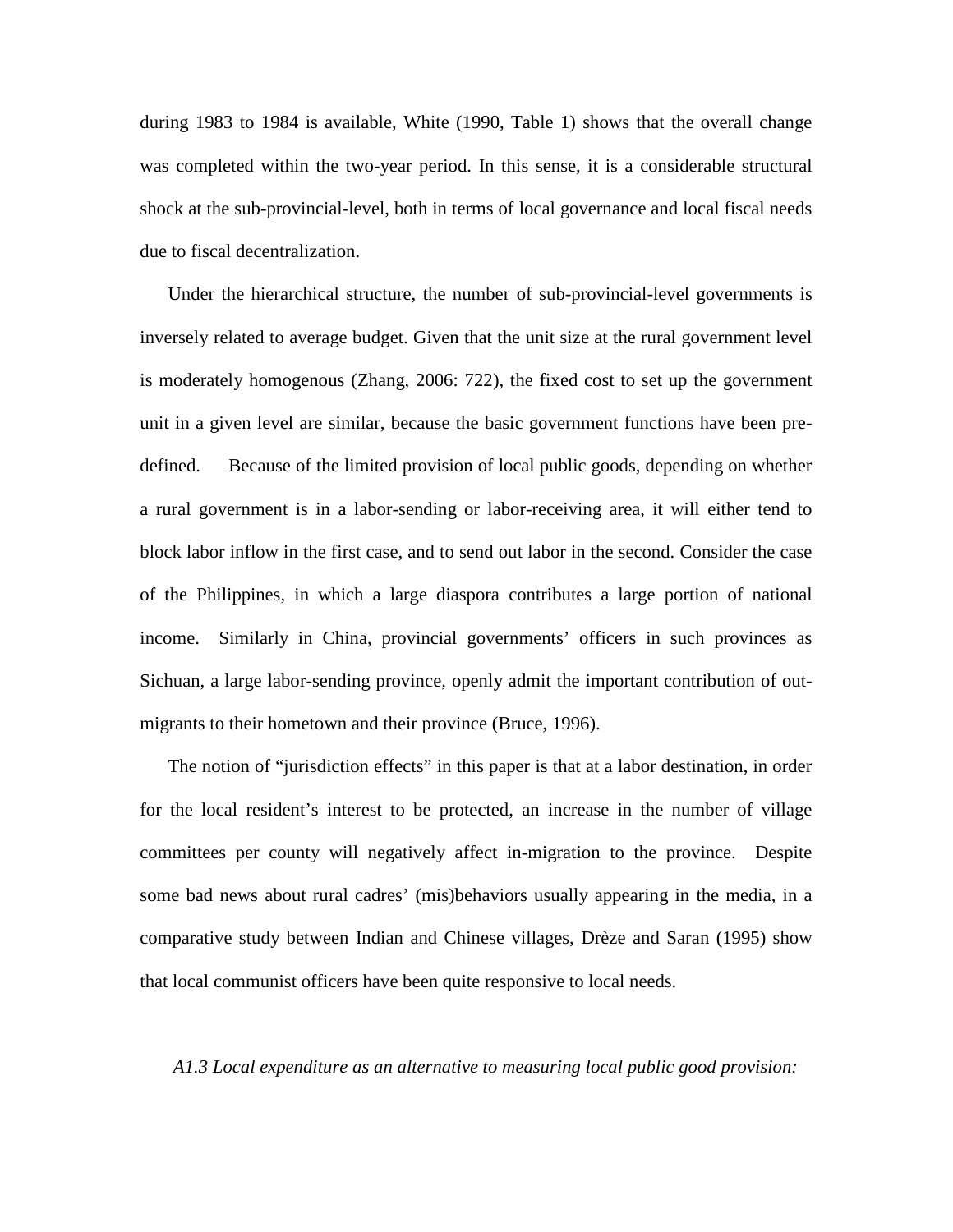Scotchmer (2002) suggests that in local public goods economies, for institutional reasons, budgets within local jurisdictions might have to be balanced. With a balanced budget in mind, migration to or from a jurisdiction will make it necessary to change the jurisdiction's taxes or expenditures because the labor mobility will affect tax income and expenditure of pubic goods. In this sense, lagged government expenditure could be an alternative variable that measures the local public goods effect on undocumented labor mobility since that labor is not exactly paying the cost of local welfare.

Given this cost consideration, I will utilize an alternative index, the expected expenditure of rural government, which is the appropriate value when using log of the provincial-level government total expenditure regress on the log of number of village committees per town and log of number of town per province. Ideally we should use actual local expenditures as a measure. Unfortunately, public finance data has been incompletely recorded, if not missing, at sub-provincial-levels (Wong et al.., 1995:102- 3). The thesis is that if fiscal decentralization establishes a stable share of public finance at different levels of government, a portion of provincial total expenditure should be shared by the rural government. The expected government expenditure should be a function of local taxation which is financed by local residents.

#### *A1.4 Local economic development effect:*

The rural governments in sending and receiving provinces behave differently depending on whether they are capital- or labor-abundant. Under fiscal decentralization, sending and receiving provinces should exhibit sharply contrasting behavior, both in terms of factor mobility and their own benefit. Rural governments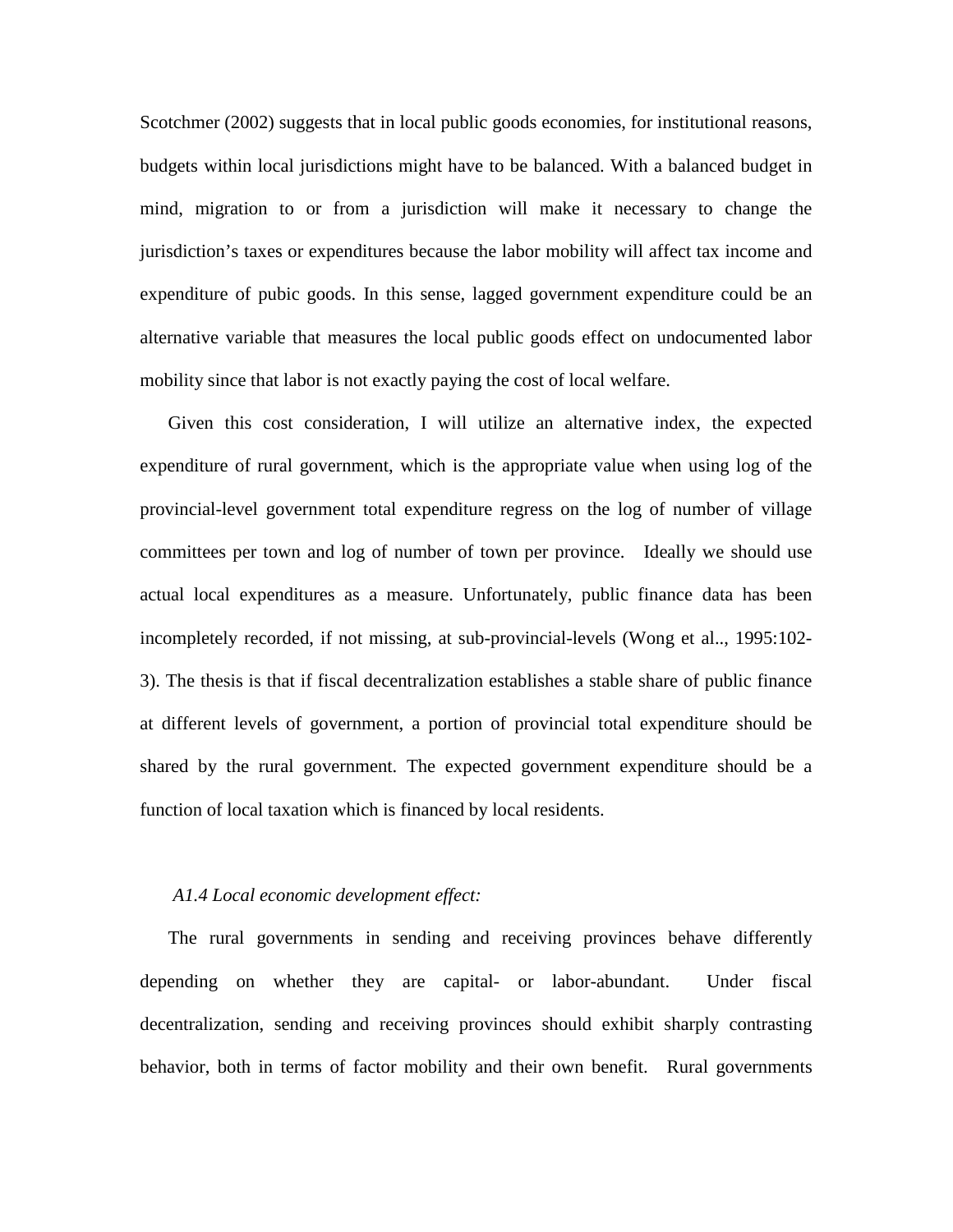may compete for scarce resources, such as inputs for TVEs for their economic development. Each village or township would, if possible, "sell" the resource in which it is relatively abundant. I shall then interpret the results by labor-receiving and laborsending provinces, respectively.

I use the lagged TVEs output to measure local economic development effects. If the province is a labor-receiving province, increase in the last year's TVE output may be likely to increase labor demand, and vice versa. In order to affirm that this is an investment effect, I will use an alternative approach, i.e., a production argument approach, which consists of lagged input variables, TVE investment, TVE labor, and rural land.

# *A1.5 The provincial level fiscal decentralization and political decentralization effects:*

Following the study by Lin and Liu (2000), the Marginal Retention Rate (MRR) - the percentage of locally collected budgetary revenue retained for local utilization at the provincial level -- is used as an index of provincial-level fiscal decentralization. As they argued, the marginal retention rate is a better measure for provincial-level incentives to promote GDP growth. To construct a complete package of the provincial decentralization index, in addition to the use of the central-to-provincial sharing scheme, I shall employ this MRR and sharing scheme to examine how the provincial-level fiscal decentralization affects migration flow in the model.

The political decentralization index at the provincial level is a comprehensive indexing of the "closeness" of a province to the central government. It is composed and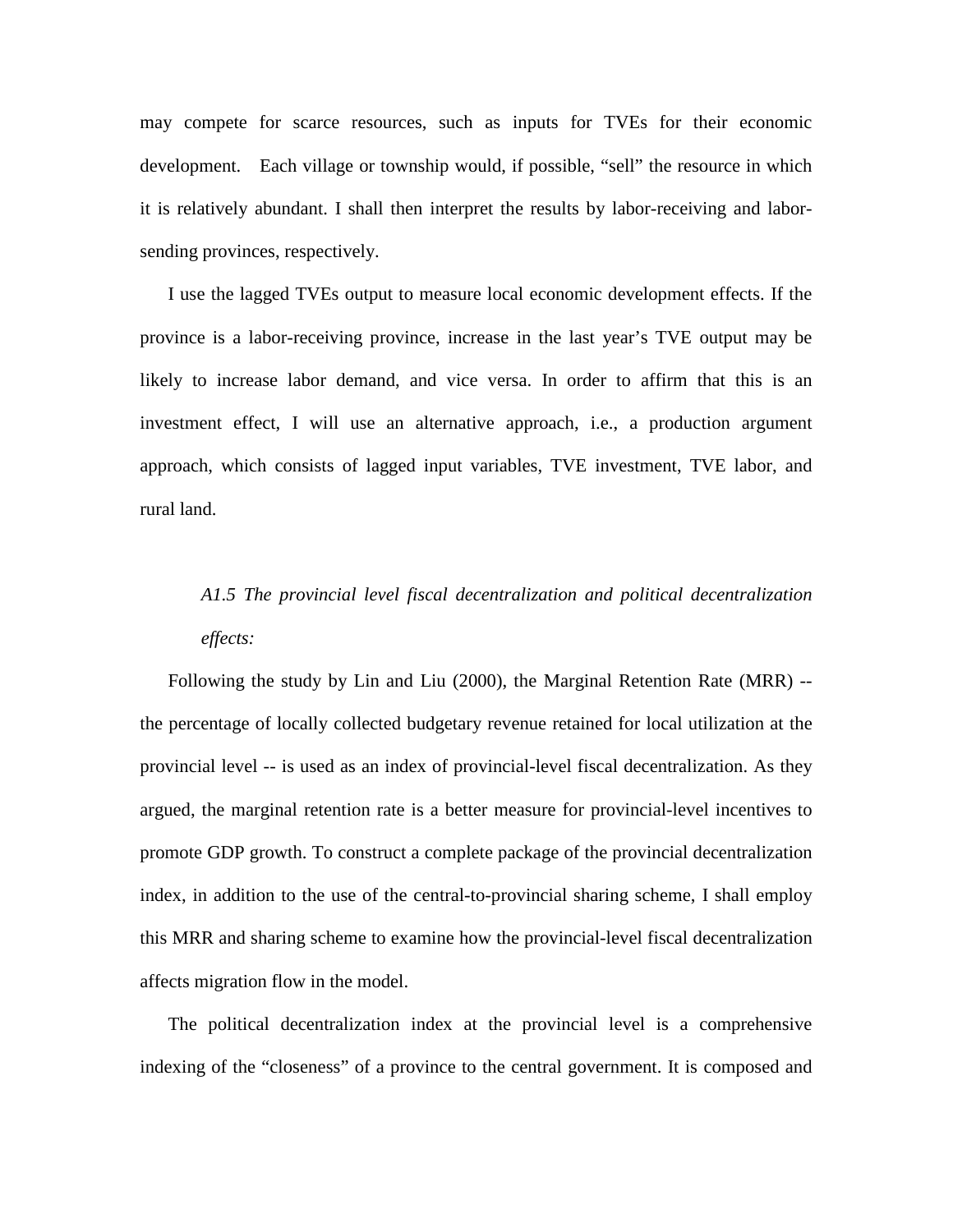provided by Professor Yasheng Huang at MIT. The index is scored as follows for Party secretary integration:  $4 =$  Concurrently serving in a central position while holding a provincial post;  $3 = An$  outsider defined as one with significant service in central ministries;  $2 = An$  outsider defined as one with significant service in other provinces;  $1 =$ An insider, defined as one with significant service in that one province.

The data for the Marginal Retention Rate (MRR) sharing scheme index and other socio-economic variables are extracted from the China statistical yearbook in relevant years, and the HRS data are provided by Professor Justin Lin (please see the data description in Table 3 for details).

Lin and Liu (2000, footnote 36) pointed out that there is no strong correlation between growth of per capita TVE investment and MRR at the provincial level. I also found that the growth of TVE output has little correlation with MRR. However, some researchers have shown a positive relationship between MRR and TVEs' employment. For example, Jin, Qian, and Weingast (2001) reveal that such incentive effects do exist and are significant. An increase in the marginal fiscal revenue retention rate in a province by 10 percentage points is associated with an increase of 1 percentage point in the growth rate of employment by non-state enterprises in that province. This result holds when "non-state enterprises" are measured by TVEs only and by all non-agriculture-non-state enterprises, rural and urban. Quantitatively, these numbers are quite significant because the mean of the growth rates of TVEs' employment is 6 percent, and that of all nonagriculture-non-state employment is 9 percent (Qian, 2002).

Indeed, Table 3 also shows that the MRR and subsidy-receiving scheme might have some relationships with the TVE output level in 1985. Low-level TVE output provinces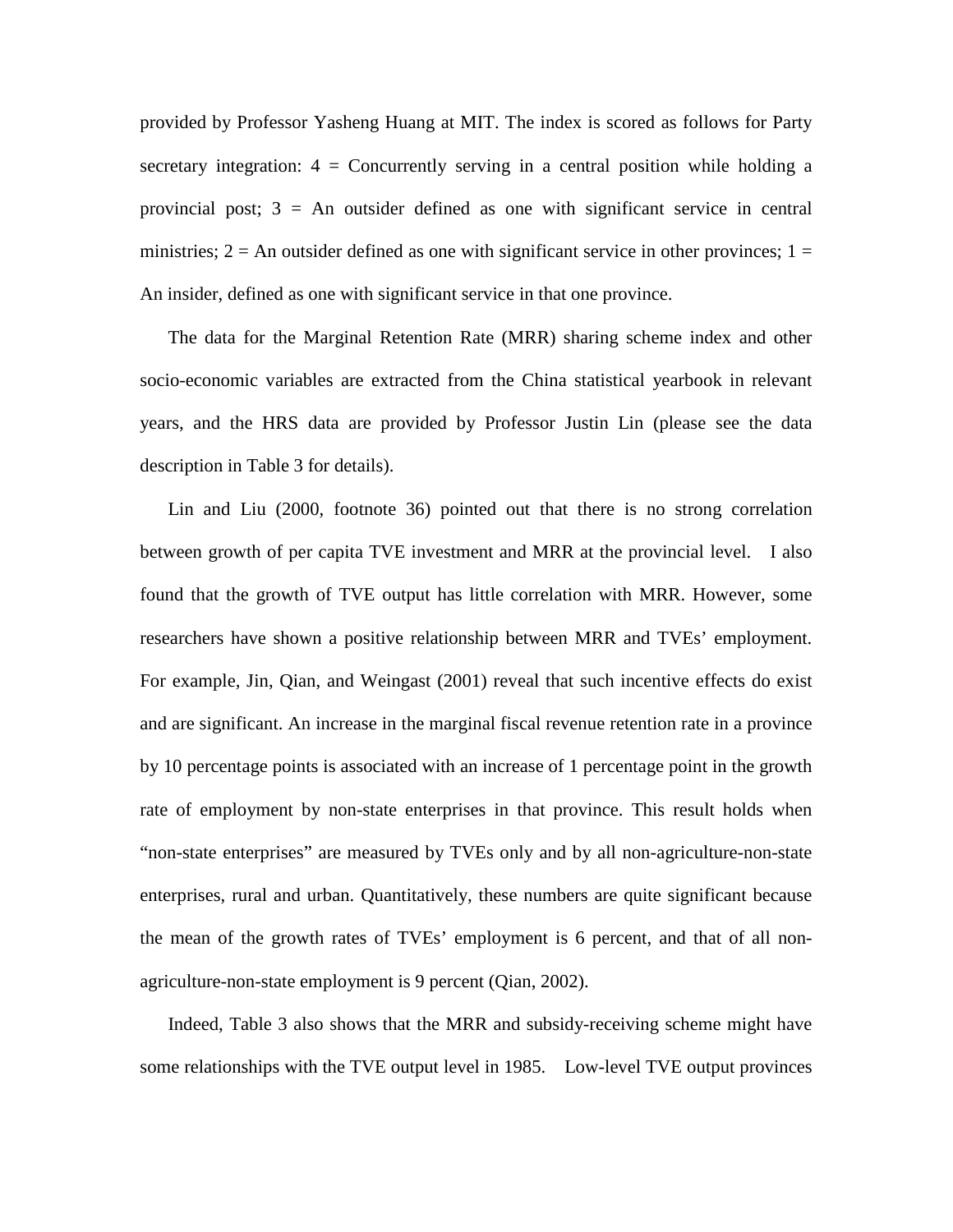usually have 100% MRR and have a "fixed subsidy receiving scheme" e and f; whereas, scheme "a," the share-remitting scheme, is widely separated into different categories of MRR. These are usually less developed provinces, or provinces that receive subsidies from the central government. However, provincial political influence also seems to have some influence over the scheme-making process. Three provinces (Heilongjiang, Jilin, and Hubei), receiving 100 percent MRR, are traditionally industrialized provinces. Only Guangdong and Heilongjiang receive the same package of MRR and scheme despite their good TVE output level, which shows their distinguished position. To answer the question fully, I also have constructed a set of interaction terms on MRR interacts with the sharing scheme dummies in the regression models.

[Table 1 about here]

#### *A1.6 Effects from other types of in-migrants and competing destinations:*

While the amount of rural-rural undocumented labor migration from the provincial *i* to *j* may be affected from the above variables, other types of migrants could also be very conducive to the outcomes (Pellegrini and Fotheringham, 2002); I define two major but contending effects: *migration substitution effects* at the origin and *labor market complementary effects* in both origin and destinations (DaVanzo,1980; Fafchamps and Shilpi, 2008; Stark,1991). The *migration substitution effects* may occur when better migration choices, or alternatives, would be more easily available than being an ruralrural undocumented migrant. For example, if an origin *i* would have a higher chance for their residents to be become *hukou* migrants legally or migrate to higher wage regions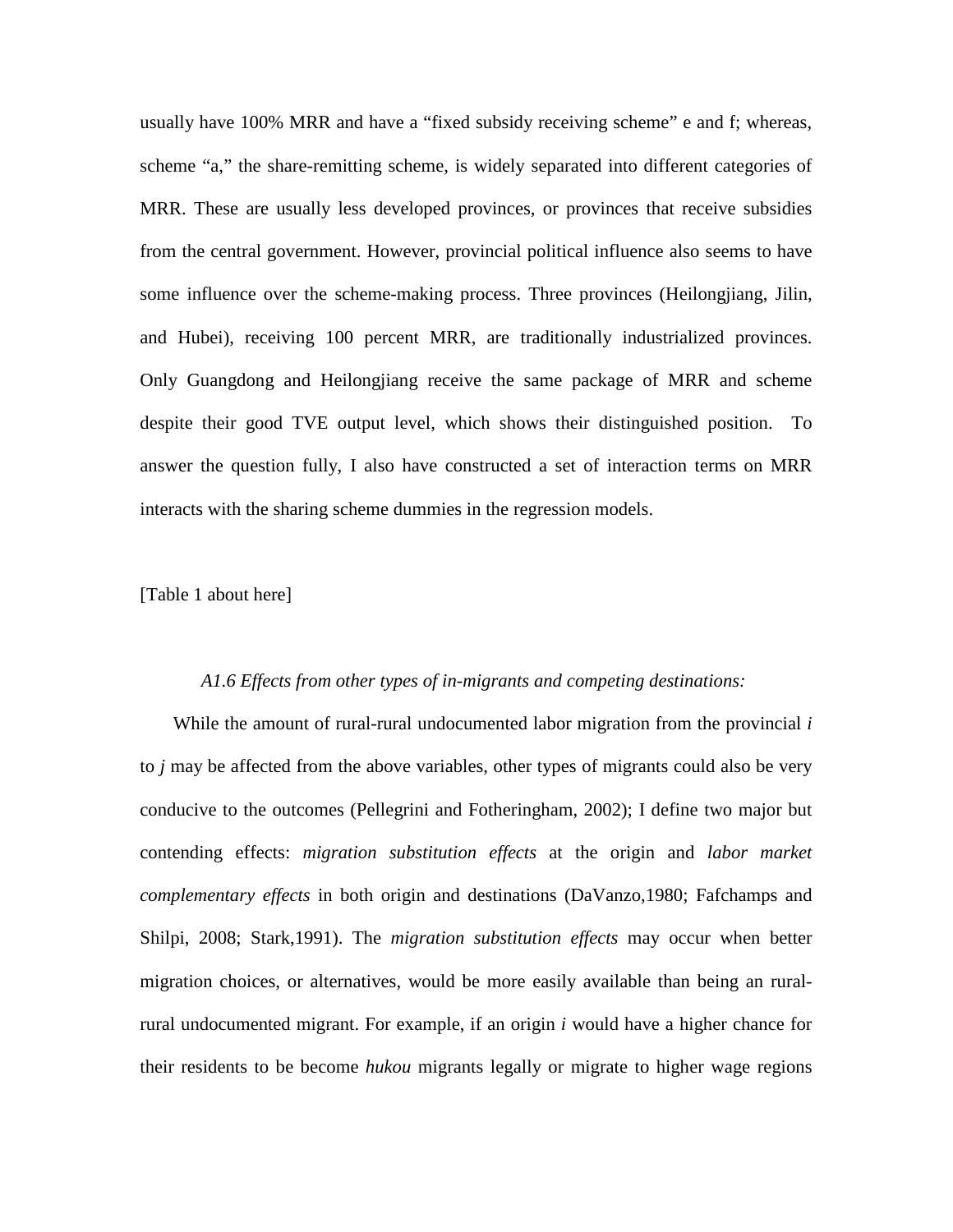(Stark and Taylor, 1991), such as urban areas (Zhao, 1999), the amount of undocumented migration to rural areas may be reduced because legal migration with *hukou* status change is always preferable as that means that the migrants could enjoy the local public goods in urban areas (Fafchamps and Shilpi, 2008). Other type of undocumented migrants could have *Labor market enhancement effects* for rural-rural undocumented migrant; when other types of undocumented migration such as rural-urban undocumented migration is active in a province may means the local institutions to control undocumented migration is less restrictive, or the local economy is more accommodated to undocumented migration and these migrants could serve as migrant stock and network for potential in-migrant to come to the province; therefore, rural-rural undocumented migration could be encouraged at the localities (Stark and Taylor, 1991). In order to test the above observations, I have specified different types of in-migration, such as inmigrants from intra- and inter-provincial, from urban and rural, and from *hukou* and non*hukou* status.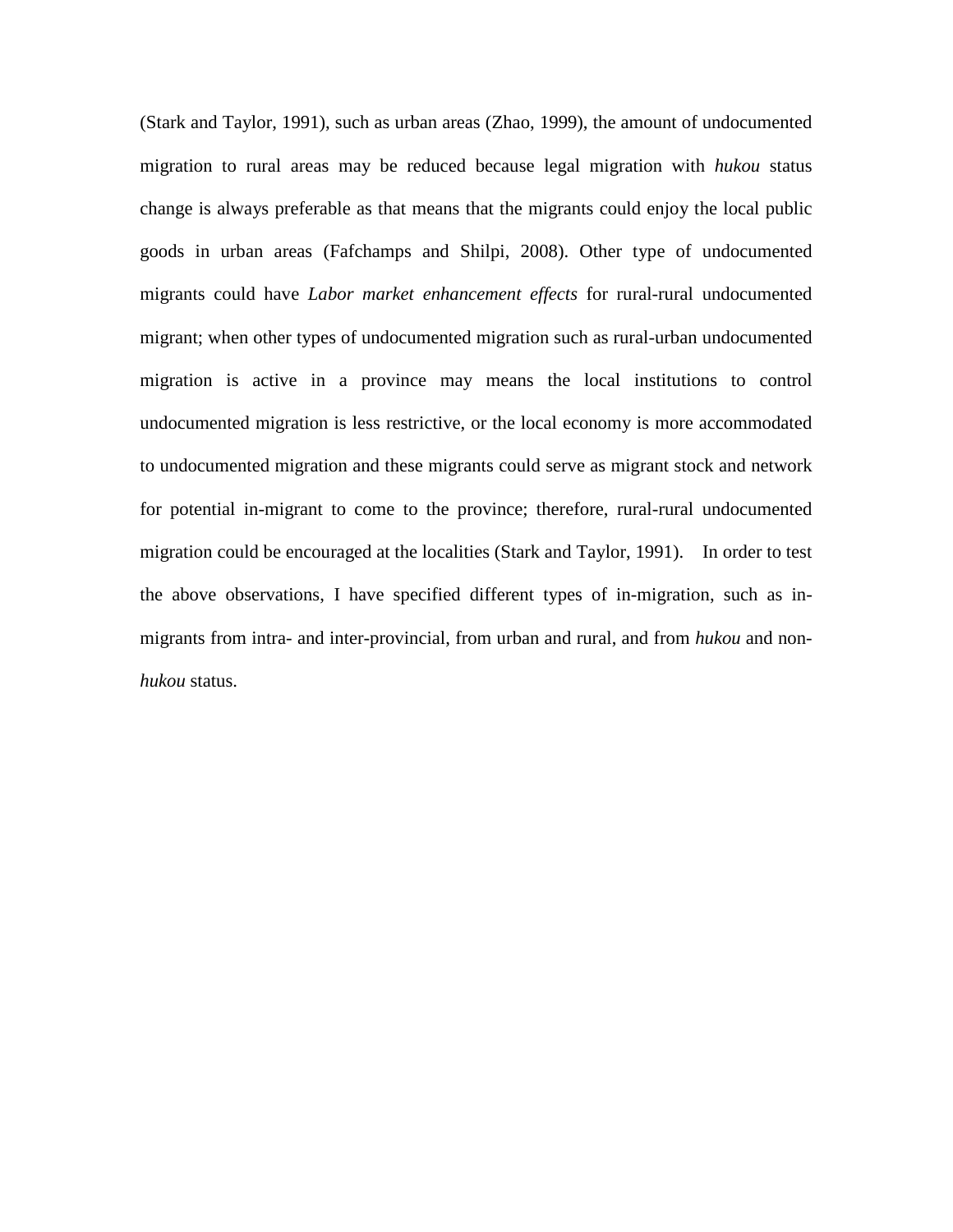**Tables:**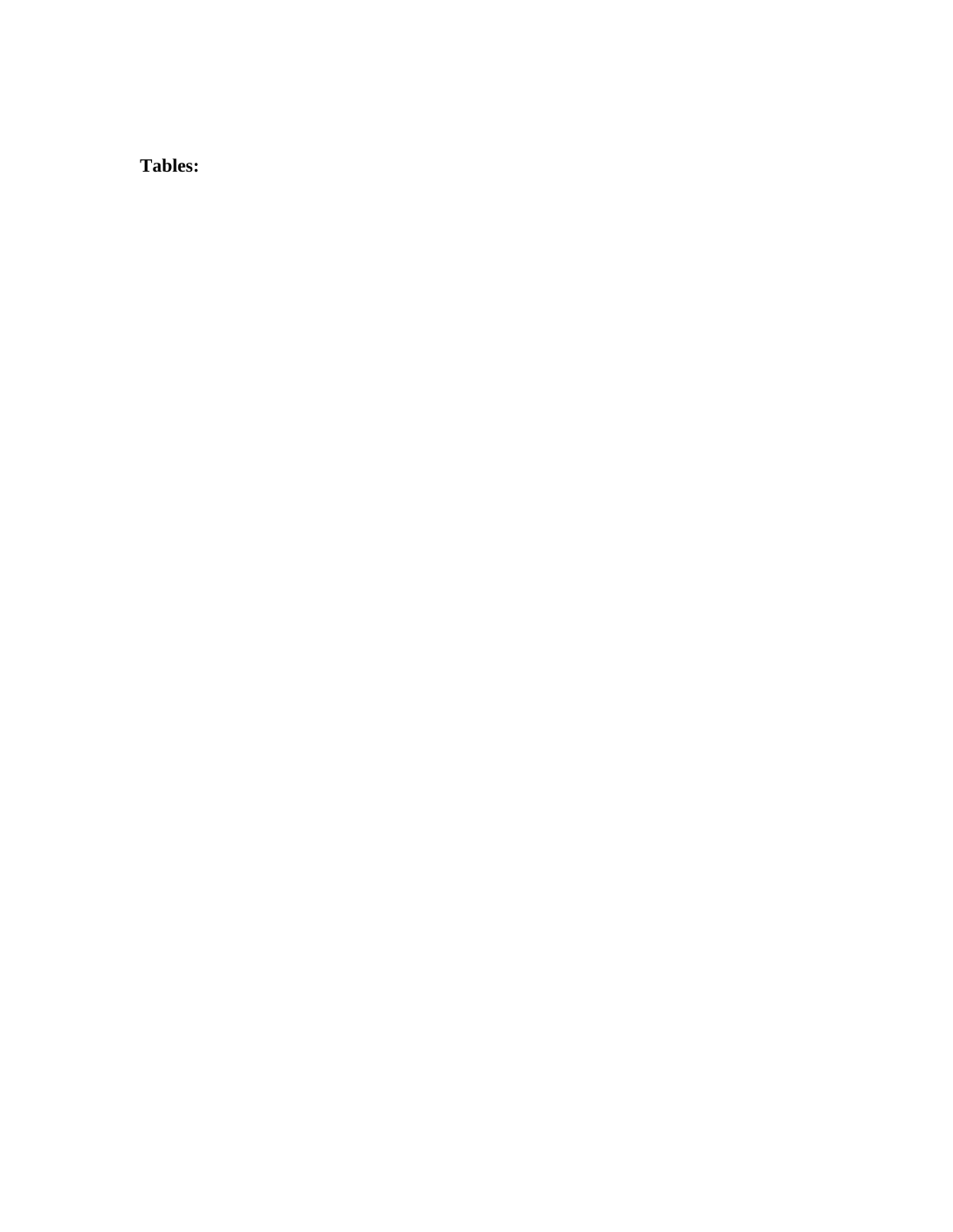| Table 1: Provincial Fiscal Decentralization Index and other Interest Variables in 1985 |        |                         |                          |          |                                                                                                                                  |                |                |  |
|----------------------------------------------------------------------------------------|--------|-------------------------|--------------------------|----------|----------------------------------------------------------------------------------------------------------------------------------|----------------|----------------|--|
| Province                                                                               | MRR(%) |                         | MRR Group Sharing Scheme | villtown | TVE output $(0,000)$                                                                                                             | TVE per capita | Party index    |  |
| Shanghai                                                                               | 23.54  | 1                       | a                        | 13.85    | 1667982.0                                                                                                                        | 3788.11        | 3              |  |
| Tianjin                                                                                | 39.45  | $\mathbf{1}$            | a                        | 17.93    | 591399.3                                                                                                                         | 1646.85        | $\overline{4}$ |  |
| Jiangsu                                                                                | 40.00  | $\mathbf{1}$            | a                        | 18.78    | 871527.9                                                                                                                         | 167.61         | $\mathbf{1}$   |  |
| Beijing                                                                                | 49.55  | $\mathbf{1}$            | a                        | 11.64    | 767966.6                                                                                                                         | 1944.22        | 3              |  |
| Liaoning                                                                               | 51.08  | $\mathbf{1}$            | a                        | 12.93    | 940167.3                                                                                                                         | 430.54         | $\mathbf{1}$   |  |
| Zhejiang                                                                               | 55.00  | $\mathbf{1}$            | a                        | 13.35    | 466246.8                                                                                                                         | 137.32         | $\mathbf{1}$   |  |
| Shandong                                                                               | 59.00  | 2                       | a                        | 33.24    | 380339.2                                                                                                                         | 56.98          | $\mathfrak{2}$ |  |
| Hebei                                                                                  | 69.00  | 2                       | a                        | 13.73    | 287805.4                                                                                                                         | 60.07          | 3              |  |
| Henan                                                                                  | 80.00  | $\overline{c}$          | a                        | 22.27    | 191027.9                                                                                                                         | 27.50          | $\overline{2}$ |  |
| Anhui                                                                                  | 80.10  | $\overline{c}$          | a                        | 9.24     | 139752.3                                                                                                                         | 31.53          | $\mathbf{1}$   |  |
| Hunan                                                                                  | 88.00  | $\overline{\mathbf{c}}$ | a                        | 14.18    | 158274.1                                                                                                                         | 32.80          | $\mathbf{1}$   |  |
| Shanxi                                                                                 | 97.50  | 3                       | a                        | 16.82    | 196654.0                                                                                                                         | 92.04          | $\mathfrak{2}$ |  |
| Guizhou                                                                                | 100.00 | 3                       | $\mathbf f$              | 6.65     | 25728.1                                                                                                                          | 9.86           | $\overline{4}$ |  |
| Guangdong                                                                              | 100.00 | 3                       | $\mathbf c$              | 6.71     | 515842.2                                                                                                                         | 115.72         | $\mathbf{1}$   |  |
| Hubei                                                                                  | 100.00 | 3                       | a                        | 6.89     | 305993.4                                                                                                                         | 78.03          | 1              |  |
| Yunnan                                                                                 | 100.00 | 3                       | $\mathbf f$              | 7.73     | 35456.2                                                                                                                          | 11.73          | $\mathbf{1}$   |  |
| Ningxia                                                                                | 100.00 | 3                       | $\mathbf f$              | 8.58     | 15277.3                                                                                                                          | 46.16          | $\mathbf{1}$   |  |
| Qinghai                                                                                | 100.00 | 3                       | $\mathbf f$              | 8.68     | 11606.2                                                                                                                          | 39.85          | $\mathbf{1}$   |  |
| Sichuan                                                                                | 100.00 | 3                       | a                        | 8.86     | 245746.4                                                                                                                         | 28.23          | $\mathbf{1}$   |  |
| Innter Mongolia                                                                        | 100.00 | 3                       | $\mathbf f$              | 8.89     | 66605.3                                                                                                                          | 46.22          | $\overline{2}$ |  |
| Xinjiang                                                                               | 100.00 | 3                       | $\mathbf f$              | 9.82     | 52089.6                                                                                                                          | 56.50          | $\mathfrak{2}$ |  |
| Jilin                                                                                  | 100.00 | 3                       | e                        | 11.04    | 224517.7                                                                                                                         | 153.67         | $\mathbf{1}$   |  |
| Jiangxi                                                                                | 100.00 | 3                       | e                        | 11.50    | 91537.8                                                                                                                          | 31.73          | $\mathbf{1}$   |  |
| Gansu                                                                                  | 100.00 | 3                       | e                        | 11.56    | 29321.6                                                                                                                          | 16.85          | $\mathbf{1}$   |  |
| Guangxi                                                                                | 100.00 | 3                       | $\mathbf f$              | 11.58    | 40413.0                                                                                                                          | 11.88          | $\mathbf{1}$   |  |
| Shaanxi                                                                                | 100.00 | 3                       | $\rm e$                  | 12.48    | 109250.2                                                                                                                         | 44.37          | $\mathbf{1}$   |  |
| Heilongjiang                                                                           | 100.00 | 3                       | $\mathbf c$              | 12.53    | 296355.5                                                                                                                         | 147.96         | $\mathbf{1}$   |  |
| Fujian                                                                                 | 100.00 | 3                       | e                        | 16.12    | 138558.5                                                                                                                         | 61.15          | 3              |  |
|                                                                                        |        |                         |                          |          | SOURCES. --- Sharing scheme, 1985-87 = Dangdai Zhongguo Caizheng Huiban Weiyuanhui,                                              |                |                |  |
| Dangdai Zhongguo Caizheng (Public finance in modern China)                             |        |                         |                          |          |                                                                                                                                  |                |                |  |
| (Beijing: China Social Science, 1988), pp. 376-77;                                     |        |                         |                          |          |                                                                                                                                  |                |                |  |
|                                                                                        |        |                         |                          |          | Provincial level Fiscal Index: MRR and Sharing Scheme are extraced and cited from Lin and Liu (2000)                             |                |                |  |
|                                                                                        |        |                         |                          |          | Note: 1. All variables are measure as of 1985. Villtown is in #, TVEs ouput (10 thousand, current price)., TVE per capita in yua |                |                |  |
| 2. Please see the data description table attached for all other variables description  |        |                         |                          |          |                                                                                                                                  |                |                |  |
| 3. Sharing schemes: $a =$ remitting a share of the local revenues;                     |        |                         |                          |          |                                                                                                                                  |                |                |  |
| $b =$ remitting a share of local revenue in the case year and the                      |        |                         |                          |          |                                                                                                                                  |                |                |  |
| total remittance increases at a predetermined rate in the subsequent years;            |        |                         |                          |          |                                                                                                                                  |                |                |  |
| $c =$ remitting a fixed amount of the revenues to the central government;              |        |                         |                          |          |                                                                                                                                  |                |                |  |
| $d =$ remitting a fixed amount in the base year and the total                          |        |                         |                          |          |                                                                                                                                  |                |                |  |
| remittance increases at a predetermined rate in subsequent years;                      |        |                         |                          |          |                                                                                                                                  |                |                |  |
| e =receiving a fixed amount of subsidy from the central government; and                |        |                         |                          |          |                                                                                                                                  |                |                |  |
| $f =$ receiving a fixed amount of subsidy in the base year and the total               |        |                         |                          |          |                                                                                                                                  |                |                |  |
| subsidy increases at a predetermined rate in subsequent years                          |        |                         |                          |          |                                                                                                                                  |                |                |  |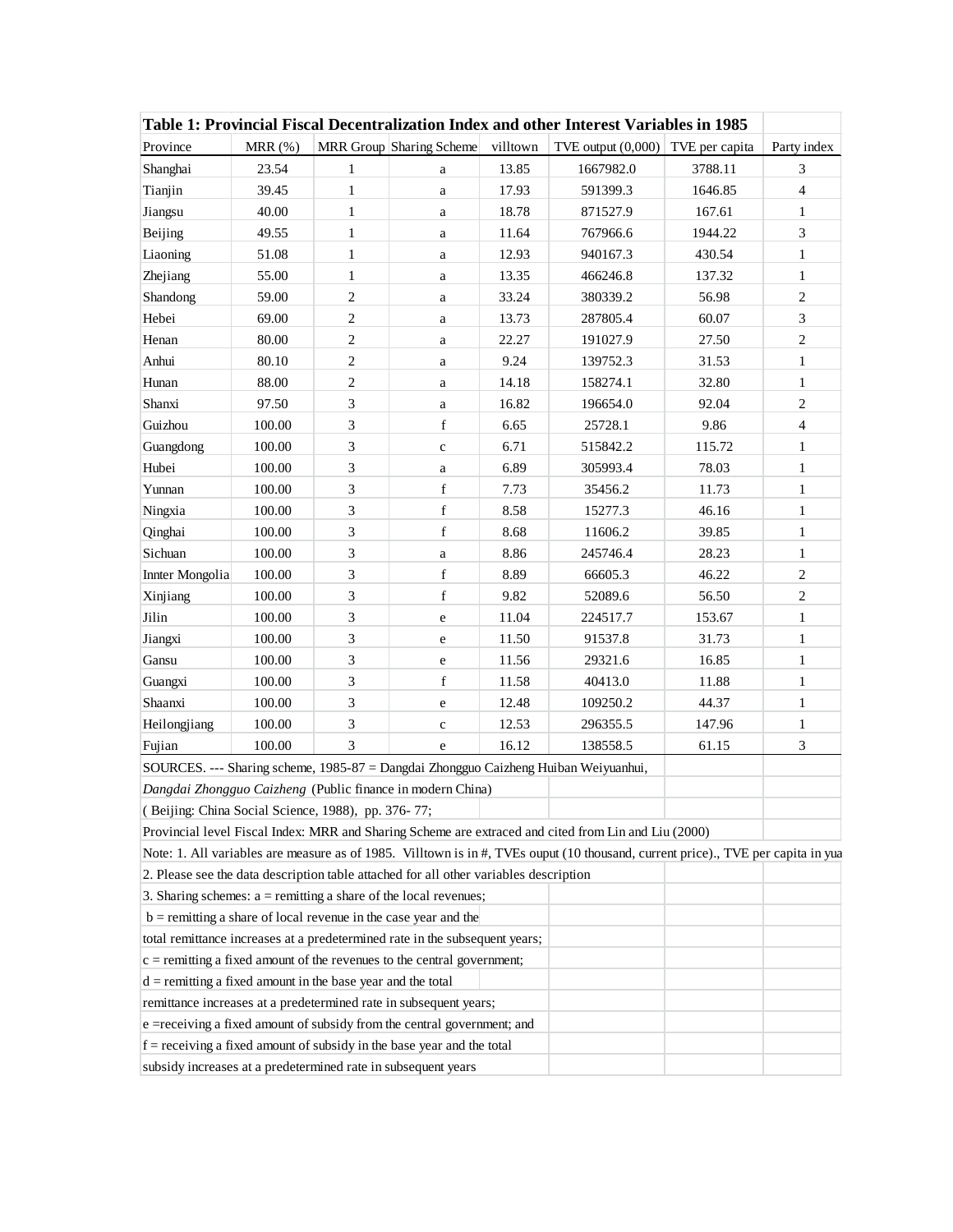| Table 2: Comparison of Changing Hukou Attainment by Village, Town, and Total In-migrant (1982-87) |                |              |                               |                |        |       |
|---------------------------------------------------------------------------------------------------|----------------|--------------|-------------------------------|----------------|--------|-------|
| Year                                                                                              | 1982-3         | 1983-4       | 1984-5                        | 1985-6         | 1986-7 | Total |
|                                                                                                   |                |              | Intra-provincial In-migration |                |        |       |
| Village in-migrant                                                                                |                |              |                               |                |        |       |
| hukou                                                                                             | 535            | 687          | 862                           | 795            | 568    | 3447  |
| column%                                                                                           | 77.54          | 73.01        | 66.62                         | 56.62          | 48.63  | 62.71 |
| non-hukou                                                                                         | 155            | 254          | 432                           | 609            | 600    | 2050  |
| column%                                                                                           | 22.46          | 26.99        | 33.38                         | 43.38          | 51.37  | 37.29 |
| Total No.                                                                                         | 690            | 941          | 1294                          | 1404           | 1168   | 5497  |
|                                                                                                   |                |              |                               |                |        |       |
| Town in-migrant                                                                                   |                |              |                               |                |        |       |
| hukou                                                                                             | 155            | 180          | 200                           | 190            | 170    | 895   |
| column%                                                                                           | 85.16          | 73.47        | 72.99                         | 65.07          | 62.73  | 70.81 |
| non-hukou                                                                                         | 27             | 65           | 74                            | 102            | 101    | 369   |
| column%                                                                                           | 14.84          | 26.53        | 27.01                         | 34.93          | 37.27  | 29.19 |
| Total No.                                                                                         | 182            | 245          | 274                           | 292            | 271    | 1264  |
| All Intra-provincial in-migrant                                                                   |                |              |                               |                |        |       |
| hukou                                                                                             | 849            | 1067         | 1235                          | 1139           | 892    | 5182  |
| column%                                                                                           | 80.09          | 75.14        | 68.65                         | 59.14          | 53.25  | 65.76 |
| non-hukou                                                                                         | 211            | 353          | 564                           | 787            | 783    | 2698  |
| column%                                                                                           | 19.91          | 24.86        | 31.35                         | 40.86          | 46.75  | 34.24 |
| Total No.                                                                                         | 1060           | 1420         | 1799                          | 1926           | 1675   | 7880  |
|                                                                                                   |                |              |                               |                |        |       |
|                                                                                                   |                |              | Inter-provincial In-migration |                |        |       |
| Village in-migrant                                                                                |                |              |                               |                |        |       |
| hukou                                                                                             | 121            | 132          | 165                           | 162            | 116    | 696   |
| column%                                                                                           | 71.18          | 61.97        | 53.23                         | 41.33          | 33.05  | 48.47 |
| non-hukou                                                                                         | 49             | 81           | 145                           | 230            | 235    | 740   |
| column%                                                                                           | 28.82          | 38.03        | 46.77                         | 58.67          | 66.95  | 51.53 |
| Total No.                                                                                         | 170            | 213          | 310                           | 392            | 351    | 1436  |
|                                                                                                   |                |              |                               |                |        |       |
| Town in-migrant                                                                                   |                |              |                               |                |        |       |
| hukou                                                                                             | 12             | 13           | 18                            | $\overline{9}$ | 9      | 61    |
| column%                                                                                           | 75.00          | 100.00       | 85.71                         | 37.50          | 10.71  | 38.61 |
| non-hukou                                                                                         | $\overline{4}$ | $\mathbf{0}$ | 3                             | 15             | 75     | 97    |
| column%                                                                                           | 25.00          | 0.00         | 14.29                         | 62.50          | 89.29  | 61.39 |
| Total No.                                                                                         | 16             | 13           | 21                            | 24             | 84     | 158   |
|                                                                                                   |                |              |                               |                |        |       |
| All Inter-provincial in-migrant                                                                   |                |              |                               |                |        |       |
| hukou                                                                                             | 217            | 229          | 297                           | 275            | 236    | 1254  |
| column%                                                                                           | 76.68          | 68.56        | 63.06                         | 50.74          | 38.50  | 55.91 |
| non-hukou                                                                                         | 66             | 105          | 174                           | 267            | 377    | 989   |
| column%                                                                                           | 23.32          | 31.44        | 36.94                         | 49.26          | 61.50  | 44.09 |
| Total No.                                                                                         | 283            | 334          | 471                           | 542            | 613    | 2243  |
| Source: 5% random sample of 1% 1987 Chinese Population Census                                     |                |              |                               |                |        |       |
| RE: All in-migrant $=$ in-migrant from village, town, and urban.                                  |                |              |                               |                |        |       |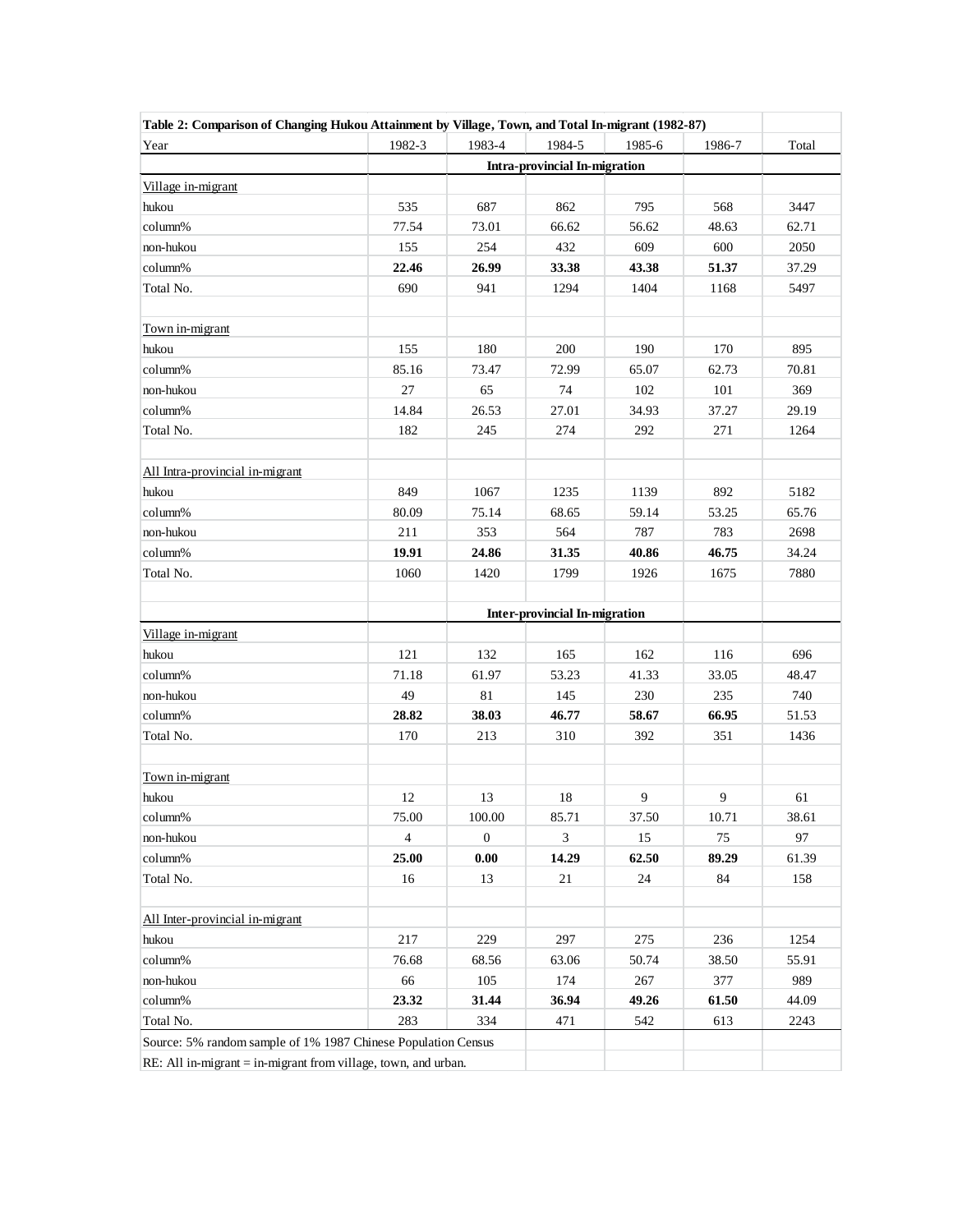| Table 3: Comparing Village and Town In-migration by Types of Destination (1982-87) |        |          |                               |        |        |           |          |  |  |
|------------------------------------------------------------------------------------|--------|----------|-------------------------------|--------|--------|-----------|----------|--|--|
| <b>Village in-migration</b>                                                        |        |          |                               |        |        |           |          |  |  |
| year                                                                               | 1982-3 | 1983-4   | 1984-5                        | 1985-6 | 1986-7 | Row Total | Column % |  |  |
|                                                                                    |        |          | Intra-provincial in-migration |        |        |           |          |  |  |
| Hukou village in-migrant                                                           |        |          |                               |        |        |           |          |  |  |
| To urban (row $%$ )                                                                | 15.00  | 19.13    | 24.25                         | 24.00  | 17.63  | 800       | 23.21    |  |  |
| To town (row $%$ )                                                                 | 13.48  | 20.18    | 27.86                         | 23.64  | 14.83  | 1328      | 38.53    |  |  |
| To village (row %)                                                                 | 17.89  | 20.17    | 22.59                         | 21.91  | 17.44  | 1319      | 38.27    |  |  |
| Total (row %)                                                                      | 15.52  | 19.93    | 25.01                         | 23.06  | 16.48  | 3447      | 100.00   |  |  |
| Non-hukou village in-migrant                                                       |        |          |                               |        |        |           |          |  |  |
| To urban (row $%$ )                                                                | 7.72   | 10.62    | 20.75                         | 27.14  | 33.78  | 829       | 40.44    |  |  |
| To town (row $%$ )                                                                 | 6.88   | 12.27    | 20.53                         | 35.79  | 24.53  | 799       | 38.98    |  |  |
| To village (row %)                                                                 | 8.53   | 16.11    | 22.75                         | 23.22  | 29.38  | 422       | 20.59    |  |  |
| Total (row %)                                                                      | 7.56   | 12.39    | 21.07                         | 29.71  | 29.27  | 2050      | 100.00   |  |  |
|                                                                                    |        |          | Inter-povincial in-migration  |        |        |           |          |  |  |
| Hukou village in-migrant                                                           |        |          |                               |        |        |           |          |  |  |
| To urban (row $%$ )                                                                | 18.21  | 19.29    | 21.07                         | 20.00  | 21.43  | 280       | 40.23    |  |  |
| To town (row $%$ )                                                                 | 17.76  | 19.63    | 34.58                         | 18.69  | 9.35   | 107       | 15.37    |  |  |
| To village $(row %)$                                                               | 16.50  | 18.45    | 22.33                         | 27.83  | 14.89  | 309       | 44.40    |  |  |
| Total (row %)                                                                      | 17.39  | 18.97    | 23.71                         | 23.28  | 16.67  | 696       | 100.00   |  |  |
| Non-hukou village in-migrant                                                       |        |          |                               |        |        |           |          |  |  |
| To urban (row $%$ )                                                                | 5.78   | 10.64    | 21.58                         | 26.75  | 35.26  | 329       | 44.46    |  |  |
| To town (row $%$ )                                                                 | 7.81   | 14.06    | 17.19                         | 39.84  | 21.09  | 128       | 17.30    |  |  |
| To village $(row %)$                                                               | 7.07   | 9.89     | 18.37                         | 32.16  | 32.51  | 283       | 38.24    |  |  |
| Total (row %)                                                                      | 6.62   | 10.95    | 19.59                         | 31.08  | 31.76  | 740       | 100.00   |  |  |
|                                                                                    |        |          |                               |        |        |           |          |  |  |
| <b>Town in-migration</b>                                                           |        |          |                               |        |        |           |          |  |  |
| year                                                                               | 1982-3 | 1983-4   | 1984-5                        | 1985-6 | 1986-7 | Row Total | Column % |  |  |
|                                                                                    |        |          | Intra-provincial in-migration |        |        |           |          |  |  |
| Hukou town in-migrant                                                              |        |          |                               |        |        |           |          |  |  |
| To urban (row %)                                                                   | 18.52  | 22.22    | 18.52                         | 19.14  | 21.60  | 162       | 18.10    |  |  |
| To town (row $%$ )                                                                 | 15.09  | 19.10    | 25.94                         | 22.88  | 16.98  | 424       | 47.37    |  |  |
| To village (row %)                                                                 | 19.74  | 20.39    | 19.42                         | 20.06  | 20.39  | 309       | 34.53    |  |  |
| Total (row %)                                                                      | 17.32  | 20.11    | 22.35                         | 21.23  | 18.99  | 895       | 100.00   |  |  |
| Non-hukou town in-migrant                                                          |        |          |                               |        |        |           |          |  |  |
| To urban (row %)                                                                   | 11.29  | 14.52    | 22.58                         | 22.58  | 29.03  | 62        | 16.80    |  |  |
| To town (row $%$ )                                                                 | 4.32   | 18.71    | 18.71                         | 30.22  | 28.06  | 139       | 37.67    |  |  |
| To village (row %)                                                                 | 8.33   | 17.86    | 20.24                         | 27.38  | 26.19  | 168       | 45.53    |  |  |
| Total (row %)                                                                      | 7.32   | 17.62    | 20.05                         | 27.64  | 27.37  | 369       | 100.00   |  |  |
|                                                                                    |        |          | Inter-provincial in-migration |        |        |           |          |  |  |
| Hukou town in-migrant                                                              |        |          |                               |        |        |           |          |  |  |
| To urban (row %)                                                                   | 15.38  | 34.62    | 30.77                         | 15.38  | 3.85   | 26        | 42.62    |  |  |
| To town (row %)                                                                    | 27.78  | 11.11    | 22.22                         | 11.11  | 27.78  | 18        | 29.51    |  |  |
| To village (row %)                                                                 | 17.65  | 11.76    | 35.29                         | 17.65  | 17.65  | 17        | 27.87    |  |  |
| Total (row %)                                                                      | 19.67  | 21.31    | 29.51                         | 14.75  | 14.75  | 61        | 100.00   |  |  |
| Non-hukou town in-migrant                                                          |        |          |                               |        |        |           |          |  |  |
| To urban (row $%$ )                                                                | 1.33   | 0.00     | 0.00                          | 10.67  | 88.00  | 75        | 77.32    |  |  |
| To town (row $%$ )                                                                 | 18.18  | $0.00\,$ | 9.09                          | 18.18  | 54.55  | 11        | 11.34    |  |  |
| To village (row %)                                                                 | 9.09   | $0.00\,$ | 18.18                         | 45.45  | 27.27  | 11        | 11.34    |  |  |
| Total (row %)                                                                      | 4.12   | $0.00\,$ | 3.09                          | 15.46  | 77.32  | 97        | 100.00   |  |  |
| Source: 5% random sample of 1% 1987 Chinese Population Census                      |        |          |                               |        |        |           |          |  |  |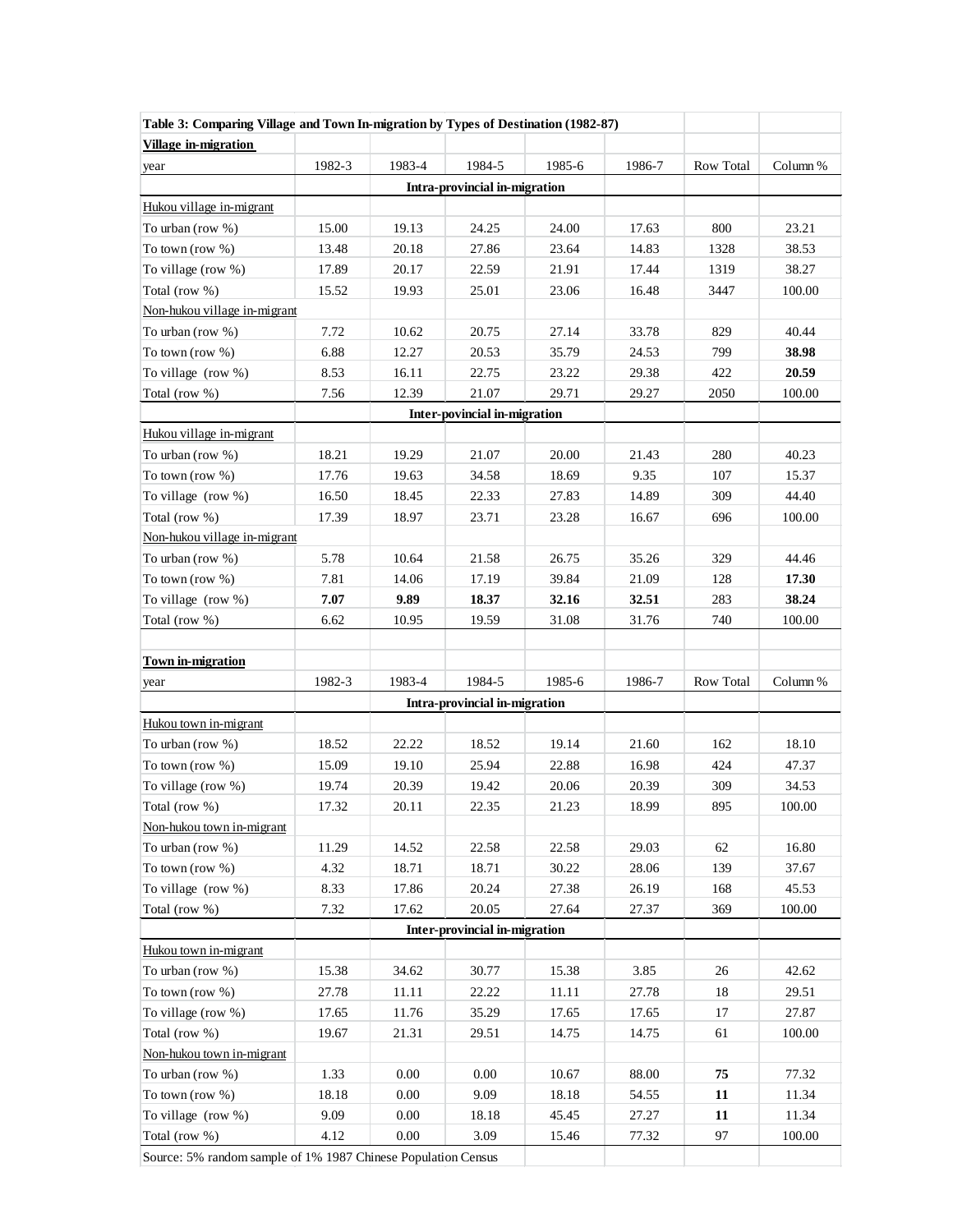| Table 4: Data Summary Table                                                                                                                            |                   |      |          |           |              |              |  |
|--------------------------------------------------------------------------------------------------------------------------------------------------------|-------------------|------|----------|-----------|--------------|--------------|--|
| Variable specification and unit                                                                                                                        | Variable          | Obs  | Mean     | Std. Dev. | Min          | Max          |  |
| log (inter-provincial rural-rural non-hukou migrant number)                                                                                            | lrumij            | 221  | 0.42     | 0.60      | 0.00         | 3.26         |  |
| Inter-provincial rural-rural non-hukou migrant dummy variable                                                                                          | mij               | 3780 | 0.06     | 0.23      | $\mathbf{0}$ | $\mathbf{1}$ |  |
| log(Agricultural population per village)(ten thousand)                                                                                                 | lapopy            | 3780 | $-2.21$  | 0.37      | $-3.53$      | $-1.43$      |  |
| Gross domestic product (GDP) per capita (Yuen) $(1980 = 100)$                                                                                          | rjgdp             | 3780 | 734.13   | 678.20    | 231.81       | 4155.56      |  |
| GDP per capita difference between receiving and sending province (Yuen) $(1980 = 100)$                                                                 | gdpdiff           | 3780 | 0.00     | 964.92    | -3814.94     | 3814.94      |  |
| (sending province - receiving province) (Yuen) $(1980 = 100)$                                                                                          |                   |      |          |           |              |              |  |
| Direct distance between labor receiving and sending province's capital (km)                                                                            | distance          | 3780 | 2080.79  | 1102.10   | 140.00       | 5643.00      |  |
| $log(TVE output)$ (mill. Yuen)(1980 = 100)                                                                                                             | ltveout           | 3780 | 11.33    | 1.56      | 6.96         | 14.64        |  |
| log (village/Town)                                                                                                                                     | lviltown          | 3780 | 2.53     | 0.37      | 1.89         | 3.77         |  |
| log (Town)                                                                                                                                             | lcoungov          | 3780 | 7.33     | 1.03      | 5.33         | 9.95         |  |
| log (TVE labor)(ten thousand)                                                                                                                          | ltvelab           | 3780 | 13.92    | 1.16      | 10.66        | 15.94        |  |
| $log(TVE$ investment)(mill. Yuen)(1980 = 100)                                                                                                          | ltveinv           | 3780 | 11.89    | 1.13      | 8.99         | 14.20        |  |
| log (cultivated land) (1000 mu)                                                                                                                        | lland             | 3780 | 8.55     | 0.76      | 7.06         | 10.01        |  |
| log (Expected rural government expenditure)                                                                                                            | g1                | 3780 | 7.93     | 0.30      | 7.30         | 8.63         |  |
| Intra-provincial non-hukou rural-urban in-migrant                                                                                                      | inktraur          | 3780 | 5.92     | 8.53      | 0.00         | 84.00        |  |
| Intra-provincial non-hukou rural-rural in-migrant                                                                                                      | inktratwru        | 3780 | 8.72     | 10.10     | 0.00         | 59.00        |  |
| Intra-provincial hukou rural-urban in-migrant                                                                                                          | ihutraur          | 3780 | 5.71     | 3.60      | 0.00         | 19.00        |  |
| Intra-provincial hukou rural-rural in-migrant                                                                                                          | ihutratwru        | 3780 | 18.91    | 15.20     | 1.00         | 92.00        |  |
| Inter-provincial non-hukou rural-urban in-migrant                                                                                                      | inkterur          | 3780 | 2.35     | 3.70      | 0.00         | 27.00        |  |
| Inter-provincial hukou rural in-migrant to ALL destinations                                                                                            | ihuterall         | 3780 | 4.97     | 4.31      | 0.00         | 24.00        |  |
| Party index                                                                                                                                            | partyint          | 3780 | 1.73     | 0.84      | 1.00         | 4.00         |  |
| Marginal Retention Rate (MRR) X sharing scheme a                                                                                                       | fsa2              | 3780 | 13.32    | 28.71     | 0.00         | 100.00       |  |
| Marginal Retention Rate (MRR) X sharing scheme c                                                                                                       | fsa3              | 3780 | 2.86     | 16.66     | 0.00         | 100.00       |  |
| Marginal Retention Rate (MRR) X sharing scheme e                                                                                                       | fsa4              | 3780 | 7.14     | 25.76     | 0.00         | 100.00       |  |
| Marginal Retention Rate (MRR) X sharing scheme f                                                                                                       | fsa5              | 3780 | 10.00    | 30.00     | 0.00         | 100.00       |  |
| Agricutural population (ten thousand)                                                                                                                  | apop              | 3780 | 2989.98  | 2137.12   | 291.24       | 8833.90      |  |
| Household Respon. Farm. Team Ratio (percentage)                                                                                                        | hrsa              | 3780 | 91.47    | 18.47     | 0.00         | 100.00       |  |
| log(road density per sq. km)                                                                                                                           | <b>Inroad</b>     | 3780 | $-1.87$  | 0.80      | $-4.26$      | $-0.64$      |  |
| Income group dummy 1                                                                                                                                   | peral             | 3780 | 0.14     | 0.35      | 0.00         | 1.00         |  |
| Income group dummy 2                                                                                                                                   | pera <sub>2</sub> | 3780 | 0.14     | 0.35      | 0.00         | 1.00         |  |
| Income group dummy 3                                                                                                                                   | pera <sub>3</sub> | 3780 | 0.14     | 0.35      | 0.00         | 1.00         |  |
| Income group dummy 4                                                                                                                                   | pera4             | 3780 | 0.14     | 0.35      | 0.00         | 1.00         |  |
| Income group dummy 5                                                                                                                                   | pera5             | 3780 | 0.14     | 0.35      | 0.00         | 1.00         |  |
| Income group dummy 6                                                                                                                                   | pera6             | 3780 | 0.14     | 0.35      | 0.00         | 1.00         |  |
| Income group dummy 7                                                                                                                                   | pera7             | 3780 | 0.14     | 0.35      | 0.00         | 1.00         |  |
| 1982                                                                                                                                                   | y13               | 3780 | 0.20     | 0.40      | 0.00         | 1.00         |  |
| 1983                                                                                                                                                   | y14               | 3780 | $0.20\,$ | 0.40      | $0.00\,$     | $1.00\,$     |  |
| 1984                                                                                                                                                   | y15               | 3780 | 0.20     | 0.40      | 0.00         | 1.00         |  |
| 1985                                                                                                                                                   | y16               | 3780 | 0.20     | 0.40      | 0.00         | 1.00         |  |
| 1986                                                                                                                                                   | y17               | 3780 | 0.20     | 0.40      | 0.00         | 1.00         |  |
| Note:                                                                                                                                                  |                   |      |          |           |              |              |  |
| 1. since the province matrix is symmetric, this table show just one side of the data in the gravity model                                              |                   |      |          |           |              |              |  |
| 2. variables' units that are not specified in the Table are either use the number in the table directly or dummy variables and their interaction terms |                   |      |          |           |              |              |  |
| 3. all time variate independent variables are one year lagged variables, except in-migrant variables                                                   |                   |      |          |           |              |              |  |
| 4. ALL destinations = destinations that are included in the areas of village, town, and city                                                           |                   |      |          |           |              |              |  |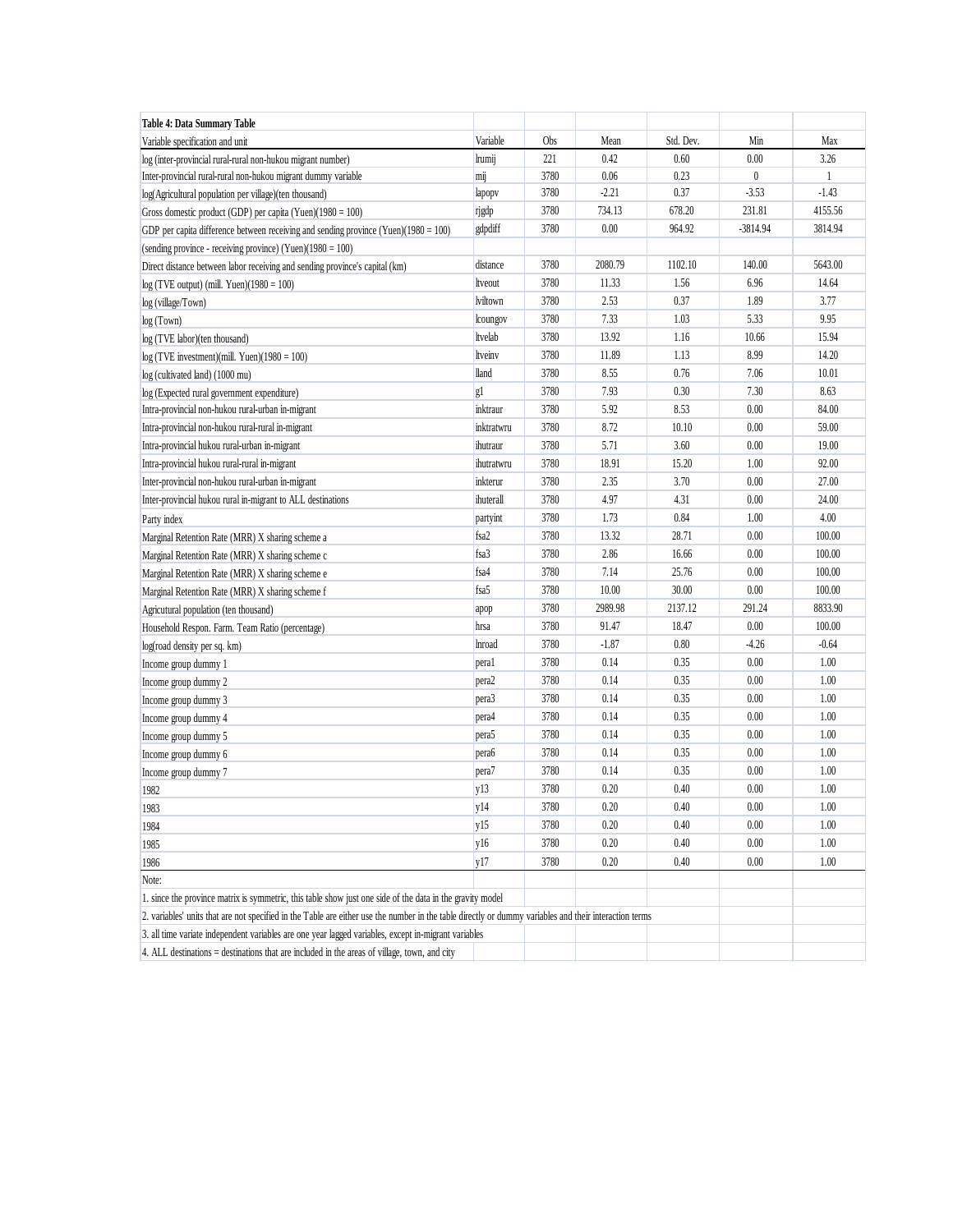| Table 5: OLS and Basic Heckman Regression on Rural-rural Undocumented Migration (1982-1987)                              |                         |           |                    |            |            |            |            |            |
|--------------------------------------------------------------------------------------------------------------------------|-------------------------|-----------|--------------------|------------|------------|------------|------------|------------|
|                                                                                                                          | Model 1                 |           | Model <sup>2</sup> |            | Model 3    |            |            | Model 4    |
| <b>Second Stage Model</b>                                                                                                | receving                | sending   | receving           | sending    | receving   | sending    | receving   | sending    |
| Dependent variable: lrumij                                                                                               | Coef.                   | Coef.     | Coef.              | Coef.      | Coef.      | Coef.      | Coef.      | Coef.      |
| $log(TVE$ output)                                                                                                        | $0.29***$               | $-0.20**$ | $0.28***$          | $-0.19***$ | $0.28***$  | $-0.19***$ | $0.29***$  | $-0.19***$ |
|                                                                                                                          | (0.10)                  | (0.10)    | (0.10)             | (0.08)     | (0.10)     | (0.08)     | (0.10)     | (0.08)     |
| log(village per Town)                                                                                                    | $-0.91***$              | $0.32**$  | $-0.89***$         | $0.32***$  | $-0.89***$ | $0.31**$   | $-0.89***$ | $0.32***$  |
|                                                                                                                          | (0.17)                  | (0.16)    | (0.18)             | (0.13)     | (0.18)     | (0.13)     | (0.18)     | (0.13)     |
| $log(f)$ of Town)                                                                                                        | $-0.23***$              | $0.21***$ | $-0.22***$         | $0.20***$  | $-0.22***$ | $0.20***$  | $-0.22***$ | $0.20***$  |
|                                                                                                                          | (0.08)                  | (0.07)    | (0.07)             | (0.06)     | (0.07)     | (0.06)     | (0.07)     | (0.06)     |
| party index                                                                                                              | $-0.02$                 | $-0.02$   | $-0.02$            | $-0.02$    | $-0.03$    | $-0.01$    | $-0.03$    | $-0.01$    |
|                                                                                                                          | (0.06)                  | (0.05)    | (0.06)             | (0.05)     | (0.06)     | (0.05)     | (0.06)     | (0.05)     |
| Household Respon. Farm Ratio                                                                                             | $0.00\,$                | $0.00\,$  | $0.00\,$           | $0.00\,$   | $0.00\,$   | 0.00       | $0.00\,$   | $0.00\,$   |
|                                                                                                                          | (0.00)                  | (0.01)    | (0.00)             | (0.01)     | (0.00)     | (0.01)     | (0.00)     | (0.01)     |
| (MRR X scheme a)                                                                                                         | $-0.01***$              | $0.00\,$  | $-0.01***$         | 0.00       | $-0.01***$ | 0.00       | $-0.01***$ | $0.00\,$   |
|                                                                                                                          | (0.00)                  | (0.00)    | (0.00)             | (0.00)     | (0.00)     | (0.00)     | (0.00)     | (0.00)     |
| (MRR X scheme c)                                                                                                         | $-0.01*$                | $0.00\,$  | $-0.01*$           | $0.00\,$   | $-0.01*$   | 0.00       | $-0.01*$   | $0.00\,$   |
|                                                                                                                          | (0.00)                  | (0.00)    | (0.00)             | (0.00)     | (0.00)     | (0.00)     | (0.00)     | (0.00)     |
| (MRR X scheme e)                                                                                                         | $-0.01*$                | $0.00\,$  | $-0.01*$           | $0.00\,$   | $-0.01*$   | 0.00       | $-0.01*$   | $0.00\,$   |
|                                                                                                                          | (0.00)                  | (0.00)    | (0.00)             | (0.00)     | (0.00)     | (0.00)     | (0.00)     | (0.00)     |
| (MRR X scheme f)                                                                                                         | $-0.00$                 | $0.00\,$  | $-0.00$            | 0.00       | $-0.00$    | 0.00       | $-0.00$    | $0.00\,$   |
|                                                                                                                          | (0.00)                  | (0.00)    | (0.00)             | (0.00)     | (0.00)     | (0.00)     | (0.00)     | (0.00)     |
| log(Road Density)                                                                                                        | 0.13                    | $-0.11$   | 0.13               | $-0.12$    | 0.14       | $-0.13$    | 0.14       | $-0.13$    |
|                                                                                                                          | (0.10)                  | (0.10)    | (0.10)             | (0.09)     | (0.10)     | (0.09)     | (0.10)     | (0.09)     |
| Constant                                                                                                                 | 0.89                    |           | 1.07               |            | 1.08       |            | 1.09       |            |
|                                                                                                                          | (2.34)                  |           | (2.31)             |            | (2.31)     |            | (2.31)     |            |
| <b>First Stage (decision) model:</b>                                                                                     | Dependent variable: Mij |           |                    |            |            |            |            |            |
| gdp per capita                                                                                                           |                         |           | $0.00***$          | $-0.00***$ | $0.00***$  | $-0.00**$  | $0.00***$  | $-0.00**$  |
|                                                                                                                          |                         |           | (0.00)             | (0.00)     | (0.00)     | (0.00)     | (0.00)     | (0.00)     |
| log(Road Density)                                                                                                        |                         |           |                    |            | $-0.15***$ | $0.17***$  | $-0.21***$ | $0.24***$  |
|                                                                                                                          |                         |           |                    |            | (0.05)     | (0.05)     | (0.05)     | (0.07)     |
| party index                                                                                                              |                         |           |                    |            | $0.13***$  | $-0.12**$  | $0.18***$  | $-0.11**$  |
|                                                                                                                          |                         |           |                    |            | (0.05)     | (0.06)     | (0.05)     | (0.06)     |
| (MRR X scheme a)                                                                                                         |                         |           |                    |            |            |            | $-0.00$    | $0.01**$   |
|                                                                                                                          |                         |           |                    |            |            |            | (0.00)     | (0.00)     |
| (MRR X scheme c)                                                                                                         |                         |           |                    |            |            |            | $0.00\,$   | $0.00\,$   |
|                                                                                                                          |                         |           |                    |            |            |            | (0.00)     | (0.00)     |
| (MRR X scheme e)                                                                                                         |                         |           |                    |            |            |            | $-0.00$    | $0.00\,$   |
|                                                                                                                          |                         |           |                    |            |            |            | (0.00)     | (0.00)     |
| (MRR X scheme f)                                                                                                         |                         |           |                    |            |            |            | $-0.00$    | $0.01***$  |
|                                                                                                                          |                         |           |                    |            |            |            | (0.00)     | (0.00)     |
| Constant                                                                                                                 |                         |           | $-1.59***$         |            | $-1.56***$ |            | $-1.74***$ |            |
|                                                                                                                          |                         |           | (0.09)             |            | (0.24)     |            | (0.27)     |            |
| rho                                                                                                                      |                         |           | $-0.22$            |            | $-0.25$    |            | $-0.23$    |            |
|                                                                                                                          |                         |           | (0.24)             |            | (0.26)     |            | (0.21)     |            |
| sigma                                                                                                                    |                         |           | $-0.88***$         |            | $-0.88***$ |            | $-0.88***$ |            |
|                                                                                                                          |                         |           | (0.07)             |            | (0.08)     |            | (0.07)     |            |
| Number of obs                                                                                                            | 221                     |           | 3780               |            | 3780       |            | 3780       |            |
| Except the first model, others are Heckman Maximum Likelihood Selection Model                                            |                         |           |                    |            |            |            |            |            |
| Heteroskedastic-consistent Standard Errors are in the parentheses.                                                       |                         |           |                    |            |            |            |            |            |
| Model 1: OLS regression on the basic model, Standard errors in parentheses.                                              |                         |           |                    |            |            |            |            |            |
| Model 2: First stage model on both sides: gdp per capita                                                                 |                         |           |                    |            |            |            |            |            |
| Model 3: First stage model on both sides: gdp per capita, log(road density per sq. km), party index                      |                         |           |                    |            |            |            |            |            |
| Model 4: First stage model on both sides: gdp per capita, log(road density per sq. km), party index,                     |                         |           |                    |            |            |            |            |            |
| and Interaction Terms of Marginal Retention Schedule and Sharing Scheme dummies<br>$=$ "* p<0.10", ** p<0.05,*** p<0.01" |                         |           |                    |            |            |            |            |            |
|                                                                                                                          |                         |           |                    |            |            |            |            |            |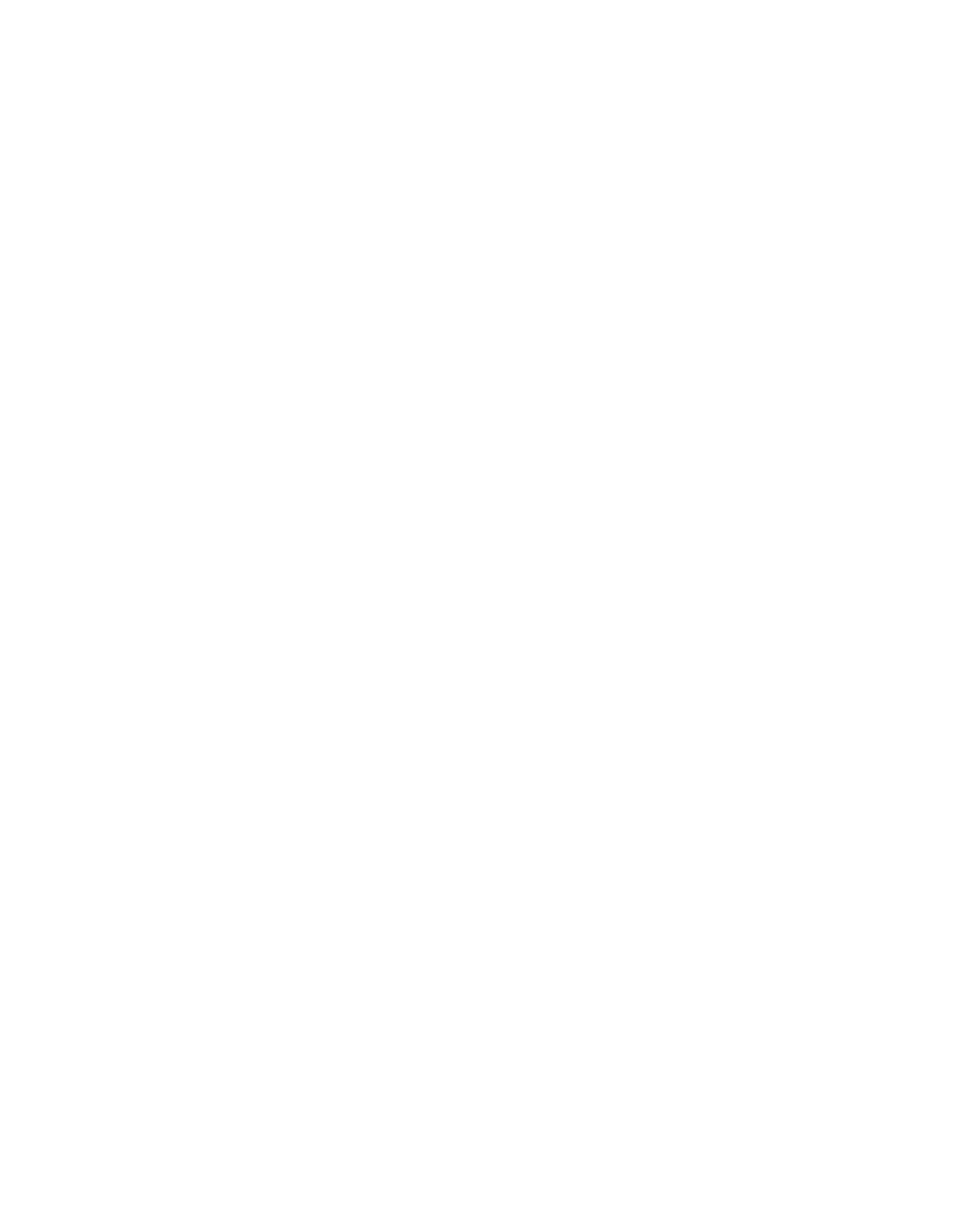| Table 6: Extended Heckman Regression on Production Function, Expected Rural Govt. Expenditure,                                                                                                                    |                    |                   |                     |                   |                     |                   |
|-------------------------------------------------------------------------------------------------------------------------------------------------------------------------------------------------------------------|--------------------|-------------------|---------------------|-------------------|---------------------|-------------------|
| <b>Additional Variables, and Other In-migrant Variables</b>                                                                                                                                                       | Model 1<br>Model 2 |                   |                     |                   | Model 3             |                   |
| <b>Second Stage Model</b>                                                                                                                                                                                         | receiving          | sending           | receiving           | sending           | receiving           | sending           |
| Dependent variable: lrumij                                                                                                                                                                                        | Coef.              | Coef.             | Coef.               | Coef.             | Coef.               | Coef.             |
| log(TVE Investment)                                                                                                                                                                                               | $0.55***$          | $-0.49***$        | $0.57***$           | $-0.48***$        | $0.53***$           | $-0.40**$         |
|                                                                                                                                                                                                                   | (0.23)             | (0.19)            | (0.23)              | (0.19)            | (0.23)              | (0.19)            |
| $log(TVE$ labor)                                                                                                                                                                                                  | $-0.14$            | 0.14              | $-0.25$             | 0.13              | $-0.30$             | 0.14              |
| log(land)                                                                                                                                                                                                         | (0.17)<br>$0.20*$  | (0.17)<br>$-0.09$ | (0.19)<br>$0.28***$ | (0.17)<br>$-0.09$ | (0.21)<br>$0.26***$ | (0.17)<br>0.00    |
|                                                                                                                                                                                                                   | (0.11)             | (0.13)            | (0.11)              | (0.15)            | (0.11)              | (0.14)            |
| log(Expected Rural Govt. Expenditure)                                                                                                                                                                             | $-2.33***$         | $1.50***$         | $-2.21***$          | $1.40***$         | $-1.98***$          | $1.10**$          |
|                                                                                                                                                                                                                   | (0.69)             | (0.44)            | (0.72)              | (0.48)            | (0.70)              | (0.49)            |
| Party index                                                                                                                                                                                                       | 0.01               | $-0.04$           | $-0.02$             | $-0.01$           | $-0.06$             | 0.05              |
|                                                                                                                                                                                                                   | (0.05)             | (0.05)            | (0.06)              | (0.04)            | (0.06)              | (0.05)            |
| Household Respon. Farm Ratio                                                                                                                                                                                      | 0.00               | $-0.00$           | 0.00                | $-0.00$           | 0.00                | $-0.00$           |
|                                                                                                                                                                                                                   | (0.00)             | (0.00)            | (0.00)              | (0.00)            | (0.00)              | (0.01)            |
| (MRR X scheme a)                                                                                                                                                                                                  | $-0.01***$         | 0.00              | $-0.01**$           | 0.00              | $-0.01***$          | $-0.00$           |
|                                                                                                                                                                                                                   | (0.00)             | (0.00)            | (0.00)              | (0.00)            | (0.00)              | (0.00)            |
| (MRR X scheme c)                                                                                                                                                                                                  | $-0.01***$         | $-0.00$           | $-0.01***$          | 0.00              | $-0.01***$          | $-0.00$           |
|                                                                                                                                                                                                                   | (0.00)<br>$-0.00$  | (0.00)<br>$-0.00$ | (0.00)<br>$-0.00$   | (0.00)<br>$-0.00$ | (0.00)<br>$-0.00$   | (0.00)<br>$-0.00$ |
| (MRR X scheme e)                                                                                                                                                                                                  | (0.00)             | (0.00)            | (0.00)              | (0.00)            | (0.00)              | (0.00)            |
| (MRR X scheme f)                                                                                                                                                                                                  | $-0.00$            | $-0.00$           | $-0.00$             | $-0.00$           | $-0.00$             | $-0.00$           |
|                                                                                                                                                                                                                   | (0.00)             | (0.00)            | (0.00)              | (0.00)            | (0.00)              | (0.00)            |
| log(Road Density)                                                                                                                                                                                                 | 0.13               | $-0.12$           | $0.19*$             | $-0.10$           | $0.24**$            | $-0.16$           |
|                                                                                                                                                                                                                   | (0.12)             | (0.13)            | (0.12)              | (0.13)            | (0.12)              | (0.13)            |
| GDP Per Capita Difference                                                                                                                                                                                         | $-0.00$            |                   | $-0.00$             |                   | $-0.00*$            |                   |
|                                                                                                                                                                                                                   | (0.00)             |                   | (0.00)              |                   | (0.00)              |                   |
| log(Distance)                                                                                                                                                                                                     | $-0.00$            |                   | $-0.00*$            |                   | $-0.00**$           |                   |
|                                                                                                                                                                                                                   | (0.00)             |                   | (0.00)              |                   | (0.00)              |                   |
| log(Agricultural Population per Village)                                                                                                                                                                          | $-0.44**$          | 0.06              | $-0.47***$          | 0.02              | $-0.44***$          | $-0.05$           |
|                                                                                                                                                                                                                   | (0.19)             | (0.12)            | (0.19)              | (0.12)            | (0.18)              | (0.12)            |
| Rural in-migrant by type, hukou, and destination:                                                                                                                                                                 | $0.02***$          | $0.01***$         | $0.03***$           | $0.01***$         | $0.03***$           | $0.01***$         |
| Intra-provincial non-hukou to urban                                                                                                                                                                               | (0.01)             | (0.00)            | (0.01)              | (0.00)            | (0.01)              | (0.00)            |
| Intra-provincial non-hukou to rural                                                                                                                                                                               | 0.00               | $0.01*$           | 0.00                | 0.00              | 0.00                | 0.00              |
|                                                                                                                                                                                                                   | (0.00)             | (0.00)            | (0.00)              | (0.00)            | (0.00)              | (0.00)            |
| Intra-provincial hukou to urban                                                                                                                                                                                   |                    |                   | $-0.04***$          | 0.00              | $-0.04***$          | $-0.00$           |
|                                                                                                                                                                                                                   |                    |                   | (0.01)              | (0.01)            | (0.01)              | (0.01)            |
| Intra-provincial hukou to rural                                                                                                                                                                                   |                    |                   | $-0.00$             | $0.01**$          | $-0.00$             | $0.00*$           |
|                                                                                                                                                                                                                   |                    |                   | (0.00)              | (0.00)            | (0.00)              | (0.00)            |
| Inter-provincial non-hukou to urban                                                                                                                                                                               |                    |                   |                     |                   | $-0.00$             | $-0.04***$        |
|                                                                                                                                                                                                                   |                    |                   |                     |                   | (0.01)              | (0.01)            |
| Inter-provincial hukou to ALL destinations                                                                                                                                                                        |                    |                   |                     |                   | 0.01                | $-0.02***$        |
|                                                                                                                                                                                                                   |                    |                   |                     |                   | (0.01)              | (0.01)            |
| Constant                                                                                                                                                                                                          | 4.84               |                   | 5.51<br>(3.67)      |                   | 5.95*               |                   |
| <b>First Stage (decision) model:</b>                                                                                                                                                                              | (3.72)             |                   |                     |                   | (3.76)              |                   |
| gdp per capita                                                                                                                                                                                                    | $0.00***$          | $-0.00**$         | $0.00***$           | $-0.00**$         | $0.00***$           | $-0.00**$         |
|                                                                                                                                                                                                                   | (0.00)             | (0.00)            | (0.00)              | (0.00)            | (0.00)              | (0.00)            |
| log(Road Density)                                                                                                                                                                                                 | $-0.21***$         | $0.24***$         | $-0.21***$          | $0.24***$         | $-0.21***$          | $0.24***$         |
|                                                                                                                                                                                                                   | (0.05)             | (0.07)            | (0.05)              | (0.07)            | (0.06)              | (0.07)            |
| party index                                                                                                                                                                                                       | $0.18***$          | $-0.11**$         | $0.18***$           | $-0.11**$         | $0.18***$           | $-0.11**$         |
|                                                                                                                                                                                                                   | (0.05)             | (0.06)            | (0.05)              | (0.06)            | (0.05)              | (0.06)            |
| (MRR X scheme a)                                                                                                                                                                                                  | $-0.00$            | $0.01**$          | $-0.00$             | $0.01**$          | $-0.00$             | $0.01**$          |
|                                                                                                                                                                                                                   | (0.00)             | (0.00)            | (0.00)              | (0.00)            | (0.00)              | (0.00)            |
| (MRR X scheme c)                                                                                                                                                                                                  | 0.00               | 0.00              | 0.00                | 0.00              | 0.00                | 0.00              |
|                                                                                                                                                                                                                   | (0.00)             | (0.00)            | (0.00)<br>$-0.00$   | (0.00)            | (0.00)              | (0.00)            |
| (MRR X scheme e)                                                                                                                                                                                                  | $-0.00$<br>(0.00)  | 0.00<br>(0.00)    | (0.00)              | 0.00<br>(0.00)    | $-0.00$<br>(0.00)   | 0.00<br>(0.00)    |
| (MRR X scheme f)                                                                                                                                                                                                  | $-0.00$            | $0.01***$         | $-0.00$             | $0.01***$         | $-0.00$             | $0.01***$         |
|                                                                                                                                                                                                                   | (0.00)             | (0.00)            | (0.00)              | (0.00)            | (0.00)              | (0.00)            |
| Constant                                                                                                                                                                                                          | $-1.74***$         |                   | $-1.74***$          |                   | $-1.74***$          |                   |
|                                                                                                                                                                                                                   | (0.27)             |                   | (0.27)              |                   | (0.27)              |                   |
| rho                                                                                                                                                                                                               | $-0.16$            |                   | $-0.28*$            |                   | $-0.42$             |                   |
|                                                                                                                                                                                                                   | (0.18)             |                   | (0.17)              |                   | (0.30)              |                   |
| sigma                                                                                                                                                                                                             | $-0.94***$         |                   | $-0.97***$          |                   | $-0.96***$          |                   |
|                                                                                                                                                                                                                   | (0.06)             |                   | (0.07)              |                   | (0.12)              |                   |
| Number of obs                                                                                                                                                                                                     | 3780               |                   | 3780                |                   | 3780                |                   |
| Heteroskedastic-consistent Standard Errors are in the parentheses.                                                                                                                                                |                    |                   |                     |                   |                     |                   |
| Model 1: additional variables: GDP Per Capita Difference, log(Distance), log(Agricultural Population per Village),                                                                                                |                    |                   |                     |                   |                     |                   |
| Intra-provincial non-hukou to urban and rural                                                                                                                                                                     |                    |                   |                     |                   |                     |                   |
| Model 2: additional variables: Intra-provincial hukou to urban, Intra-provincial hukou to rural<br>Model 3: additional variables: Inter-provincial non-hukou to urban, Inter-provincial hukou to ALL destinations |                    |                   |                     |                   |                     |                   |
| $=$ "* p<0.10", ** p<0.05,*** p<0.01"                                                                                                                                                                             |                    |                   |                     |                   |                     |                   |
|                                                                                                                                                                                                                   |                    |                   |                     |                   |                     |                   |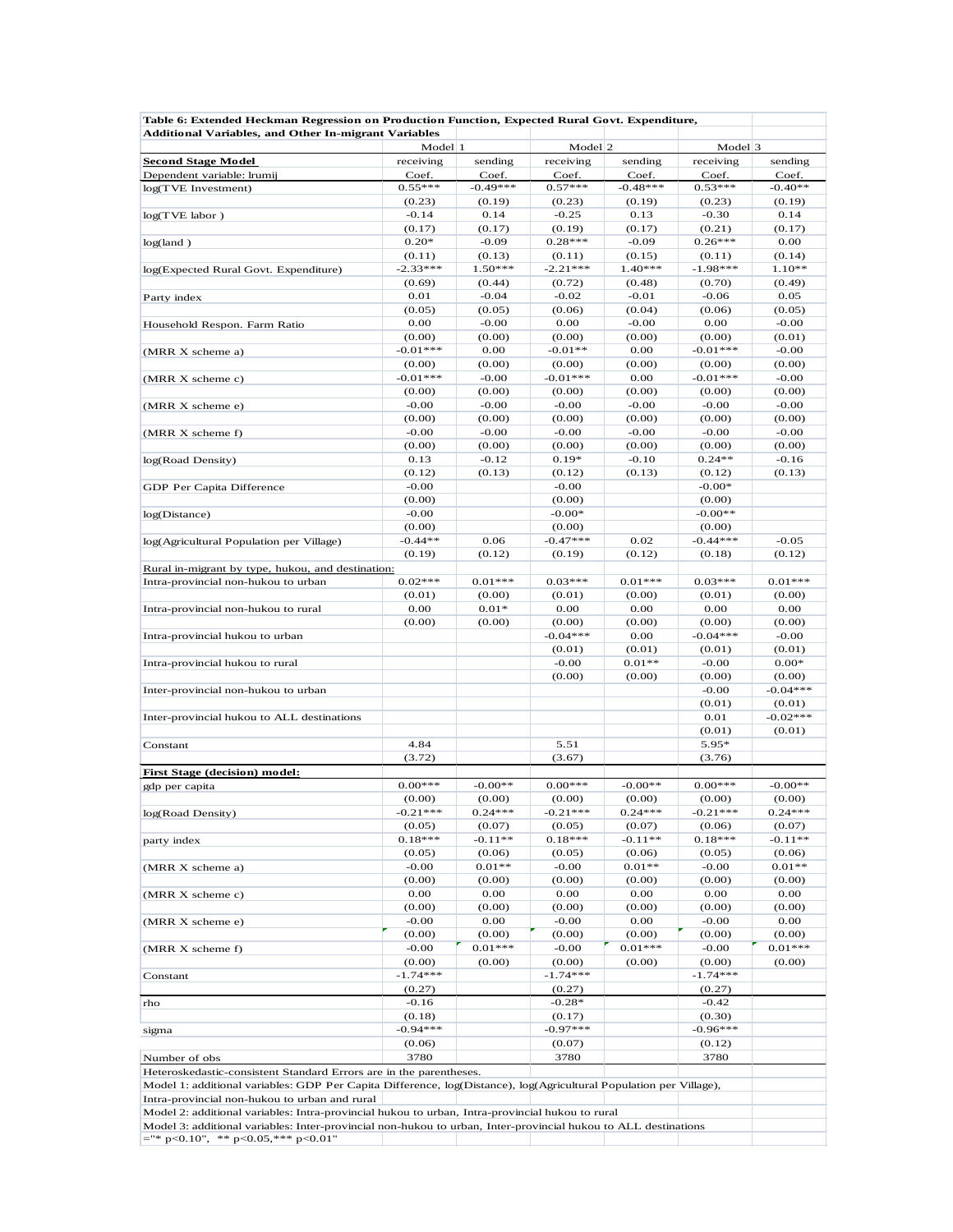| Table 7: Heckman Regression on Production Function with Clustered Standard Errors                          | Model 1    |           | Model <sub>2</sub> |            | Model 3              |                   | Model 4              |                     |
|------------------------------------------------------------------------------------------------------------|------------|-----------|--------------------|------------|----------------------|-------------------|----------------------|---------------------|
| <b>Second Stage Model</b>                                                                                  | receiving  | sending   | receiving          | sending    | receiving            | sending           | receiving            | sending             |
| Dependent variable: Irumij                                                                                 | Coef.      | Coef.     | Coef.              | Coef.      | Coef.                | Coef.             | Coef.                | Coef.               |
| log(TVE Investment)                                                                                        | $0.62***$  | $-0.37*$  | $0.62***$          | $-0.37***$ | $0.53***$            | $-0.40***$        | $0.53**$             | $-0.40***$          |
|                                                                                                            | (0.26)     | (0.20)    | (0.24)             | (0.14)     | (0.23)               | (0.17)            | (0.25)               | (0.16)              |
| log(TVE labor)                                                                                             | $-0.15$    | 0.09      | $-0.15$            | 0.09       | $-0.30$              | 0.14              | $-0.30$              | 0.14                |
|                                                                                                            | (0.19)     | (0.18)    | (0.18)             | (0.14)     | (0.21)               | (0.16)            | (0.22)               | (0.15)              |
| log(land)                                                                                                  | 0.17       | $-0.17$   | 0.17               | $-0.17$    | $0.26***$            | 0.00              | $0.26*$              | 0.00                |
|                                                                                                            | (0.14)     | (0.15)    | (0.15)             | (0.16)     | (0.11)               | (0.15)            | (0.14)               | (0.17)              |
| log(Expected Rural Govt. Expenditure)                                                                      | $-2.58***$ | 1.51***   | $-2.58***$         | $1.51***$  | $-1.98***$           | $1.10***$         | $-1.98***$           | $1.10***$           |
|                                                                                                            | (0.69)     | (0.47)    | (0.59)             | (0.44)     | (0.60)               | (0.41)            | (0.58)               | (0.44)              |
| Party index                                                                                                | $-0.03$    | $-0.06$   | $-0.03$            | $-0.06$    | $-0.06$              | 0.05              | $-0.06$              | 0.05                |
|                                                                                                            | (0.05)     | (0.06)    | (0.04)             | (0.05)     | (0.05)               | (0.05)            | (0.05)               | (0.04)              |
| Household Respon. Farm Ratio                                                                               | 0.00       | 0.00      | 0.00               | 0.00       | 0.00                 | $-0.00$           | 0.00                 | $-0.00$             |
|                                                                                                            | (0.00)     | (0.01)    | (0.00)             | (0.01)     | (0.00)               | (0.01)            | (0.00)               | (0.01)              |
| (MRR X scheme a)                                                                                           | $-0.01***$ | 0.00      | $-0.01***$         | 0.00       | $-0.01***$           | $-0.00$           | $-0.01**$            | $-0.00$             |
|                                                                                                            | (0.00)     | (0.00)    | (0.00)             | (0.00)     | (0.00)               | (0.00)            | (0.00)               | (0.00)              |
| (MRR X scheme c)                                                                                           | $-0.01**$  | 0.00      | $-0.01***$         | 0.00       | $-0.01***$           | $-0.00$           | $-0.01***$           | $-0.00$             |
|                                                                                                            | (0.00)     | (0.00)    | (0.00)             | (0.00)     | (0.00)               | (0.00)            | (0.00)               | (0.00)              |
| (MRR X scheme e)                                                                                           | $-0.00$    | $-0.00$   | $-0.00$            | $-0.00$    | $-0.00**$            | $-0.00$           | $-0.00$              | $-0.00*$            |
|                                                                                                            | (0.00)     | (0.00)    | (0.00)             | (0.00)     | (0.00)               | (0.00)            | (0.00)               | (0.00)              |
| (MRR X scheme f)                                                                                           | $-0.00$    | 0.00      | $-0.00$            | 0.00       | $-0.00$              | $-0.00$           | $-0.00$              | $-0.00$             |
|                                                                                                            | (0.00)     | (0.00)    | (0.00)             | (0.00)     | (0.00)               | (0.00)            | (0.00)               | (0.00)              |
| log(Road Density)                                                                                          | 0.07       | $-0.28*$  | 0.07               | $-0.28**$  | $0.24**$             | $-0.16$           | $0.24**$             | $-0.16*$            |
|                                                                                                            | (0.12)     | (0.16)    | (0.16)             | (0.13)     | (0.10)               | (0.18)            | (0.13)               | (0.09)              |
| GDP Per Capita Difference                                                                                  | $-0.00$    |           | $-0.00$            |            | $-0.00***$           |                   | $-0.00$              |                     |
|                                                                                                            | (0.00)     |           | (0.00)             |            | (0.00)               |                   | (0.00)               |                     |
| log(Distance)                                                                                              | $-0.00$    |           | $-0.00$            |            | $-0.00**$            |                   | $-0.00***$           |                     |
|                                                                                                            | (0.00)     |           | (0.00)             |            | (0.00)               |                   | (0.00)               |                     |
| log(Agricultural Population/Village)                                                                       | $-0.58***$ | 0.11      | $-0.58**$          | 0.11       | $-0.44***$           | $-0.05$           | $-0.44**$            | $-0.05$             |
|                                                                                                            | (0.15)     | (0.16)    | (0.27)             | (0.11)     | (0.13)               | (0.11)            | (0.19)               | (0.10)              |
| Rural in-migrant by type, hukou, and destination:                                                          |            |           |                    |            |                      |                   |                      |                     |
| Intra-provincial non-hukou to urban                                                                        |            |           |                    |            | $0.03***$            | $0.01***$         | $0.03***$            | $0.01***$           |
|                                                                                                            |            |           |                    |            | (0.01)               | (0.00)            | (0.01)               | (0.00)              |
| Intra-provincial non-hukou to rural                                                                        |            |           |                    |            | 0.00                 | 0.00              | 0.00                 | 0.00                |
|                                                                                                            |            |           |                    |            | (0.01)<br>$-0.04***$ | (0.00)            | (0.00)<br>$-0.04***$ | (0.00)<br>$-0.00$   |
| Intra-provincial hukou to urban                                                                            |            |           |                    |            |                      | $-0.00$           |                      |                     |
| Intra-provincial hukou to rural                                                                            |            |           |                    |            | (0.01)<br>$-0.00$    | (0.01)<br>$0.00*$ | (0.01)<br>$-0.00$    | (0.01)<br>$0.00***$ |
|                                                                                                            |            |           |                    |            | (0.01)               | (0.00)            | (0.01)               | (0.00)              |
| Inter-provincial non-hukou to urban                                                                        |            |           |                    |            | $-0.00$              | $-0.04***$        | $-0.00$              | $-0.04***$          |
|                                                                                                            |            |           |                    |            | (0.01)               | (0.01)            | (0.01)               | (0.01)              |
| Inter-provincial hukou to ALL destinations                                                                 |            |           |                    |            | 0.01                 | $-0.02***$        | 0.01                 | $-0.02***$          |
|                                                                                                            |            |           |                    |            | (0.01)               | (0.01)            | (0.01)               | (0.01)              |
| Constant                                                                                                   | 5.59       |           | 5.59               |            | 5.95*                |                   | 5.95                 |                     |
|                                                                                                            | (3.91)     |           | (4.35)             |            | (3.49)               |                   | (4.12)               |                     |
| First Stage (decision) model:                                                                              |            |           |                    |            |                      |                   |                      |                     |
| gdp per capita                                                                                             | $0.00**$   | $-0.00**$ | $0.00***$          | $-0.00*$   | $0.00**$             | $-0.00**$         | $0.00***$            | $-0.00*$            |
|                                                                                                            | (0.00)     | (0.00)    | (0.00)             | (0.00)     | (0.00)               | (0.00)            | (0.00)               | (0.00)              |
| log(Road Density)                                                                                          | $-0.21***$ | $0.25***$ | $-0.21***$         | $0.25**$   | $-0.21***$           | $0.24***$         | $-0.21***$           | $0.24**$            |
|                                                                                                            | (0.09)     | (0.09)    | (0.08)             | (0.11)     | (0.09)               | (0.09)            | (0.08)               | (0.11)              |
| party index                                                                                                | $0.18**$   | $-0.11*$  | $0.18***$          | $-0.11$    | $0.18**$             | $-0.11*$          | $0.18***$            | $-0.11$             |
|                                                                                                            | (0.09)     | (0.06)    | (0.07)             | (0.08)     | (0.09)               | (0.06)            | (0.07)               | (0.08)              |
| (MRR X scheme a)                                                                                           | $-0.00$    | $0.01***$ | $-0.00$            | 0.01       | $-0.00$              | $0.01***$         | $-0.00$              | 0.01                |
|                                                                                                            | (0.00)     | (0.00)    | (0.00)             | (0.01)     | (0.00)               | (0.00)            | (0.00)               | (0.01)              |
| (MRR X scheme c)                                                                                           | 0.00       | 0.00      | 0.00               | 0.00       | 0.00                 | 0.00              | 0.00                 | 0.00                |
|                                                                                                            | (0.00)     | (0.00)    | (0.00)             | (0.00)     | (0.00)               | (0.00)            | (0.00)               | (0.00)              |
| (MRR X scheme e)                                                                                           | $-0.00$    | 0.00      | $-0.00$            | 0.00       | $-0.00$              | 0.00              | $-0.00$              | $0.00\,$            |
|                                                                                                            | (0.00)     | (0.00)    | (0.00)             | (0.00)     | (0.00)               | (0.00)            | (0.00)               | (0.00)              |
| (MRR X scheme f)                                                                                           | $-0.00$    | $0.01**$  | $-0.00$            | $0.01**$   | $-0.00$              | $0.01**$          | $-0.00$              | $0.01**$            |
|                                                                                                            | (0.00)     | (0.00)    | (0.00)             | (0.00)     | (0.00)               | (0.00)            | (0.00)               | (0.00)              |
| Constant                                                                                                   | $-1.74***$ |           | $-1.74***$         |            | $-1.74***$           |                   | $-1.74***$           |                     |
|                                                                                                            | (0.35)     |           | (0.36)             |            | (0.35)               |                   | (0.36)               |                     |
| rho                                                                                                        | $-0.20$    |           | $-0.20**$          |            | $-0.42$              |                   | $-0.42*$             |                     |
|                                                                                                            | (0.14)     |           | (0.10)             |            | (0.38)               |                   | (0.28)               |                     |
| sigma                                                                                                      | $-0.89***$ |           | $-0.89***$         |            | $-0.96***$           |                   | $-0.96***$           |                     |
|                                                                                                            | (0.09)     |           | (0.07)             |            | (0.16)               |                   | (0.13)               |                     |
| Number of obs                                                                                              | 3780       |           | 3780               |            | 3780                 |                   | 3780                 |                     |
| Model 1: Basic Heckman model with Clustered Standard Errors on labor reciving provinces in parentheses.    |            |           |                    |            |                      |                   |                      |                     |
| Model 2: Basic Heckman model with Clustered Standard Errors on labor sending provinces in parentheses.     |            |           |                    |            |                      |                   |                      |                     |
| Model 3: Extended Heckman model with Clustered Standard Errors on labor reciving provinces in parentheses. |            |           |                    |            |                      |                   |                      |                     |
| Model 4: Extended Heckman model with Clustered Standard Errors on labor sending provinces in parentheses.  |            |           |                    |            |                      |                   |                      |                     |
| and Marginal Retention Schedule and Sharing Scheme dummies                                                 |            |           |                    |            |                      |                   |                      |                     |
| $=$ "* p<0.10", ** p<0.05,*** p<0.01"                                                                      |            |           |                    |            |                      |                   |                      |                     |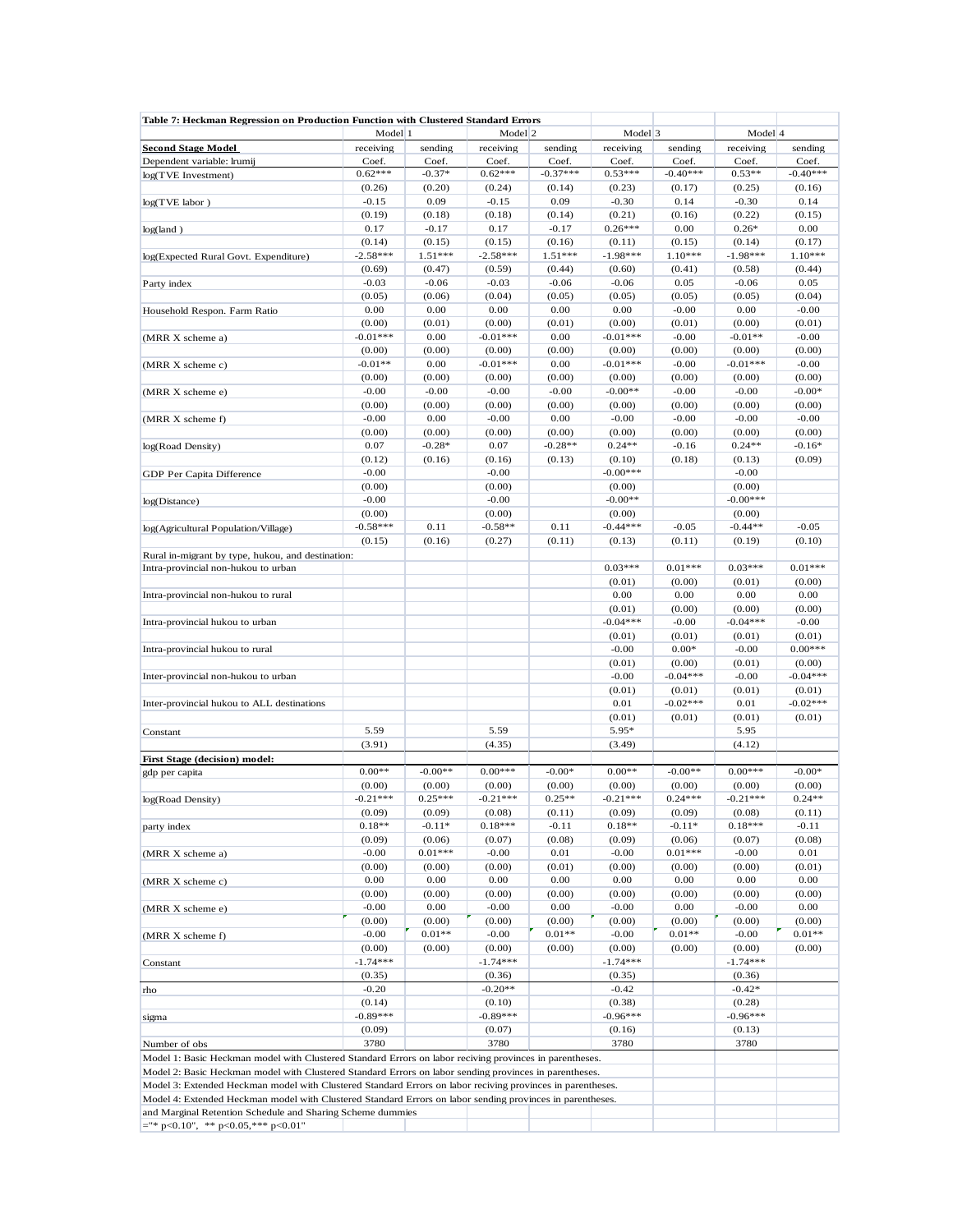### **Figures:**

|       |                                         | Figure 1: Government Structure in the People's Republic of China after the 1983 Reform                                        |                       |                           |                            |           |                    |              |                                                                                                                           |  |
|-------|-----------------------------------------|-------------------------------------------------------------------------------------------------------------------------------|-----------------------|---------------------------|----------------------------|-----------|--------------------|--------------|---------------------------------------------------------------------------------------------------------------------------|--|
|       |                                         |                                                                                                                               |                       | <b>Central Government</b> |                            |           |                    |              |                                                                                                                           |  |
|       |                                         |                                                                                                                               |                       | (Level 1)                 |                            |           |                    |              |                                                                                                                           |  |
|       |                                         |                                                                                                                               |                       |                           |                            |           |                    |              |                                                                                                                           |  |
|       |                                         |                                                                                                                               |                       |                           |                            |           |                    |              |                                                                                                                           |  |
|       |                                         |                                                                                                                               |                       | Province<br>(Level 2)     |                            |           |                    |              |                                                                                                                           |  |
|       |                                         |                                                                                                                               |                       |                           |                            |           |                    |              |                                                                                                                           |  |
|       |                                         |                                                                                                                               |                       |                           |                            |           |                    |              |                                                                                                                           |  |
|       |                                         | <b>URBAN</b>                                                                                                                  |                       |                           |                            |           | <b>RURAL</b>       |              |                                                                                                                           |  |
|       |                                         | <b>Cities</b>                                                                                                                 |                       |                           |                            |           | <b>Prefectures</b> |              |                                                                                                                           |  |
|       |                                         | (Level 3)                                                                                                                     |                       |                           |                            |           | (Level 3)          |              |                                                                                                                           |  |
|       |                                         |                                                                                                                               |                       |                           |                            |           |                    |              |                                                                                                                           |  |
|       | <b>City Districts</b>                   |                                                                                                                               | <b>Urban Counties</b> |                           | <b>County Level Cities</b> |           |                    |              | <b>Nonurban Counties</b>                                                                                                  |  |
|       | (Level 4)                               |                                                                                                                               | (Level 4)             |                           |                            | (Level 4) |                    |              | (Level 4)                                                                                                                 |  |
|       |                                         |                                                                                                                               |                       |                           |                            |           |                    |              |                                                                                                                           |  |
|       |                                         | <b>Towns</b>                                                                                                                  | Townships             |                           | <b>Towns</b>               |           | Townships          | <b>Towns</b> | Townships                                                                                                                 |  |
|       |                                         | (Level 5)                                                                                                                     | (Level 5)             |                           | (Level 5)                  |           | (Level 5)          | (Level 5)    | (Level 5)                                                                                                                 |  |
|       |                                         |                                                                                                                               |                       |                           |                            |           |                    |              |                                                                                                                           |  |
|       |                                         |                                                                                                                               |                       |                           |                            |           |                    |              |                                                                                                                           |  |
|       |                                         |                                                                                                                               |                       |                           |                            |           |                    |              |                                                                                                                           |  |
|       |                                         |                                                                                                                               |                       |                           |                            |           |                    |              |                                                                                                                           |  |
| Note: |                                         | Source: Cited from Wong et al (1995: 82-3)                                                                                    |                       |                           |                            |           |                    |              |                                                                                                                           |  |
|       |                                         | "Sub-provincial government" = Governments below level 2.                                                                      |                       |                           |                            |           |                    |              |                                                                                                                           |  |
|       |                                         | (level 2) Includes 27 provinces and 3 municipalities including Beijing, Shanghai and Tianjin.                                 |                       |                           |                            |           |                    |              |                                                                                                                           |  |
|       |                                         |                                                                                                                               |                       |                           |                            |           |                    |              | (level 3) with 151 prefectures and 185 prefectural level cities, some prefectures has been eliminated, and rural counties |  |
|       | are directly under city administration. |                                                                                                                               |                       |                           |                            |           |                    |              |                                                                                                                           |  |
|       |                                         | For example, Guangdong, Hainan, Jiangsu, and Liaoning Provinces.<br>(level 4) with 1903 counites and 279 county-level cities. |                       |                           |                            |           |                    |              |                                                                                                                           |  |
|       |                                         | (level 5) with 56000 townships and towns, and city districts.                                                                 |                       |                           |                            |           |                    |              |                                                                                                                           |  |
|       |                                         |                                                                                                                               |                       |                           |                            |           |                    |              |                                                                                                                           |  |
|       |                                         |                                                                                                                               |                       |                           |                            |           |                    |              |                                                                                                                           |  |
|       |                                         |                                                                                                                               |                       |                           |                            |           |                    |              |                                                                                                                           |  |
|       |                                         |                                                                                                                               |                       |                           |                            |           |                    |              |                                                                                                                           |  |
|       |                                         |                                                                                                                               |                       |                           |                            |           |                    |              |                                                                                                                           |  |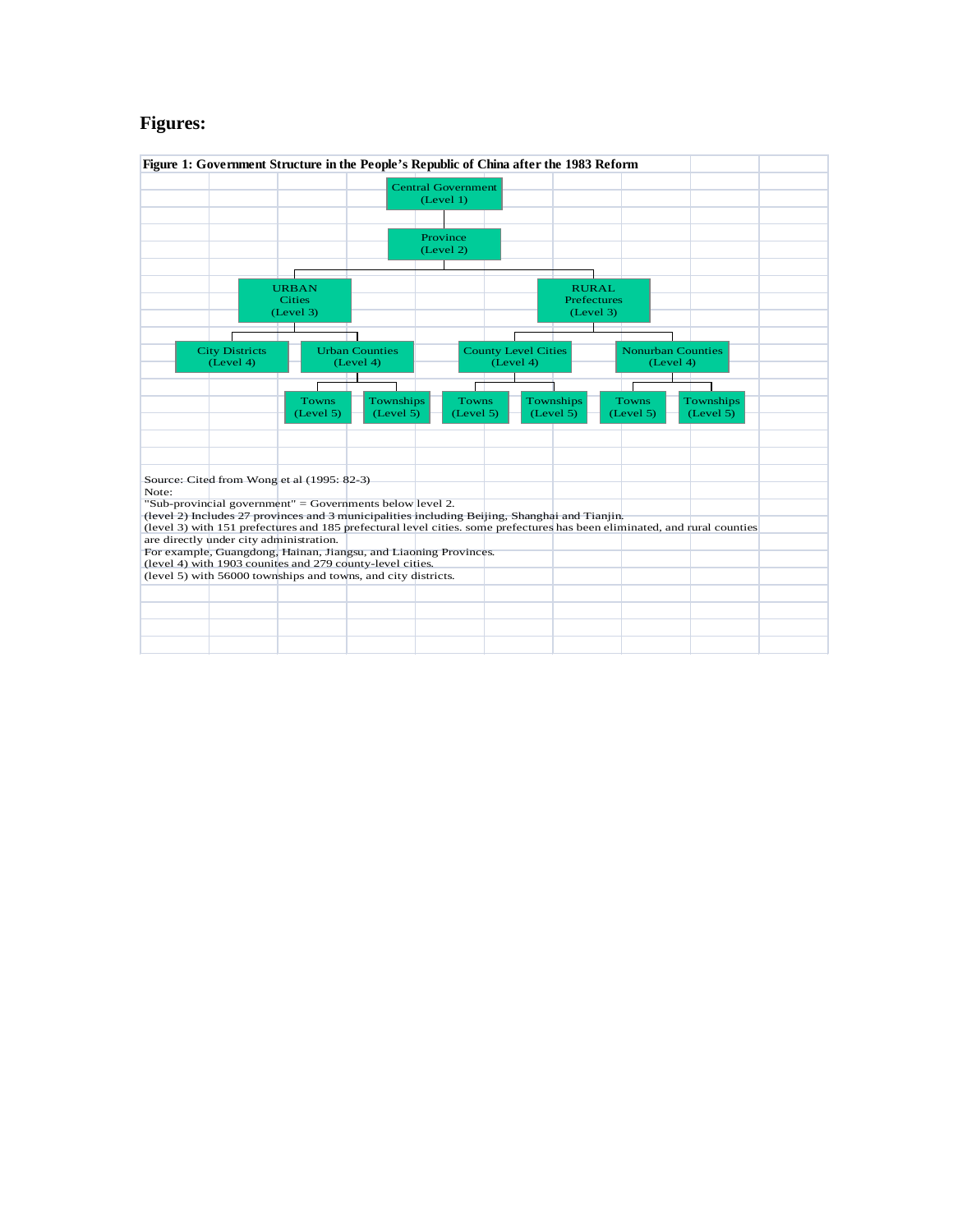

#### **Figure 2: Number of Town Government and Village Committees (1978-1987)**

<span id="page-62-0"></span><sup>&</sup>lt;sup>1</sup> Different authors refer to factor market integration with different terminology, such as market development and market efficiency (Lin and Liu, 2000). The terminology "market development," can be subdivided into two effects "factor market growth" and "factor market integration." This paper concerns the regional factor market mobility and integration at the national level.

<span id="page-62-1"></span><sup>2</sup> Through personal preferences and jurisdictions' characteristics, in terms of local public goods provisions and taxation, free labor mobility would be the key factor that attained efficient outcomes in this kind of model.

<span id="page-62-2"></span><sup>3</sup> Established in the 1950s, the *hukou* system is known as a strict household registration system that requires migration approval from both origin and destination, subject to central quotas. The objective of this system is to restrict migration into urban (city and town) sectors, in particular, the city areas. The system is a mixture of welfare and the right to migrate; only *hukou* migrants would have had entitlement to a city's welfare and necessity assessments. In other words, it was impossible to migrate without changing to the urban *hukou* status, since no job would be found nor food provided from official supplies to any undocumented migrant. The "town" *hukou* is a kind of "urban" *hukou;* however, in reality, unlike the "city *hukou*," peasants usually do not really regard "town *hukou*" as "urban *hukou*" because its welfare and assessment of opportunity are not much different from that in the villages; at least, they were not during the early reform period. For details of the *hukou* system and its evolutions, please see Cheng and Selden (1994).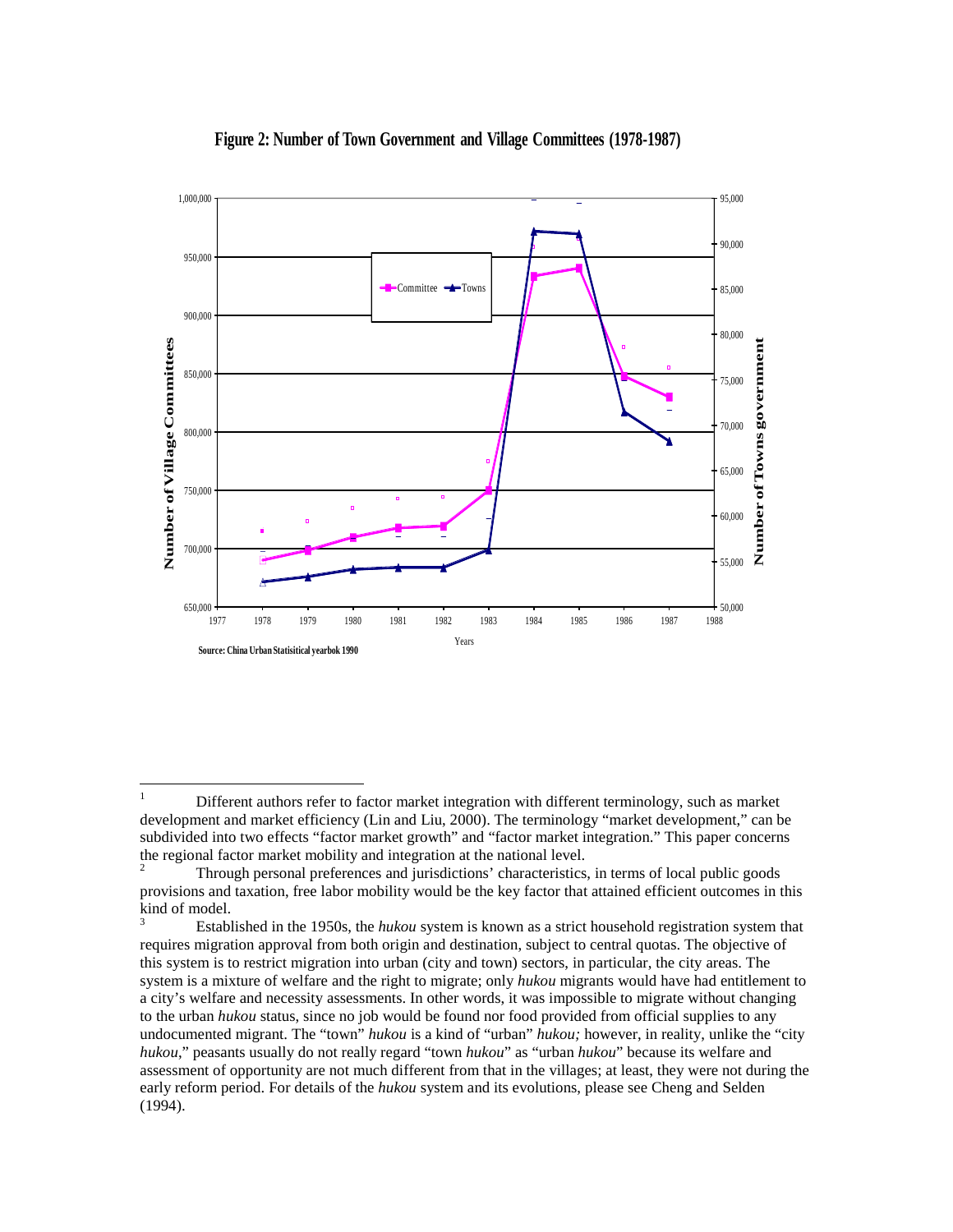<span id="page-63-0"></span><sup>4</sup> In this paper, I broadly define the terms "rural" to describe the "sub-provincial" level governments - town/township governments at the lowest level of the government structure and its agencies, village administration committees, as opposed to the "urban" governance structure. This is an administrative definition for different levels of governments that is different from the household registration status (*hukou)* definition, according to the second definition of urban and rural population (by the permanent residence), which has been used by the National Bureau of Statistics of China for census from 1982 to 1999, classifies "town *hukou*" as a kind of "urban" *hukou only* if the resident's *hukou* is registered at resident-committees in a town and "village" *hukou* as "rural" *hukou* (Mallee, 2000). In reality, peasants usually do not regard a town as "urban" (Kirby 1985, 233-37). Even peasants who were granted "town *hukou*" status did not find this type of *hukou* very attractive as it did not provide them with any real benefit similar to that enjoyed by people who were real urban *hukou* residents. Some of them even regarded it as a "fake urban *hukou*" (Cheng and Selden, 1994). Given this background, one of the focuses of this paper is on TVEs relations with rural undocumented labor migration and some of the factories in TVEs are located in townships under the administration of towns; we, therefore, broadly definite the "rural inmigrant" by including both village and town in-migrant, although town in-migrants' sizes are very small, as shown in Table 3. Please see Cheng and Selden (1994) for the origins and social consequences of China's *hukou* system and also Fig. 1 for the government structure.<br><sup>5</sup> I define the term "undocumented" in labor migration as *non-hukou* migrant in China, as in Roberts

<span id="page-63-1"></span>(1997) in order to connect the migration literature in general; in other words, the term "undocumented" and "*non-hukou*" is interchangeable in this paper. The official definition of migration status in Chinese Census before year 2000 is as follows: A migrant aged five years or older who, on the date of enumeration, resides in a city or county different from that five years ago and has lived in the place of enumeration for more than one year or left his or her *hukou* location for more than one year. Migrants who have changed their *hukou* to the place of enumeration are considered permanent (*hukou*) migrants; non-*hukou* migrants are those who did not pass through the approvals from their origin and destination governments' *hukou* transfer procedures and are not entitled to the destinations' welfare and benefits, regardless of how long they have stayed (Sun and Fan, 2011). Furthermore, non-*hukou* migration has been rapidly emerging; their numbers increased from 11 million in the 1982 census to 18 million in the 1990 census (Liang, 2001, p. 503.). The 1987 census also revealed that 59.9 percent of non-*hukou* migrants were from rural areas. See also Chan, Liu, and Yang (1999, Table 1) for comparisons of characteristics of *hukou* and non-*hukou* migrants and endnote number 4 for the definition of "rural" in this paper.

<span id="page-63-2"></span>I use the term "jurisdiction" to describe a government administration unit, such as town, county or village, with spatial dimensions, such as the size and number of governments in a territory. According to Li and An (2009), the definition of towns (*Jianzhizhen*) has been changing over the time. The urban component, the percentage of the population that works in non-agricultural sectors, in a town has been reduced from around half in 1964 to around 10 percent in the 1984 definition. In this sense, a large component of rural activities is still retained in a town. See also Martin (1992) for the changing definition of "Rural Population" in China.<br><sup>7</sup> 1982-87 is an important historical episode for China's initial reform, which highlights the

<span id="page-63-3"></span>emergence of Township and Village Enterprises (TVEs) development that generates many important academic researches and policy debates on rural and regional development (Alpermann, 2009; Feltenstein and Iwata, 2004; Lin and Liu, 2000; Qian and Weingast, 1997; Young, 2001; Zhou, 2001).<br><sup>8</sup> Most of the TVEs were converged from the "rural collective industries" before the reform. Under

<span id="page-63-4"></span>the fiscal decentralization, TVEs have their profit-sharing scheme contracts with the rural governments and were allowed to re-invest a significant amount of their incomes to strengthen their factories. See also Byrd and Gelb (1990) for the historical development of TVEs and Che and Qian (1998), Oi (1999), and Parish (1994) for the incentive of rural governments to promote TVEs as their major governments' incomes during the 1980s-90s.<br><sup>9</sup> I broadly define the term "inter-provincial rural-rural undocumented in-migrants" as those who

<span id="page-63-5"></span>migrate from a village/town to another village/town without changing their *hukou* statuses. The reasons are as follows: as has been discussed in footnotes above, since it is the beginning of reform, town *hukou* was not strictly regarded as urban *hukou*; moreover, this research examines the TVEs effects on labor mobility, as TVEs are located not only in villages, but in townships and towns; thus, it makes little sense to exclude town in-migrants in this study, although the number of town migrants was very small, as is shown in Table 3.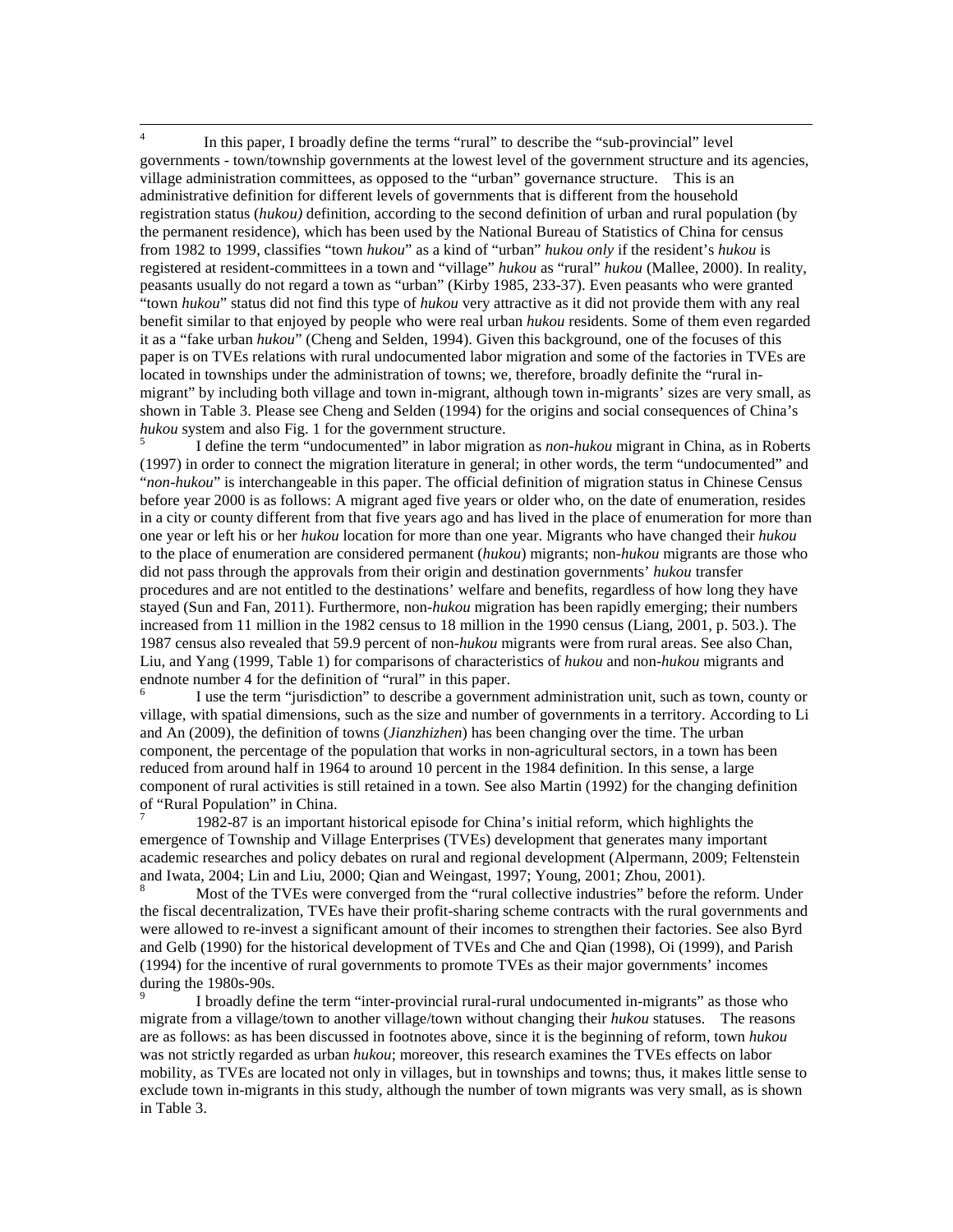<span id="page-64-0"></span><sup>10</sup> The term "village" is a self-governance unit that extends from towns, at the lowest level of government hierarchy in China, and could refer to two kinds of villages: natural village (*zirancun*) or administrative village (*xingzhengcun*), which is a bureaucratic entity and may consist of several natural villages. See, for example, Alpermann (2009) for the development and institutionalization of village governance and Figure 1 for the government hierarchical structure in China.

<span id="page-64-1"></span>Measured by the number of "village administrative committees" (thereafter village) and "number of towns and townships" (thereafter town)<br><sup>12</sup> The HRS replaced the old "communal system" and redistributed a portion of the farmland to the

<span id="page-64-2"></span>peasants according to household unit. In return, the government obtained a certain amount of agricultural production with predetermined (low) prices as a tax collected from the peasants. The aim of this policy was to keep rural societies stable by assuring enough food and agricultural production. See Riskin (1987) for a detailed description of the operations of and transformations in this work-point system and the labormonitoring system in communes; see also Perkins 1988, p. 607 for the original objective of the HRS.<br><sup>13</sup> The commune system had embodied Mao's theory of political economy by "integrating"

<span id="page-64-3"></span>government administration with commune management" (*zhengshe heyi*), but it was left hollow by the sweeping de-collectivization of the rural economy between 1979 and 1984. See also Table 1 and Appendix 1 for the descriptions and measures of the fiscal decentralization indices.

<span id="page-64-4"></span>See Zweig (1992) and Li and An (2009) for the historical definitions and development of subprovincial-level government and towns. See also Alpermann (2009) for the state regulations in governing towns and villages.

<span id="page-64-5"></span><sup>15</sup> While no comprehensive account of the change of government at the provincial-level during 1983 to 1984 is available, White (1990, Table 1) demonstrates that the overall change was finished within the two year period.

<span id="page-64-6"></span><sup>16</sup> For example, by 1986, Guangdong province had moved to reduce the number of local government units by replacing rural administrative districts (*qu*) with town and township governments and creating administrative villages at the level of the pre-reform production brigade. This move resulted in a precipitous drop in the number of township and village-level units nationwide and a sudden increase in the number of towns.

<span id="page-64-7"></span><sup>17</sup> For example, the village committee, the governance body of a village, consists of at least three members (one officer, one deputy officer, and one committee member) and up to seven members (one officer, one deputy officer, and with several committee members), according to Hu (2010) article 6. Also, Hu (2010) clearly defined the roles of village committees as: conflict resolution, security and defense, public health, and family planning. Although these members are not considered as official government officers *per se*, their expenditures can count towards village administration expenses.<br><sup>18</sup> There are three basic variations: fixed rate remittance, fixed quota remittance, and incremental

<span id="page-64-8"></span>contracting, in which the remittance is set to grow at a fixed rate (Li, 2002).

<span id="page-64-9"></span>In particular, villages that rely primarily on agriculture are most likely to have experienced a decline of the collective in both fiscal and organizational terms; whereas, those with nonagricultural enterprises, in contrast, are able to exert considerable administrative and fiscal control (p. 18).<br>
In fact, research during the late 1990's also demonstrates that county government policy can play

<span id="page-64-10"></span>an important role in guiding the TVEs' development in areas, such as ownership, labor allocation, and mobility (Svejnar and Woo, 1990).<br><sup>21</sup> See Oi, 1990 Table 1 for dropping share of agriculture in total rural income and Table 2 for a

<span id="page-64-11"></span>breakdown of non-agricultural production as a percentage of total rural income from 1980 – 7.<br><sup>22</sup> However, later on, the TVEs have been drastically reduced as the fiscal recentralization occurred

<span id="page-64-12"></span>afterward. For example, the retrenchment policy begun after the Third Plenum in September 1988, and rural industries encountered hard times. As funding shortages increase by early 1990, three million enterprises were closed and 13 million farmers returned to the land, found new jobs, or joined the 50–60 million migrant workers (Zweig, 1992). This is why the period of 1982 to 1987 could be arguably be a good time period to study the relationship between TVEs development and labor mobility.<br><sup>23</sup> Village and township government corporatism prevailed during the reform period. Research on

<span id="page-64-13"></span>village governments found they are not only actively involved in seeking cooperative relations for TVEs, but also translated this administrative power into fiscal control through different mechanisms, such as manipulating the amount of bonuses and benefits (*fuli*) and the profit targets kept by the contractor, as well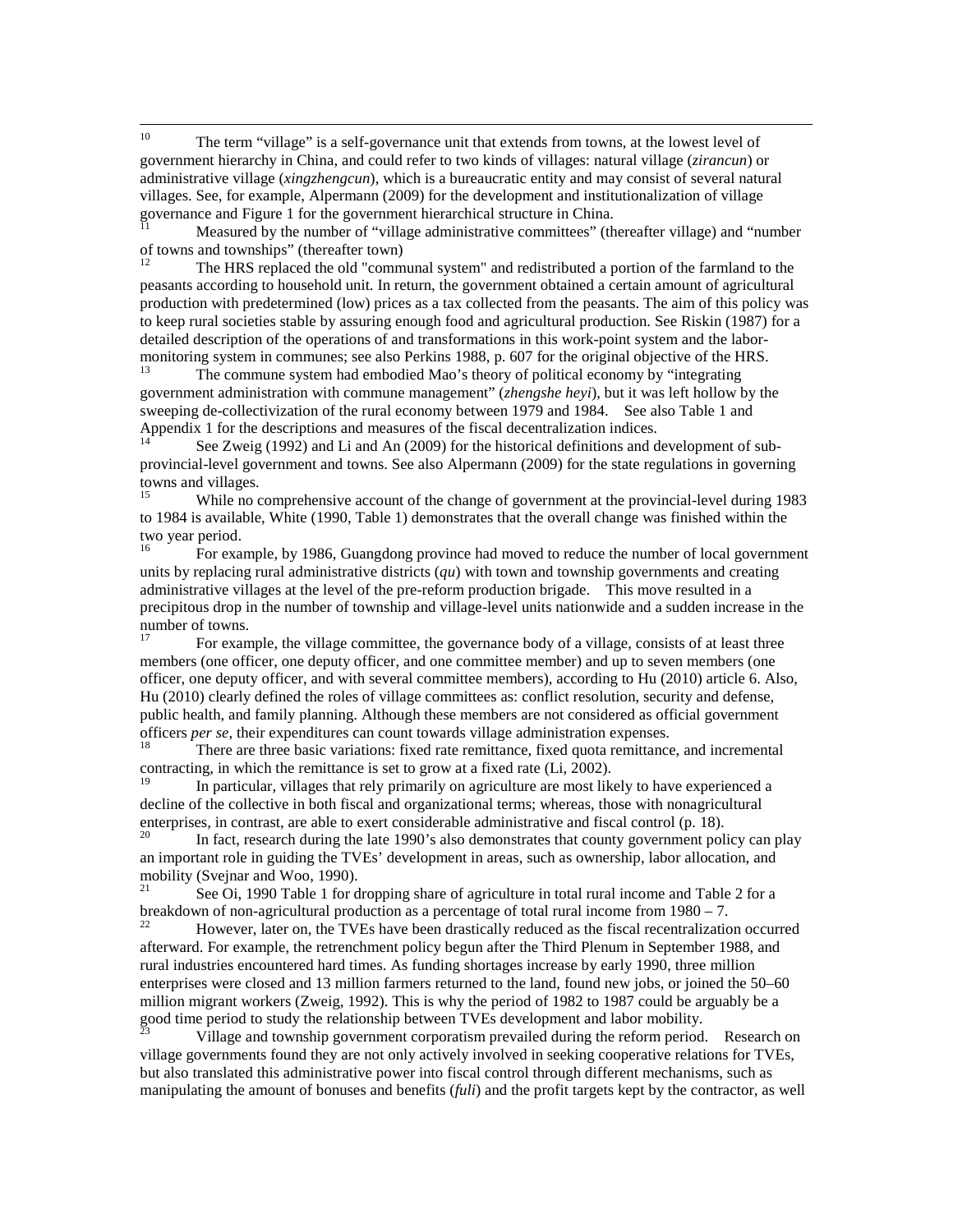as the ratio of profit share divided between contractors and the village or township government (Oi, 1990 p. 26-7).<br><sup>24</sup> Even in the coastal provinces as a whole, including provinces such as Guangdong, Fujian, Jiangsu,

 $\overline{a}$ 

<span id="page-65-0"></span>Shandong, and Liaoning, the TVEs employed only 27.6% of the total rural labor force. In contrast, in the most highly developed villages and town areas, such as Wuxi, Suzhou, Changzhou, Zhujiang Delta, and Yantai in Shandong, 70 - 80% of the rural labor force is employed in TVEs (Oi, 1990: 19). The reason behind this interesting different may be because that rural resident at coastal areas are inclined to work at urban areas where higher expected income could be found, while TVEs works at their localities are largely taken up by in-migrants. However, at the highly developed villages, relatively high income jobs could be found and more local rural labor force at their local TVEs.<br><sup>25</sup> Zweig (1992) shows cases in western provinces in

<span id="page-65-1"></span>Zweig (1992) shows cases in western provinces in which peasant migration could make countytown governments less dependent on county financial assistance. That implies that labor mobility is urged at the local level.

<span id="page-65-2"></span><sup>26</sup> A local survey at that time also demonstrates that labor markets are already freer in the towns of southern China (Nanhai and Jieshou), where industries are well developed, than those in the east (Wuxi and Shangrao), where workers are less likely to have been allocated to their firm (Siu, 1990: 72). That means the strategy's effects to restraint labor could be very different from place to place, depending on the TVEs development.

<span id="page-65-3"></span><sup>27</sup> Since the reform in 1978, labor migration has reemerged as the government has instituted policy changes, such as the Household Responsibility System (HRS), that relaxes labor control rights from communes back to peasants' households (Chen, 2012).

<span id="page-65-4"></span><sup>28</sup> For example, the percentage of non-*hukou* village in-migrant in total intra- provincial in-migrants and inter-provincial in-migrants are 37.29 percent and 51.53 percent, respectively. While the total number of town migrants is much smaller than the village migrants, the inter-provincial non-*hukou* in-migrant percentage is high, at 61.39 percent of the total migrants.

<span id="page-65-5"></span><sup>29</sup> Moreover, while the self-supporting village-town (*Zililiang hu*) migration policy, that allows peasants to look for jobs in nearby townships within their provinces, was launched in 1983 (Fei, 1985), no significant increase is found in intra-provincial village/town hukou migration, as shown in the first section of Table 2. In fact, the total number of inter-provincial hukou town-town in-migrant is just only 18 in this period, a sharp contrast with the intra-provincial hukou town-town in-migrant number, 424. This suggests that the *Zililiang hu* only work within the province to restrain labor mobility.

<span id="page-65-6"></span><sup>30</sup> During the mid-80's, labor mobility was only restricted to intra-provincial village/town *hukou* migration (State Council's Document No. 1 in 1985) (Fei, 1985).

<span id="page-65-7"></span><sup>31</sup> Shi (1993) reviewed the system of rural health and found that, first, the township health centers are general health institutions operated by the township government and supervised by the county department of public health. Village clinics represent the grass-roots level of the health care system, and are run by the village resident committees and supervised by the township health center. Second, he also discussed the disintegration of the rural cooperative medical system and that the sharp reductions in the number of "barefoot doctors" were crucial to health status in rural China population. Third, while the average size of township health centers appeared to increase when measured by the number of beds per health center and the number of nurses per health center, the number of doctors per health center decreased. This is because, under fiscal decentralization, few public funds were leftover for collective public health services, and some doctors became fee-for-service practitioners and private practitioners. Meng et al. (2000) revealed that a large number of rural clinics have been closed since 1980, due to a lack of funding. The rural clinics usually provide poor quality services and over-charged treatments, no matter whether they are public or private. In this regard, rural health systems have been under-supplied even for local residents and are subject to crowding, since migrants also need health services. See also, liu et al. (1995) for the needs to reform the rural health finance.

<span id="page-65-8"></span><sup>32</sup> Connelly and Zheng (2003) show the difference in school attainment of Chinese youth aged 10- 18, between 1978–1986; while only 0.5% of urban youth (both boys and girls) never attended school, rural boys and rural girls' figures were 3% and 8.5%, respectively. Moreover, of those who began school, 74% of urban boys and 72% of the urban girls are currently in school, compared to 56% of rural boys and 47% of rural girls. Certainly, there are many reasons for this result; one of them is the rural public schools' lacking of funding. One of the findings in their study, using the 1990 census, is connected to public funding, in which the effects of county income levels are conducive to initial enrollment in primary school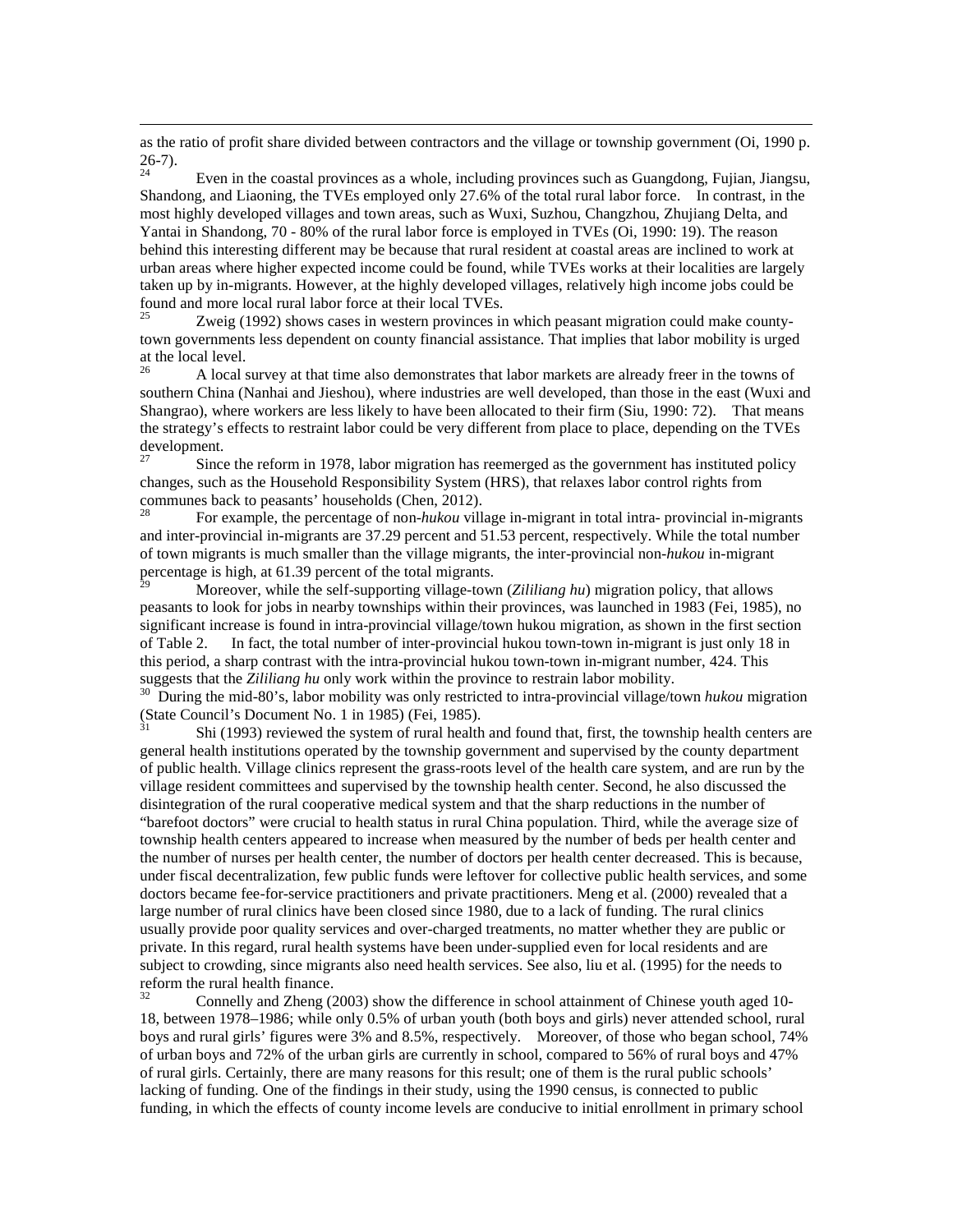and middle school. This effect is larger for girls than boys for initial enrollment in primary school. Brown and Park (2002) also revealed that fiscal decentralization might have created public finance difficulties in some poor countries and led to differences in public funding for schooling and teachers. Wang and Moll (2010), using a panel of 300 permanent observation sites in rural China from 1986 to 2003 by the Agriculture Department of China, show from the rural schooling demand side that financing children's education is a major concern of rural households. Furthermore, the major sources of the education funding are: rural households' private savings and loans from relatives and friends, and liquidation of non-financial assets. While the demand is strong and supply is reducing, rural education may also be subject to public goods crowding, and even the migrants would like to pay a higher price.

 $\overline{a}$ 

<span id="page-66-0"></span>These problems are especially serious in the poor regions where their service provisions were below the targets made by the state policy. In government hierarchy, county and lower level agencies' expenditure burdens have been increasing; whereas, the higher level governments were not able to increasingly subsidize these services.

<span id="page-66-1"></span>Zwieg (1992), has documented the state laws that allow local governments' cadres to redirect rural migrants away from the county seat and into lower-status market towns and county-towns during the 1980's. Migrants must have: (1) a permanent place to live in the town; (2) management skills or longtime jobs in a town enterprise or unit; (3) a license from the local Industrial and Commercial Bureau; (4) a sublease on their contracted farmland to another peasant (so that land is not abandoned); and (5) an independent source of food. To ensure that migrants meet these criteria, local officials in larger towns lacking public security offices (*paichusuo*) were to set up "registration offices" (*huqi dengji bangongshi*) to control population flows. After migrants arrive in a town, Industrial and Commercial Bureau officials still control the permits needed for access to marketing opportunities.<br><sup>35</sup><br>Zwieg (1002) has also gitted gases from Guangdong and

<span id="page-66-2"></span>Zwieg (1992) has also citied cases from Guangdong and Sichuan in which migrants have been rejected from entering towns. One of his examples is an interview of an officier in Zhujiang town in Jiangpu county, Jiangsu province in 1988. He found that the reason for blocking in-migration was largely due to economic reasons; during an interview, the officer said *"Most people who want to come in, get in. We turn them down only if they want to work in some field that is already quite full. Anyway, if it's very full, they'll go back on their own."* This means that the rural governments would block or deport migrants if additional migrants could not contribute to the local economic development any longer.

<span id="page-66-3"></span>Zwieg (1992) also recorded in his fieldwork in Jiangpu that, until May 1986, only 268 peasants had moved into Zhujiang town and none of them had changed their residence status, receiving only "residence permits" (*chang zhu hukou*); this means that they are all "undocumented migrants." A similar case has been found in Xingdian town, west of Tangquan in Jiangpu county, in which only 110 peasant families had moved to town in 1983–85, and the local government began a housing project in 1986 to move  $200$  peasant households into town.

<span id="page-66-5"></span><span id="page-66-4"></span> $37$  This is a term that is often used interchangeably with 'floating population' (Li and An, 2009).<br><sup>38</sup> The government regards migrants as "rootless" people and are inclined towards being "antisocial" or engaging in criminal activities because their mobility is perceived to be "blind" (*mianlou*) "spontaneous" (*zifa*), "disorderly" (*wuxu*), or "chaotic" (*luan*) by the public security department in China (Mallee, 2000).

<span id="page-66-6"></span>In Guangdong province, town officials kept peasants from the surrounding countryside out of county-town-owned enterprises, which paid higher wages, pressuring them instead to work in townshipowned factories. The numbers of outsiders in county-town-owned factories was under 3 percent, and peasants had internalized the idea that county-town enterprises were part of a system that was beyond their reach (Siu, 1990).

<span id="page-66-7"></span><sup>40</sup> Limited free labor mobility was allowed until the policy of self-sufficient peasants (*zili kouliang hu*) was extended to allow village peasants to migrate to nearby towns within the province in 1983 (Perkins, 1990).

<span id="page-66-8"></span>Roberts (1997) has shown some cases regarding this issue; for example, in a "Sichuan Village" outside Guangzhou, migrants who do not pay the police a fee of five *yuan* per month are "either driven out or beaten up and sent to the 'blind migrants' repatriation center. The repatriation center demands a fine of 300 yuan. Those who cannot pay are beaten up before repatriation" (Zhou and Zhang, 1995:59).<br><sup>42</sup> Again, the term "market development" means not only market growth, but also market integration.

<span id="page-66-9"></span>See also Figure 1 and Figure 2 for the changing sub-provincial-level governments<br>
<sup>43</sup> For example, Qian and Weingast (1997) argue that the interaction between the fiscal

<span id="page-66-10"></span>decentralization system and market development may reinforce each other and develop "market-preserving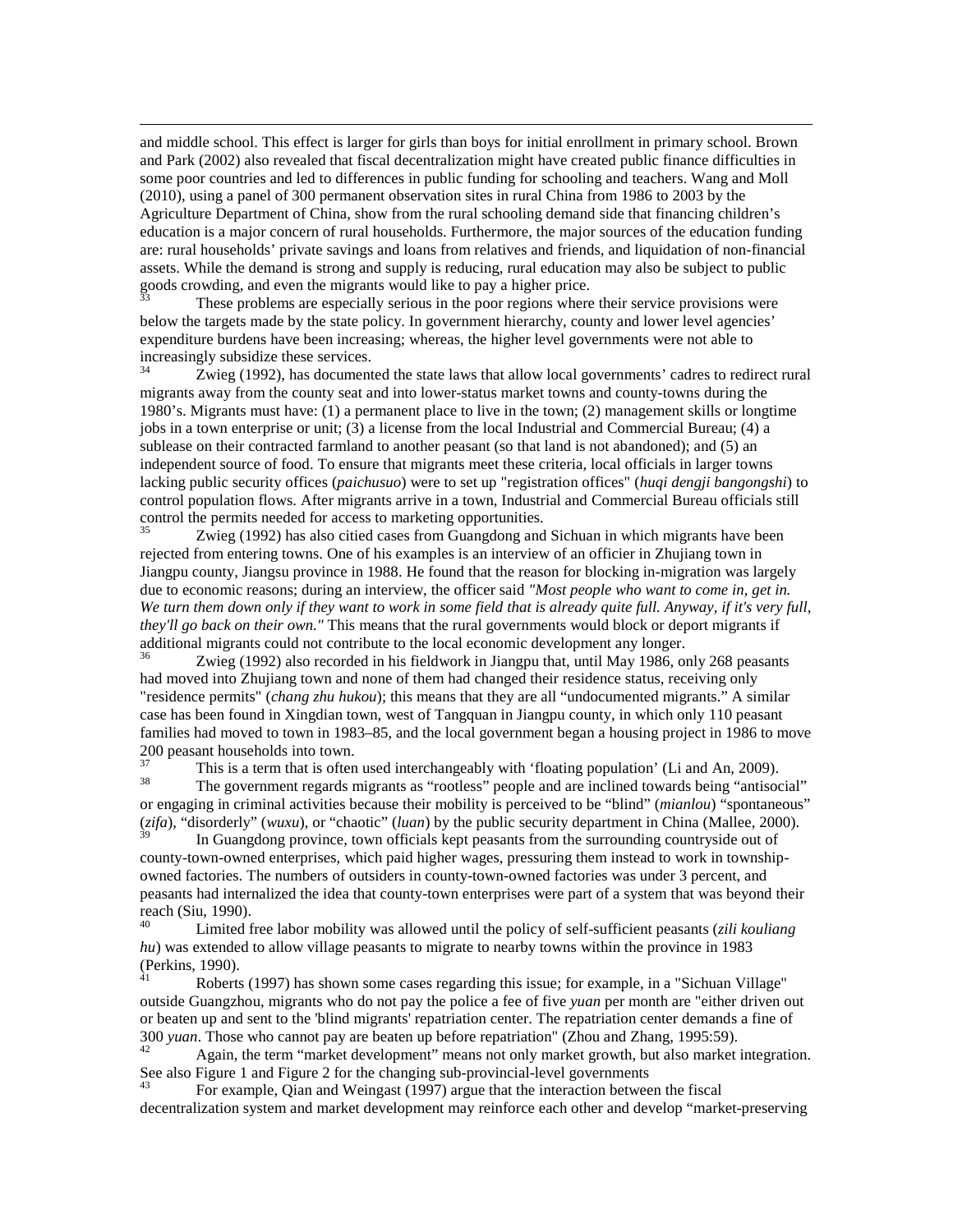$\overline{a}$ federalism." One assumption of the theory is a common market with no barrier of trade, which does not exist in our period of study since local capital and local labor was largely immobile at that time (Bardhan, 2002). For other critical reviews of the assumptions of "market-preserving federalism," please see Oates (2005) and Bardhan (2002). Lin and Liu (2000) showed that fiscal decentralization leads to economic growth. Feltenstein and Iwata (2004) use long time series Chinese data to show that decentralization is positively linked to real growth since the post-war period and inflation during the 70s in China. Please see also the Central Government's major policy, documentation, and mandates related to rural government structural change and public finance from the *Chinese Public Finance in Past 50 Years* (Xiang, 1999).<br><sup>44</sup> Che and Qian (1998) also found that local governments' promotion of TVE development as an

<span id="page-67-0"></span>organizational response to an "imperfect" institutional environment for investment helps overcome the central government's predation and under-financing of private enterprises.<br>
45 Young (2001) demonstrates that fiscal decentralization may lead to blockage of factor mobility

<span id="page-67-1"></span>and duplication of infrastructure development. In a more specific case, Zhou (2001) shows that the tobacco industry enjoyed impressive growth in the 1980s and early 1990s with the support of local governments under fiscal decentralization; whereas, it witnessed inter-provincial protectionism in the mid-1990s when the market became saturated.

<span id="page-67-2"></span>See Table 2, Table 3, section 2 for the development in labor migration during the period of 1982-87 and the disparity of TVE development and labor mobility.<br><sup>47</sup> See Section 2.5 for the limited supplies of local public goods under fiscal decentralization and the

<span id="page-67-3"></span>measures that rural governments employed to block labor migration during the period.<br><sup>48</sup> Furthermore, the number of governments within a region may also affect the volume of trade and

<span id="page-67-4"></span>factor mobility. Bolton, Roland, and Spolare (1996: 700) also demonstrate that when two nations unite, the average trading costs are reduced as the transaction cost of international trade is internalized. In this sense, when two jurisdictions merged, we should expect a positive effect on trade.

<span id="page-67-5"></span>Duration and Puga (2003) show that the efficient size of a city is the result of a tradeoff between urban agglomeration economies and urban crowding.

<span id="page-67-6"></span><sup>50</sup> In addition to Marshallian externalities, an agglomeration could be counted towards a "snowball effect," in that increasing numbers of agents congregate in a place for diversity of activities and specialization (Fujita and Thisse, 2002: 8).

<span id="page-67-7"></span><sup>51</sup> Hu (2010) also reconfirm the observations of Zhang (2006) that the staffing of Village Committees and Village Small Group are fixed by the government.

<span id="page-67-8"></span>

See section 2, Table 2, and Table 3.<br>See section 2.1 and Figure 1 for the changes in village committees and county-level governments.<br>Specifically, the data are extracted from State Statistical Bureau (1988), State Statis

<span id="page-67-10"></span><span id="page-67-9"></span>urban social economic survey team (1999), and State Statistical Bureau, urban social economic survey team (1991).<br>
<sup>55</sup>

<span id="page-67-11"></span>This is an extended version of the Sjaastad (1962) and Greenwood (1975) model that explicitly considers political and institutional factors of the reduced supply and demand function at receiving and sending provinces (Greenwood, 1975; Schultz, 1982; Borjas, 1987, 1989).

<span id="page-67-12"></span>There are 28 provinces included in the present study, excluding Tibet, and Hainan province was previously a part of Guangdong province.

<span id="page-67-13"></span> $57$  Please see Appendix 1 and Table 4 for measures and detailed description of variables.<br><sup>58</sup> Fafchamps and Shilpi (2013), using two rounds of Nepal Living Standard Surveys and a

<span id="page-67-14"></span>

Population Census, find that migrants move primarily to nearby, high population density areas where many people share their language and ethnic background.

<span id="page-67-15"></span>Note that the last in-migrant flow variable that I use is: Ihuterall  $= ALL$  Inter-provincial hukou rural in-migrant of the year t. I use this aggregated destination variable because the Heckman Maximum Likelihood Model does not converge with further decomposition of in-migration flow variables by more detailed destinations, such as Inter-provincial hukou rural in-migrant to urban and Inter-provincial hukou rural in-migrant to rural.<br><sup>60</sup> Ranking the GDP per capita from low to high, we have seven provincial groups in this analysis.

<span id="page-67-16"></span>Anhui, Guangxi, Guizhou,Yunnan = 1; Fujian, Jiangxi, Henan, Sichuan = 2, Inner Mongolia, Hunan, Shannxi, Gansu = 3; Shanxi, Shandong, Ningxia, Xinjiang = 4; Hebei, Hubei, Guangdong, Qinghai = 5; Jilin, Heilongjiang, Jiangsu, Zhejiang = 6; Beijing, Tianjing, Liaoning, Shanghai = 7.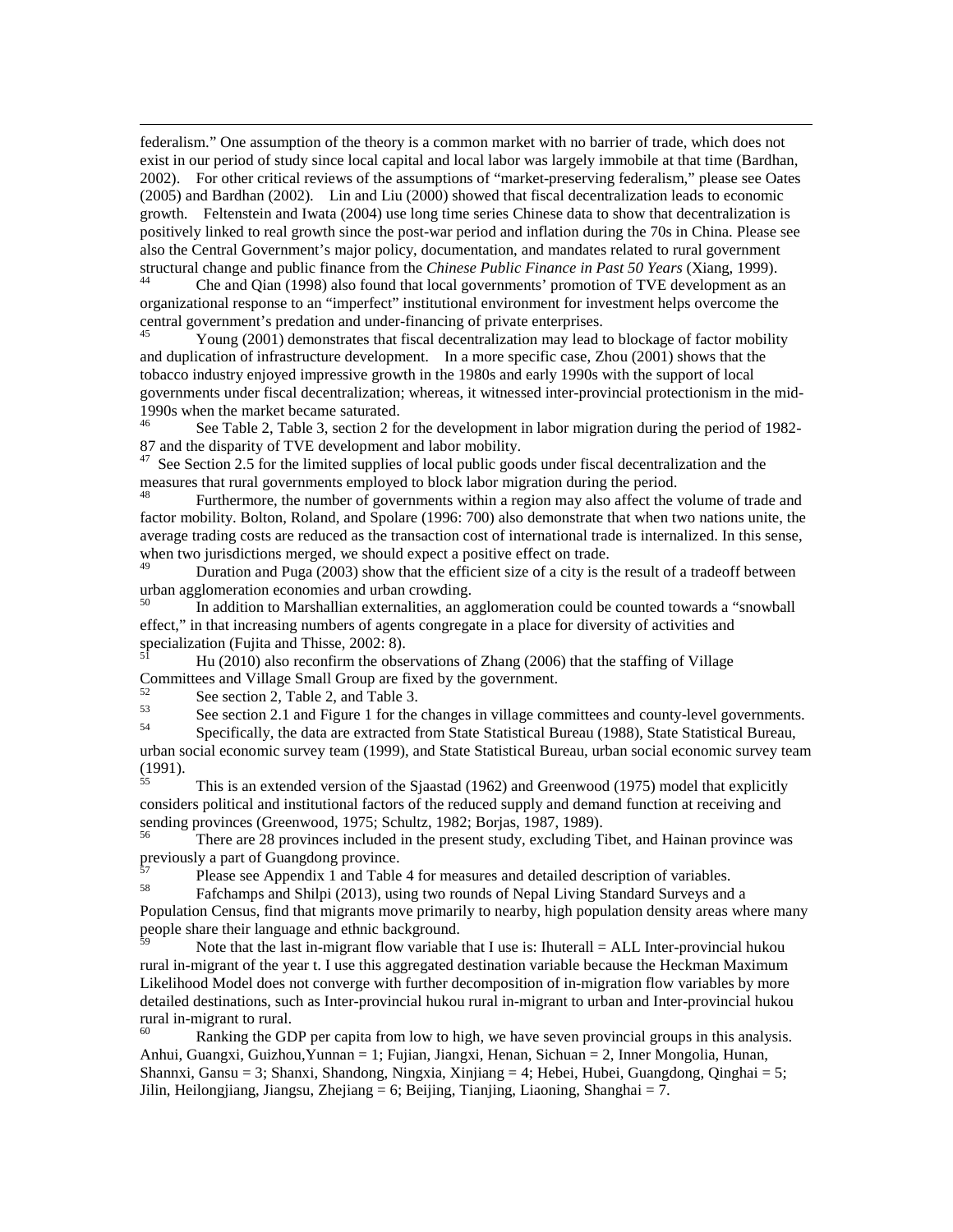<span id="page-68-0"></span><sup>61</sup> For detailed discussions about this issue and alternative methods, please see Gómez-Herrera (2013), Martínez-Zarzoso (2013), Silva and Tenreyro (2006), and Tran, Wilson, and Hite (2012).<br>  $\frac{62}{100}$  Helpman et al. (2008) dropped the zero trade observation in their gravity models when around half

<span id="page-68-1"></span>of the bilateral trade matrix is filled with zeros. In the robustness check, they then use the Heckman Two-Step approach, a less robust version than the Maximum Likelihood, to deal with the problem.

<span id="page-68-2"></span>Recent reviews of zero trade issues and recommendations to use Heckman models are, for example, Martin and Pham (2008); Tran, Wilson, and Hite (2012); United Nations Conference on Trade and Development and the Secretariat of the World Trade Organization (UNCTAD and WTO) (2012). Will Martin, a lead economist at the Development Economic Research Group at the World Bank, suggests that Heckman Maximum Likelihood estimators perform well when the issues of heteroscedasticity and zero bilateral trade flow in the data (Martin and Pham, 2008).

<span id="page-68-3"></span> $b<sup>64</sup>$  In other words, a "zero" is recorded when no rural-rural undocumented migration occurs between a pair of provinces in one particular year, while "one" represents that migration has taken place.

<span id="page-68-4"></span><sup>65</sup> As GDP per capita is not a strictly exclusion restriction at the first stage of regression, eventually, the model's identification is relied on the non-linearity of the first stage of regression.<br><sup>66</sup> In Table 5: some may think that certain variables, for example TVE output, are more naturally

<span id="page-68-5"></span>expressed in per capita terms. However, in this setting, the paper considers the size of provincial impact on rural-rural non-*hukou* migration; therefore, we need to use the provincial data instead of per capita.<br><sup>67</sup> This result is also consistent with Che and Qian's (1998) finding that through TVE development,

<span id="page-68-6"></span>local governments increased their revenues, rural employment, and income.

<span id="page-68-7"></span><sup>68</sup> As in the classic case of the emergence of factor mobility and factor market development, laborabundant places trade their labor with capital-abundant places.<br><sup>69</sup> This finding is consistent with Byrd and Gelb's observations from their fieldwork in the early

<span id="page-68-8"></span>1980s that capital is immobile across rural communities, especially townships (Byrd and Gelb, 1990: 359).

<span id="page-68-9"></span>This finding is consistent with Helen Siu's field study in a town government in the Pearl River Delta, Nanxi Town in which only rural residents who had immediate families in town were to register to be the as *zili kouliang hu* (households who supply their own grain) (Siu, 1990: 72).<br><sup>71</sup> Certainly, the average size of towns are usually bigger than villages, this interpretation is solely

<span id="page-68-10"></span>based on comparison of coefficient. That is one percent increase in towns areas is usually bigger than one percent increase in village size. Therefore, a lower effect on in-migration is a direct interpretation of a larger geographical size increment, such as comparing different in increment of actual geographical areas between towns and villages, with lower in-migrant percentage increase. Similar interpretation will also be shown at the comparison between towns' and provincials' fiscal decentralization coefficients

<span id="page-68-11"></span>While the argument may be that the HRS relaxed the labor rights and induced the intra-province rural-urban migration, we also noticed the short period of change from zero to 100 percent from 1980 to 1984, during which the project was essentially fully completed. HRS has been covered at about 70 percent and 93.6 percent in 1982 and 1983, respectively; it is reasonable not to expect HRS to contribute too much to the variation of the dependent variable.

<span id="page-68-12"></span>Decomposing the MRR X Sharing Scheme effects rural-rural undocumented migrant mobility in this regression may add to the understanding of the dichotomy between Lin and Liu (2000) and Jin, Qian, and Weingast (2001), in their views about the contributions of fiscal decentralization on TVE development, as discussed previously.<br>
The interaction form of the state of the state of the state of the state of the state of

<span id="page-68-13"></span>The interaction term of scheme  $c$  (remitting a fixed amount yearly) and scheme  $e$  (receiving a fixed amount yearly) also show slight significant negative effects to labor migration at the labor receiving provinces. However, as will be shown in Table 6, only the interaction term of scheme *a* and *c* show significant negative effects. That means only remitting a share of local revenues and a fixed amount of revenue could have incentive effects at the provincial level.

<span id="page-68-14"></span>In the first stage of the selection model, I hypothesize that the selection is due to the GDP levels at the origin and destination, road density, provincial governor's party index, and the provincial level fiscal decentralization index are matters for the rural-rural migration decision in different models in Table 5. The second stage is the original gravity model.

<span id="page-68-15"></span>With regards to geographical variables, the roads' density, while not being significant as an index of accessibility, shows that the more accessible the place is, the less the transaction-cost of moving. This is similar to the history of Taiwan's industrialization during the 1960s and 1970s, where because of the high